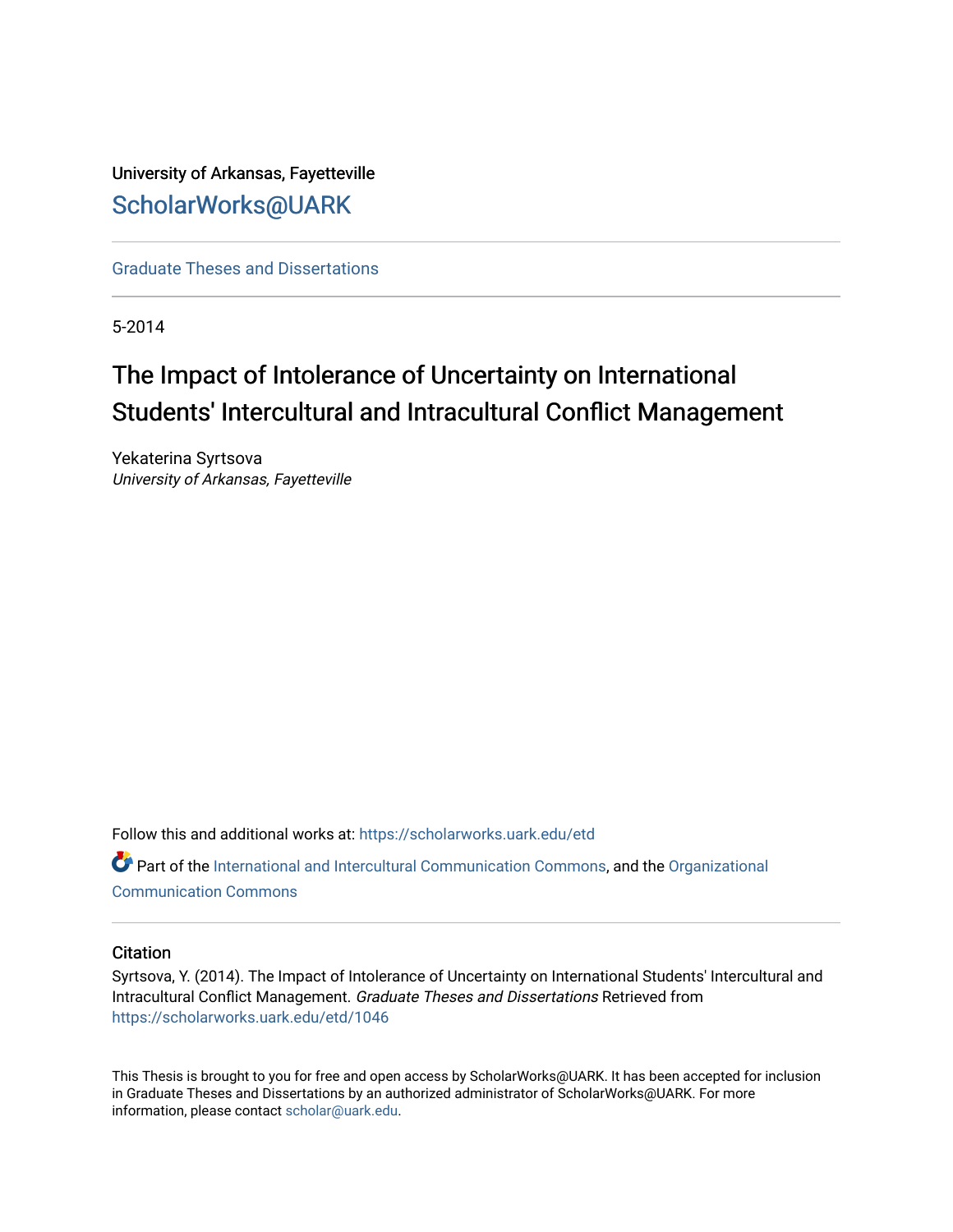The Impact of Intolerance of Uncertainty on International Students' Intercultural and Intracultural Conflict Management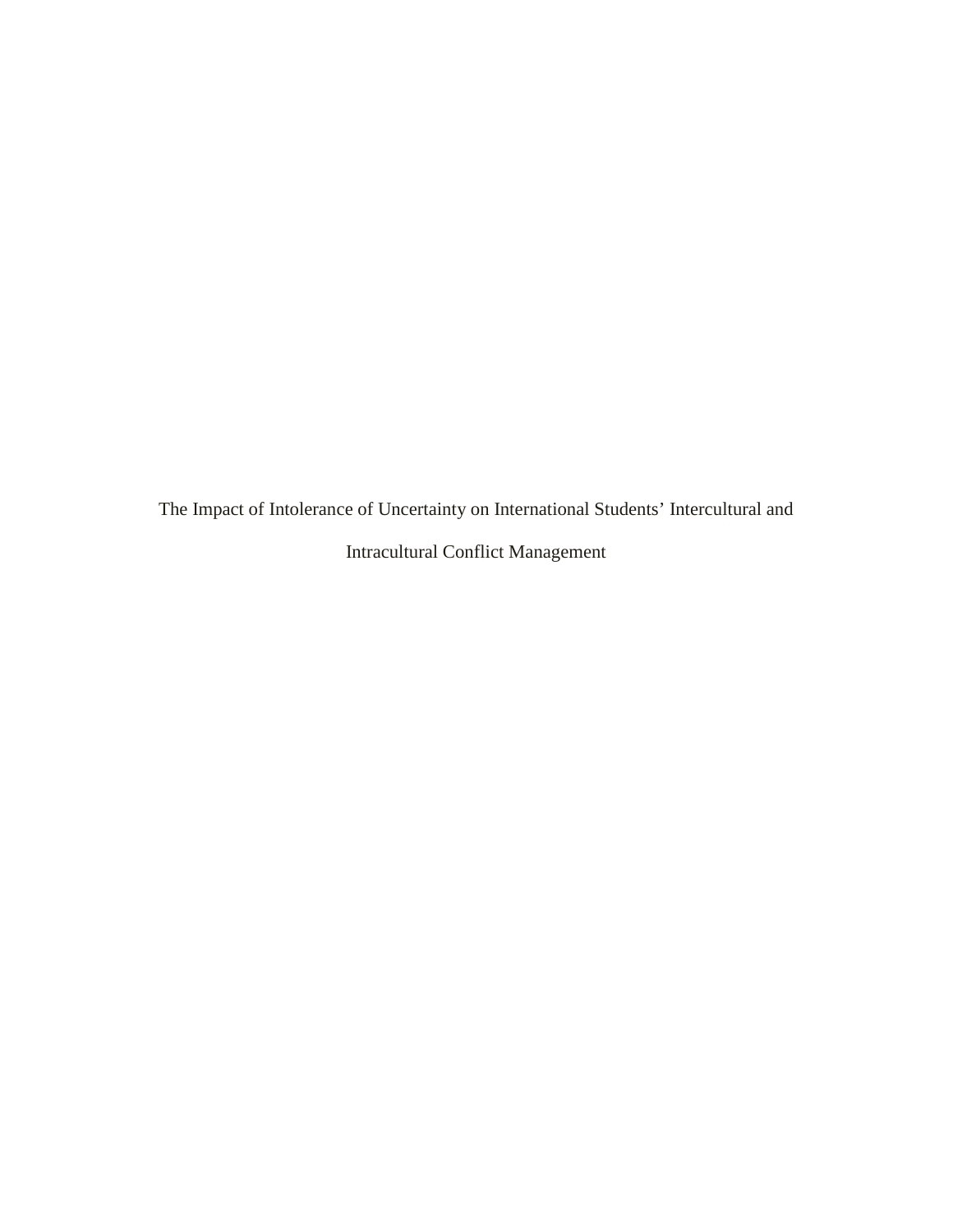The Impact of Intolerance of Uncertainty on International Students' Intercultural and

Intracultural Conflict Management

A thesis submitted in partial fulfillment of the requirements for the degree of Master of Arts in Communication

by

Yekaterina Syrtsova American University in Bulgaria Bachelor of Arts in Journalism and Mass Communication, 2008

> May 2014 University of Arkansas

This thesis is approved for recommendation to the Graduate Council.

\_\_\_\_\_\_\_\_\_\_\_\_\_\_\_\_\_\_\_\_\_\_\_ \_\_\_\_\_\_\_\_\_\_\_\_\_\_\_\_\_\_\_\_\_\_\_

Lynne M. Webb, PhD Thesis Director

\_\_\_\_\_\_\_\_\_\_\_\_\_\_\_\_\_\_\_\_\_\_\_

Committee Member

Robert M. Brady, PhD<br>
Committee Member<br>
Committee Member<br>
Committee Member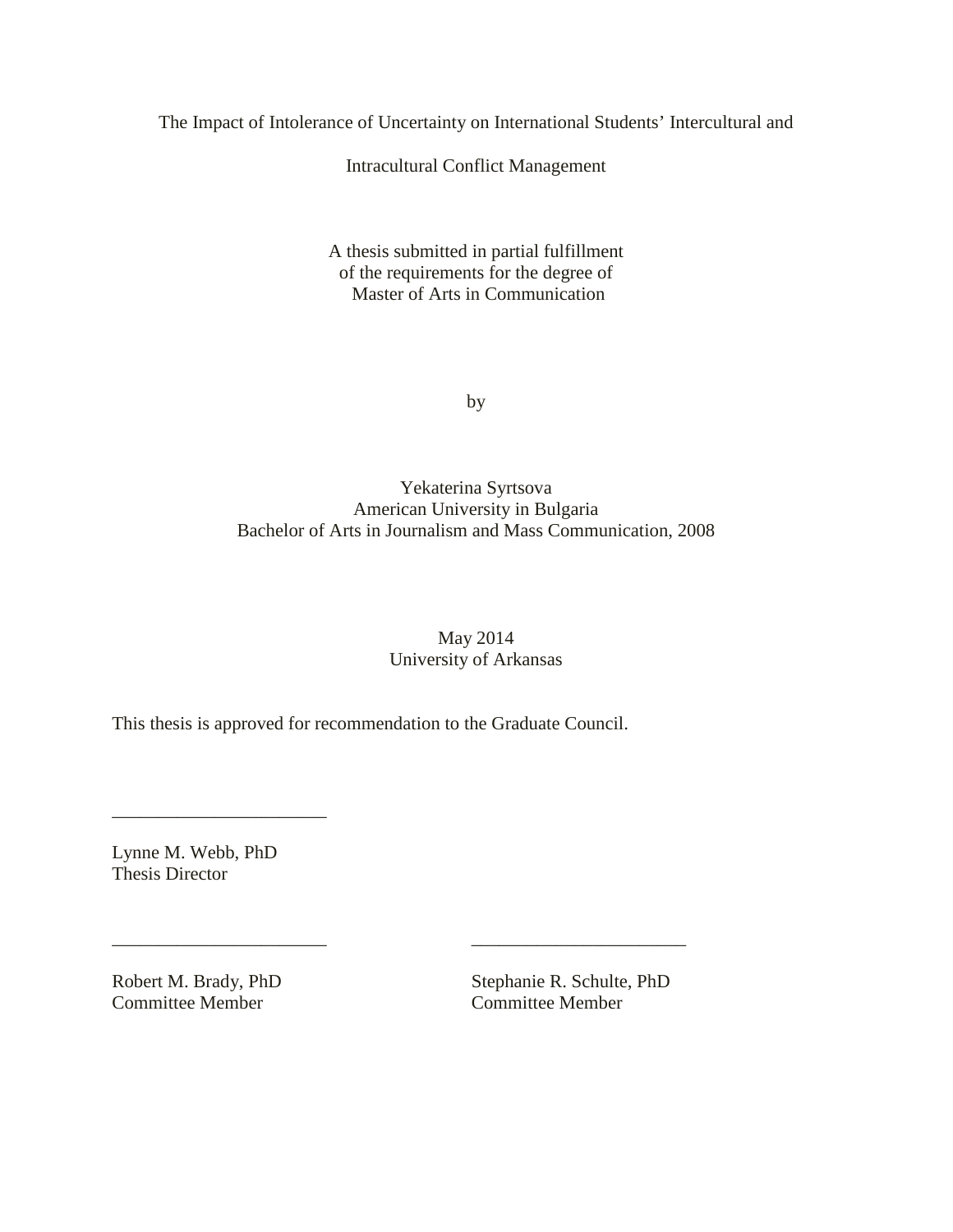# **ABSTRACT**

This study investigates the role of intolerance of uncertainty in international students' conflict management in intracultural and intercultural settings. International students at a large U.S. university were surveyed and their responses were analyzed using quantitative methods. Analyses indicated that the higher the intolerance of uncertainty scores, the higher the use of dominating and avoiding strategies. The results in this study also revealed that when controlling for sex, the higher the individuals' intolerance of uncertainty score, the lower their preference for integrating-compromising strategy. Finally, there were limited differences between the ways international students handle conflict with conflict partners from their own culture versus representatives of a foreign culture.

*Keywords:* intercultural communication, conflict, intolerance of uncertainty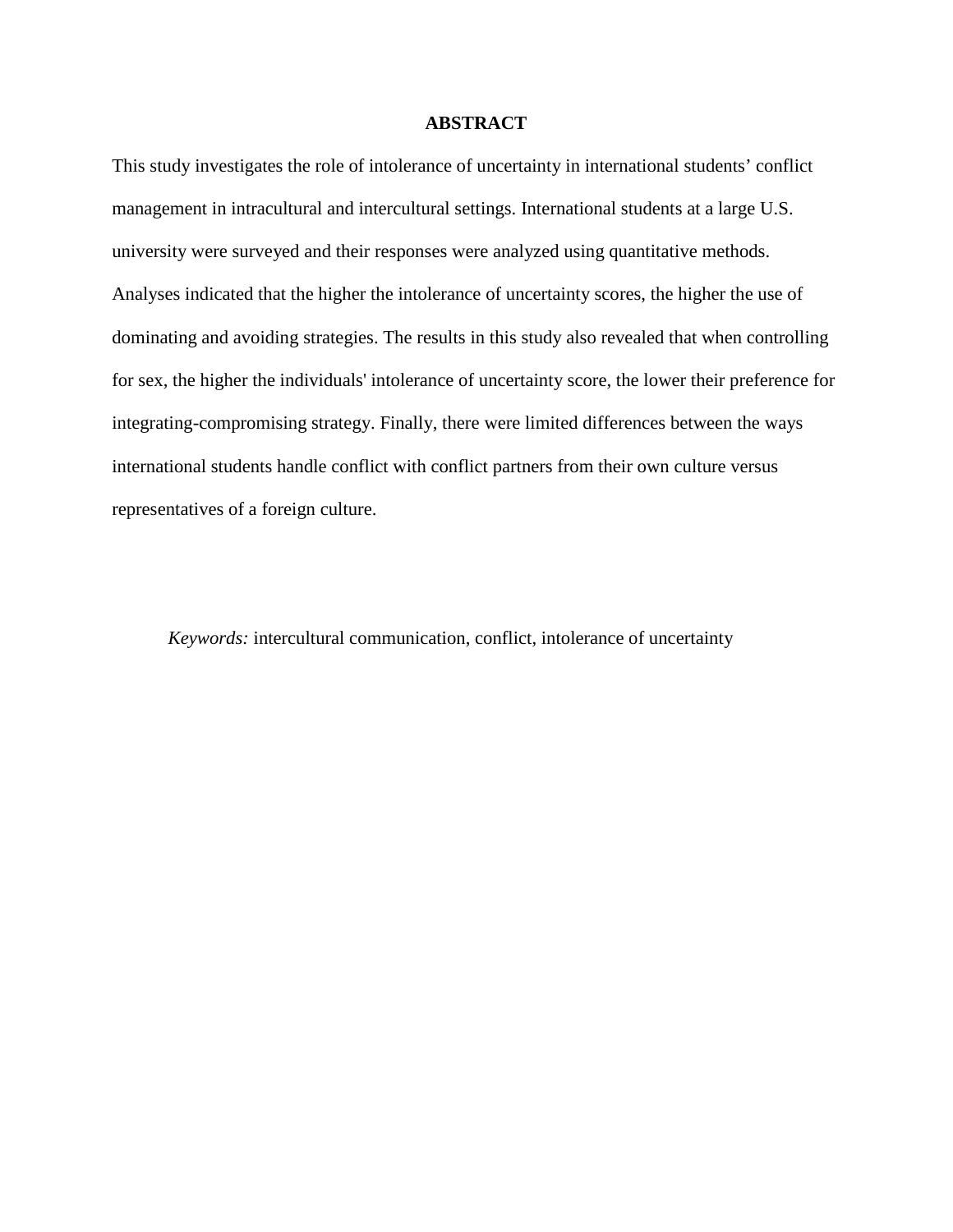# **TABLE OF CONTENTS**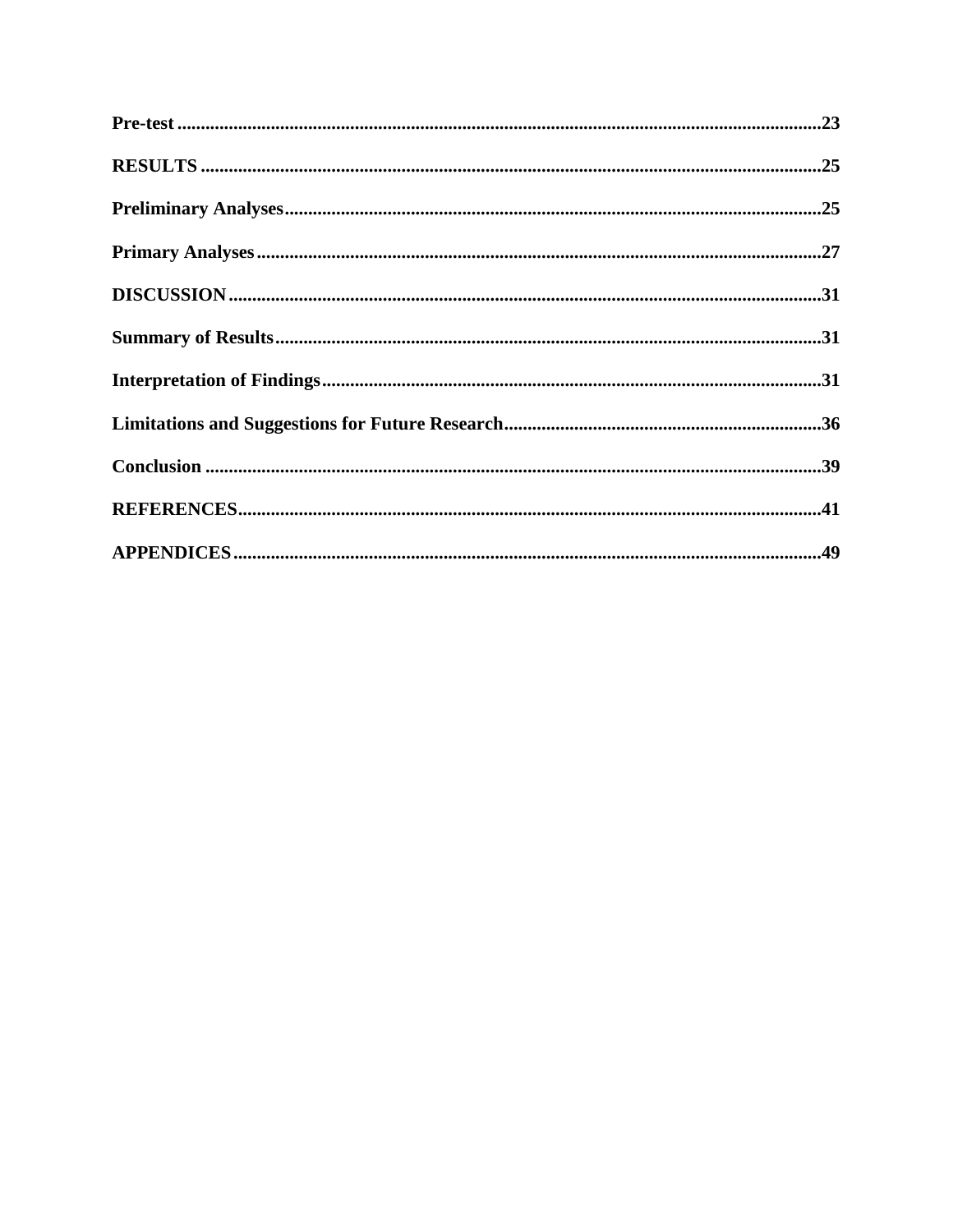#### **Chapter One**

As the modern world is getting more interdependent, intercultural communication has become an increasingly important aspect of people's lives. Communication between individuals from multiple cultures occurs at school and in work settings, as well as in intimate relationships. One particularly interesting setting for intercultural communication is the world of academia. According to the recent report on global education trends released by the Institute of International Education, a Washington, D.C.-based nonprofit organization, the number of international students in the U.S. increased 7.2%, to 819, 644 students in 2012-2013 (*Open Doors*, 2013). International students come to study in the U.S. from multiple regions including Asia, Europe, Middle East and North Africa, Latin America and the Caribbean, Sub-Saharan Africa, North America, as well as Oceania (*Open Doors*, 2013). In 2012 alone, the presence of all these international students in the U.S. generated about \$24.7 billion (*Open Doors*, 2013). But revenue is not the only benefit of hosting international students. Students coming to study in the U.S. share their cultures with Americans, contributing to cultural exchange, building bridges between countries, and facilitating mutual understanding between the nations. Cultural differences between such foreign students and host country representatives have a profound impact on daily interactions and communication between them.

This study investigates the impact of cultural differences on intercultural communication. More specifically, the present study considers the influence of cultural differences on the way international students manage interpersonal conflict in their daily lives and explores possible differences between the ways international students manage conflict with someone from their own culture versus an individual from a U.S. culture. The conceptualization of cultural differences in this study is based on the cultural dimension of intolerance of uncertainty.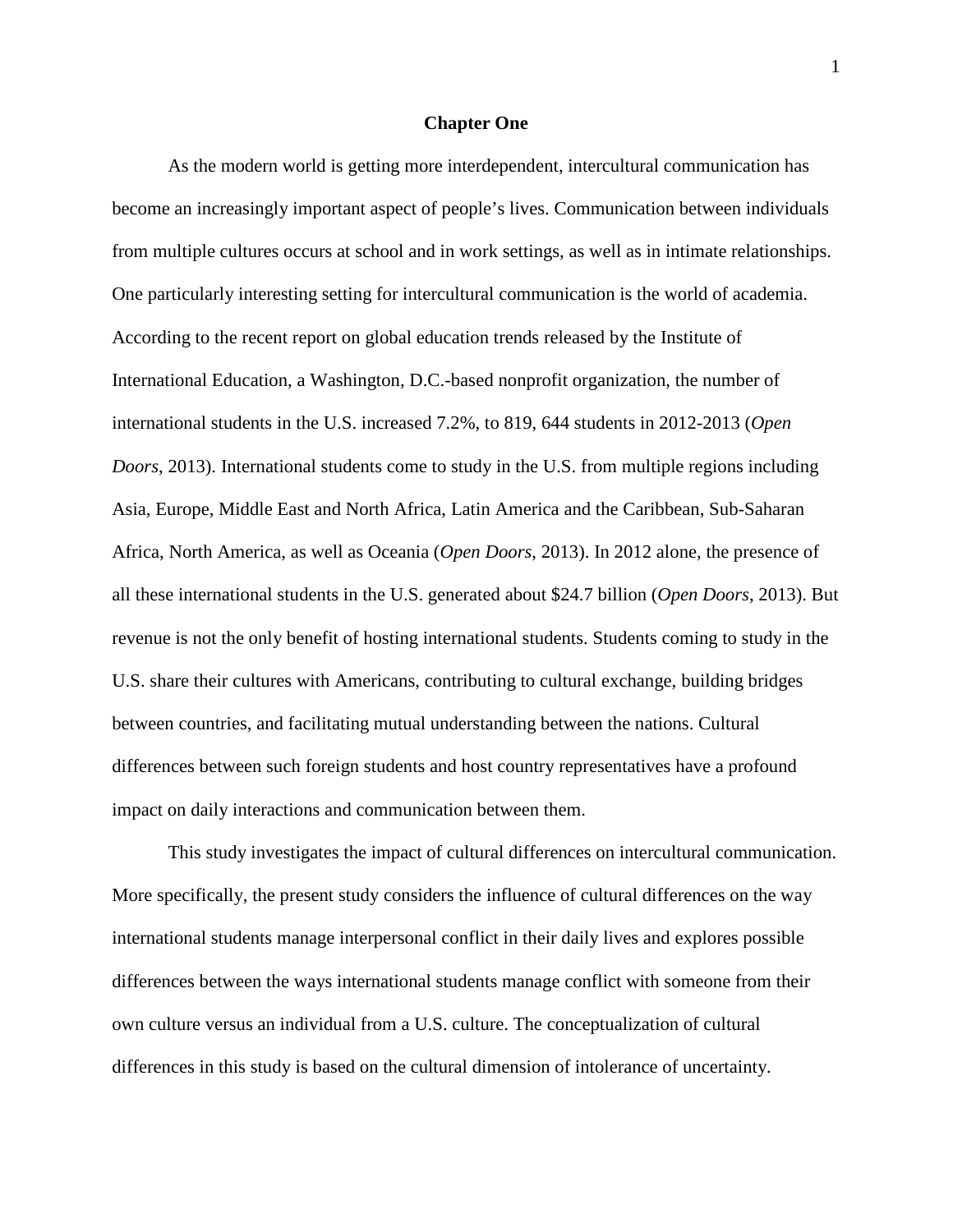In Chapter Two, relevant academic literature on major theories in the field of intercultural communication and cultural distance is outlined. Possible behavioral differences in handling intercultural and intracultural conflicts also are described. In addition, the purpose of the study and research questions are presented. Chapter Three presents the methodology for this study, including descriptions of the sample, instruments, pre-test, and procedures. Chapter Four reports the results of preliminary and primary analyses for each of the research questions and describes statistical tests used in the study. In particular, analysis indicates that the higher the intolerance of uncertainty scores, the higher the use of dominating and avoiding strategies. The results also reveal, that when controlling for sex, the higher the participants' intolerance of uncertainty score, the lower their preference for integrating-compromising strategy. Furthermore, in an academic scenario, limited differences emerge between the ways international students manage conflict with partners from their own culture versus representatives of U.S. culture. In fact, the only difference to emerge was participants' tendency to employ integrating-compromising strategies with cultural fellows versus U.S. individuals. Lastly, Chapter Five offers interpretations of the results. Possible limitations and suggestions for future research are provided with final conclusions.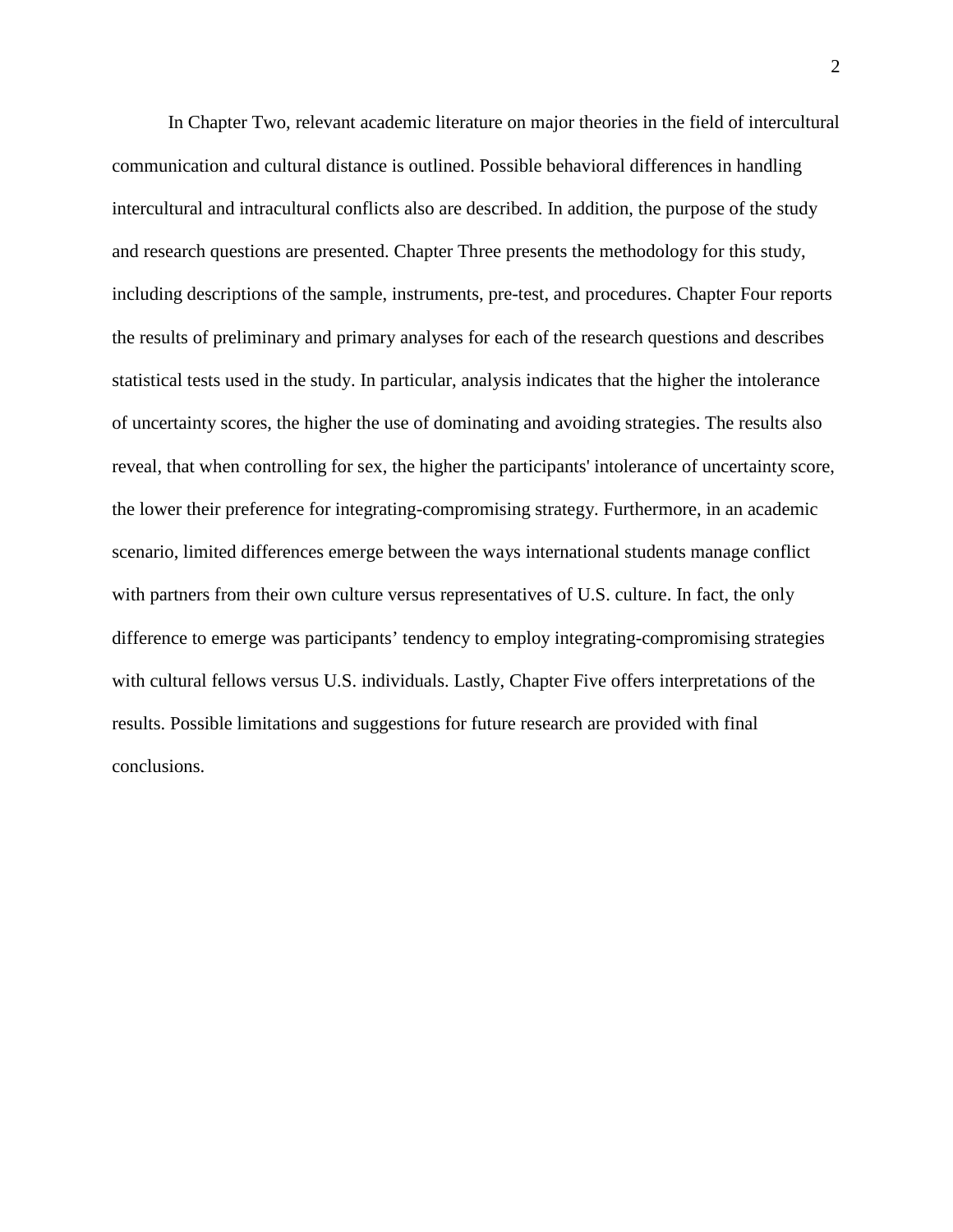#### **Chapter Two**

# **LITERATURE REVIEW**

The origins of the academic discipline of intercultural communication date to the end of the World War II. After the War, the United States and other countries became concerned with preservation of the world peace and advancement of mutual understanding between the nations. The U.S. emerged as one of the major world powers, whose diplomatic corps, however, often lacked knowledge and language skills of their assigned countries (Rogers, Hart, & Miike, 2002). In 1946, U.S. government established the Foreign Service Institute to provide intercultural training for U.S. diplomats and development workers. The course content drew on a variety of disciplines such as cultural anthropology, linguistics, and psychology, and included language instruction, lectures about cultural differences, as well as non-verbal communication training. By 1970 intercultural communication attracted attention from scholars in multiple nations (Rogers, Hart, & Miike). Their scholarship led to the development of seminal theories of intercultural communication that are summarized below.

#### **Hofstede's Cultural Dimensions Theory**

According to Dutch organizational studies scholar Hofstede, *culture* is a collective phenomenon of patterns of thinking, feeling, and potential action learned across the lifetime from the social environment (Hofstede & Hofstede, 2005). Differences in these patterns distinguish members of one group or category of people from other categories (Hofstede & Hofstede). Most of these patterns of thinking, feeling, and acting are learned in the early childhood. Interpersonal communication serves as one of the transmission channels by which people share and learn culture through social interaction in addition to learning culture through media channels (Ananthanarayanan & St. Clair, 2012).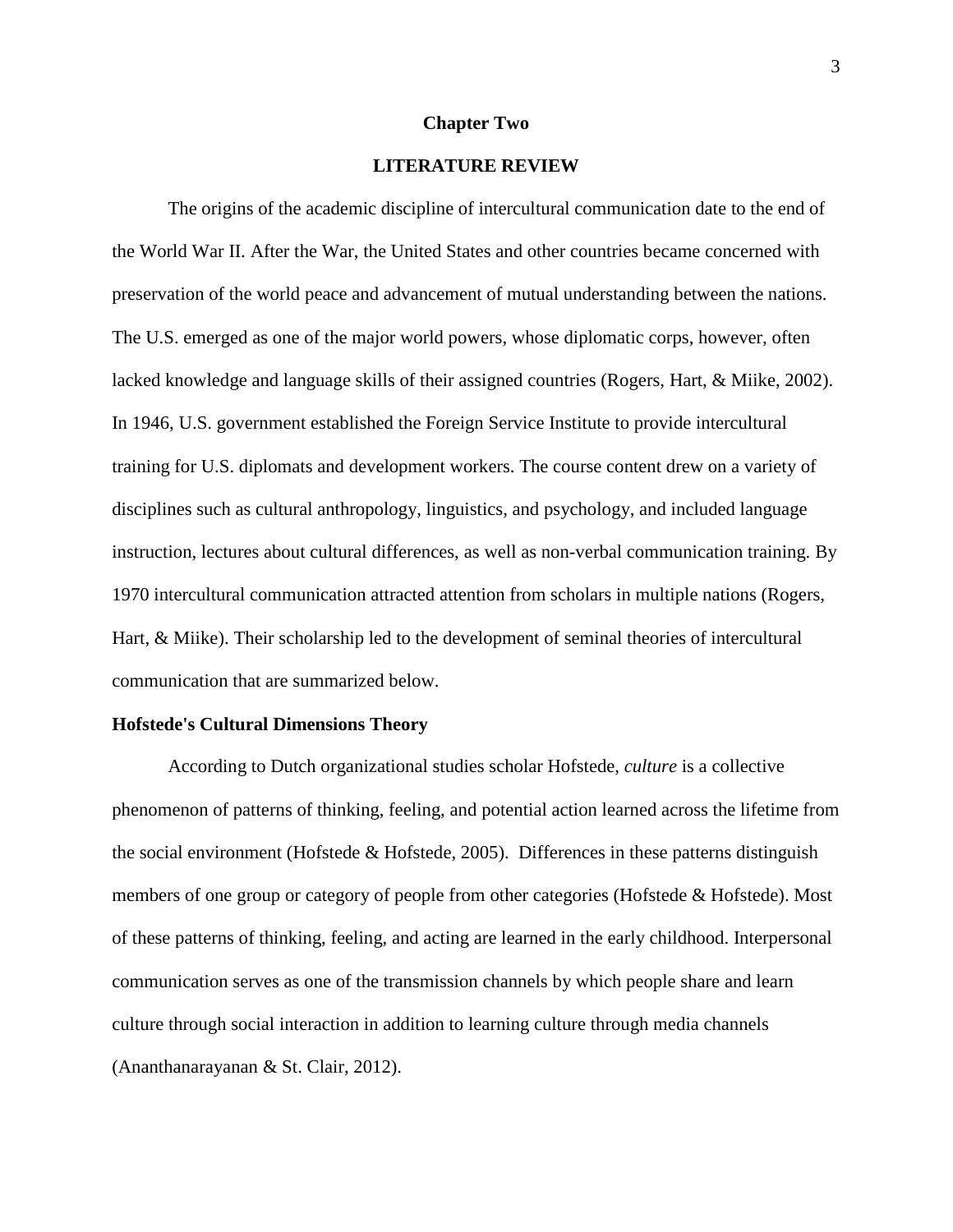Cultural differences arise and are manifest on several levels. First, they become evident on the level of *symbols*, defined as words, gestures, pictures, and objects carrying a particular meaning and recognized by the people sharing a certain culture (Hofstede & Hofstede, 2005). Next, cultural differences reveal themselves in *heroes*, or models of behavior, who possess characteristics that are highly valued in a culture (Hofstede & Hofstede). The next facet of cultural differences is *rituals* carried out in different cultures. They are collective activities that are considered as socially essential within a certain culture (Hofstede  $\&$  Hofstede). Together *rituals*, *heroes*, and *symbols* comprise *cultural practices* that are visible to an outside observer, but often remain unconscious to those employing and enacting them (Hofstede & Hofstede).

According to Hofstede and Hofstede (2005), cultural differences can be understood along cultural dimensions, or aspects of a culture that can be measured relative to other cultures. Forming together a four-dimensional model of cultural differences, Hofstede distinguished the following four dialectical dimensions of cultural variability: individualism-collectivism, masculinity-femininity, low-high uncertainty avoidance, and low-high power distance. Varying across cultures both on individual and national levels, these four dimensions influence interpersonal communication processes (Gudykunst, Lee, Nishida, & Ogawa, 2005). Below are brief descriptions of the four cultural dimensions.

**Power distance***.* This dimension deals with "the extent to which the less powerful members of institutions and organizations within a country expect and accept that power is distributed unequally" (Hofstede & Hofstede, 2005, p. 41). Social dominance, or an individual's preference for hierarchy within a social system versus egalitarianism, or individual's preference for equality, are the individual level dimensions used to measure cultural power distance at the individual level (Gudykunst, Lee, Nishida, & Ogawa, 2005).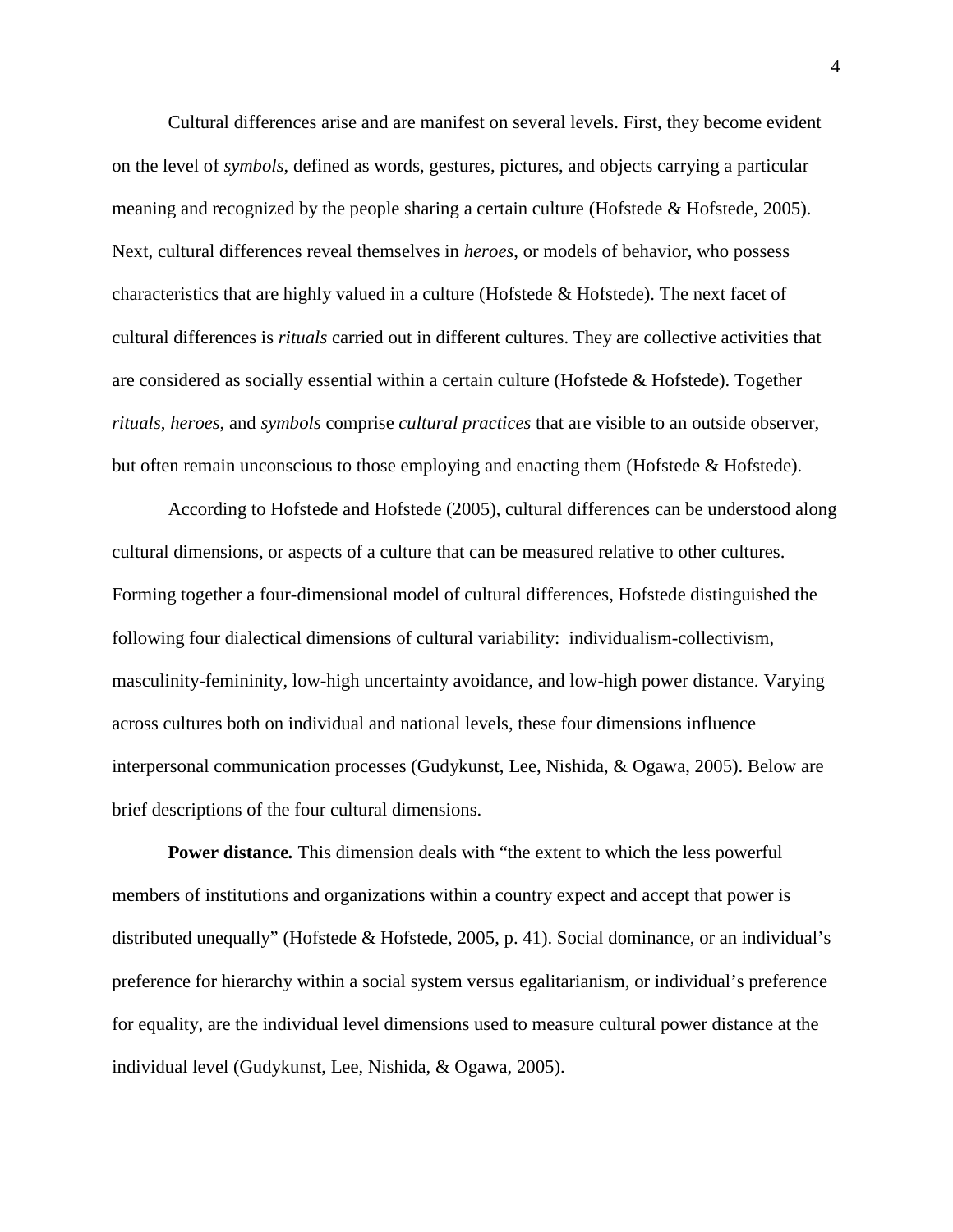**Individualism versus collectivism***.* According to Hofstede and Hofstede (2005), while individualism is characteristic of societies "in which the ties between individuals are loose (everyone is expected to look after themselves and their immediate family)" (p. 76), collectivism refers to societies "in which people from birth onward are integrated into strong, cohesive ingroups, which throughout people's lifetimes continue to protect them in exchange for unquestioning loyalty" (p. 76). There are three mediating characteristics of individuals that impact the influence of individualism-collectivism on communication: individual personalities, individual values, and self-construals (Gudykunst, Lee, Nishida, & Ogawa, 2005). The term "self-construal" refers to the ways members of cultures conceive of themselves and manifest themselves on two different levels: independent and interdependent (Gudykunst & Lee, 2002). The independent self-construal views the self as a unique, independent entity and is predominant in individualist cultures, while interdependent self-construal refers to seeing the self as part of social relationship that guides individual's behavior and is predominant in collectivist cultures (Gudykunst & Lee).

**Femininity versus masculinity**. According to Jian, Pettey, Rudd, and Lawson (2007), femininity and masculinity are gender role patterns, which usually extend from biological sex differences, and are socially constructed through communication behaviors. Masculinity has a strong association with traditional male roles that present themselves in ambition and desire for advancement in position and status, whereas femininity is associated with female roles that are associated with nurturance and relationship development (Jian, Pettey, Rudd, & Lawson). A society is considered masculine "when emotional gender roles are clearly distinct: men are supposed to be assertive, tough, and focused on material success, whereas women are supposed to be more modest, tender, and concerned with the quality of life" (p. 120). Feminine society, in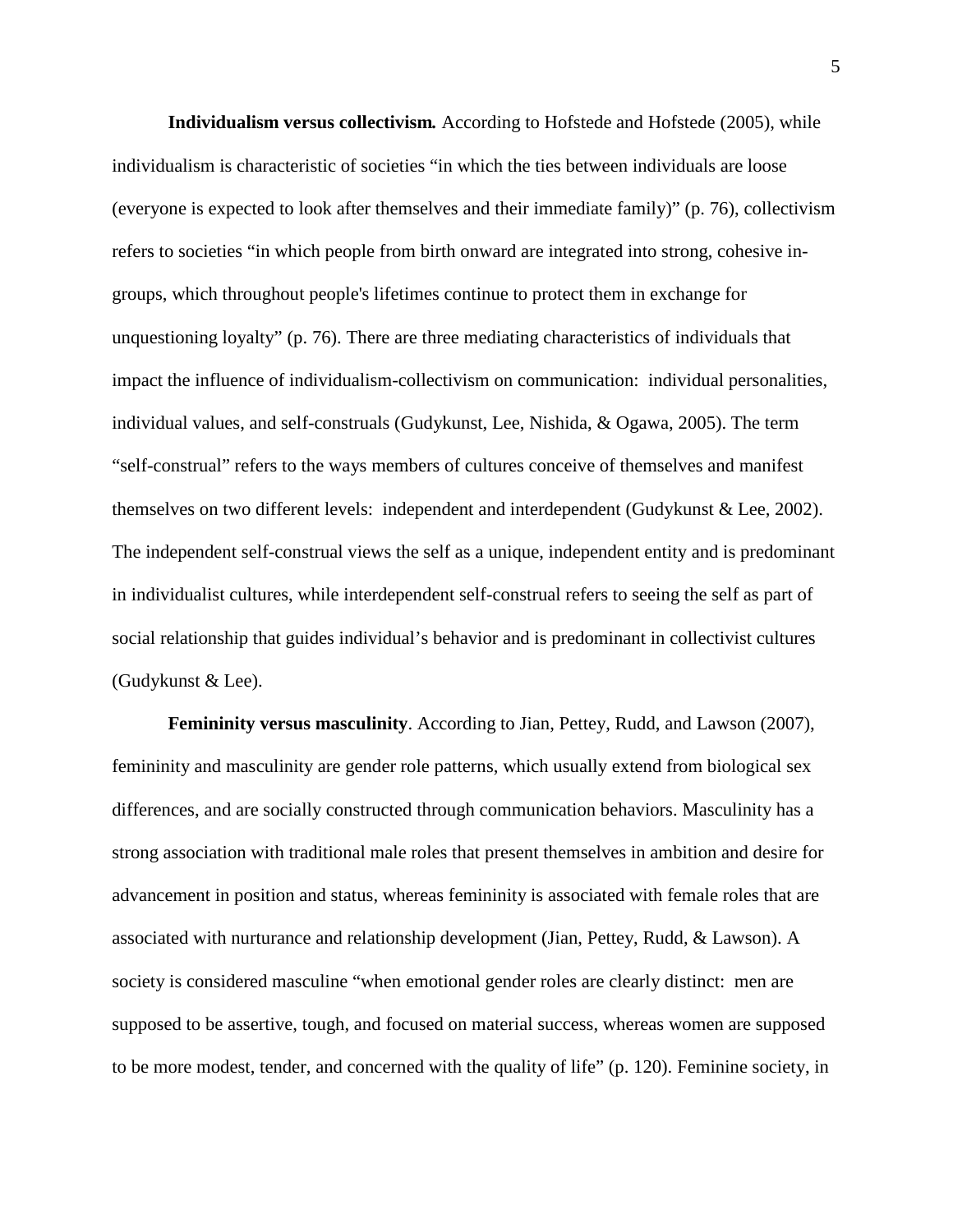turn, is characterized by overlapping emotional gender roles, where "both men and women are expected to be modest, tender, and concerned with quality of life" (Hofstede & Hofstede, 2005, p. 120). Gender is the primary individual-level factor mediating the influence of this cultural dimension on communication (Gudykunst, Lee, Nishida, & Ogawa, 2005).

**Uncertainty avoidance***.* Uncertainty avoidance is defined as "the extent to which the members of a culture feel threatened by ambiguous or unknown situations" (Hofstede & Hofstede, 2005). Like the previous three cultural dimensions, uncertainty avoidance is learned and reinforced through institutions like family, school, and government. Uncertainty avoidance should not be confused with risk avoidance because rather than leading to risk reduction, uncertainty avoidance usually leads to ambiguity reduction (Hofstede  $\&$  Hofstede). High uncertainty-avoidance societies are characterized by high stress and anxiety levels. People from such societies tend to avoid ambiguous situations (Hofstede  $\&$  Hofstede). People from low uncertainty-avoidance societies, in turn, show low levels of stress and anxiety, express their emotions and aggression more freely, and feel more comfortable in ambiguous situations (Hofstede & Hofstede). On a state level, high uncertainty-avoidance countries tend to be more conservative and favor law and order, whereas low uncertainty-avoidance societies tend to be more liberal. Tolerance for ambiguity and uncertainty are two individual-level factors mediating the influence of cultural uncertainty avoidance on communication (Gudykunst, Lee, Nishida, & Ogawa, 2005).

Hofstede carried out his initial research of the four cultural dimensions in 1970, and his cultural dimensions theory remains relevant today. Correlations between the scores obtained then and the scores obtained in replication studies today do not become weaker over time (Hofstede  $\&$ Hofstede, 2005). Multiple later intercultural communication theories were influenced and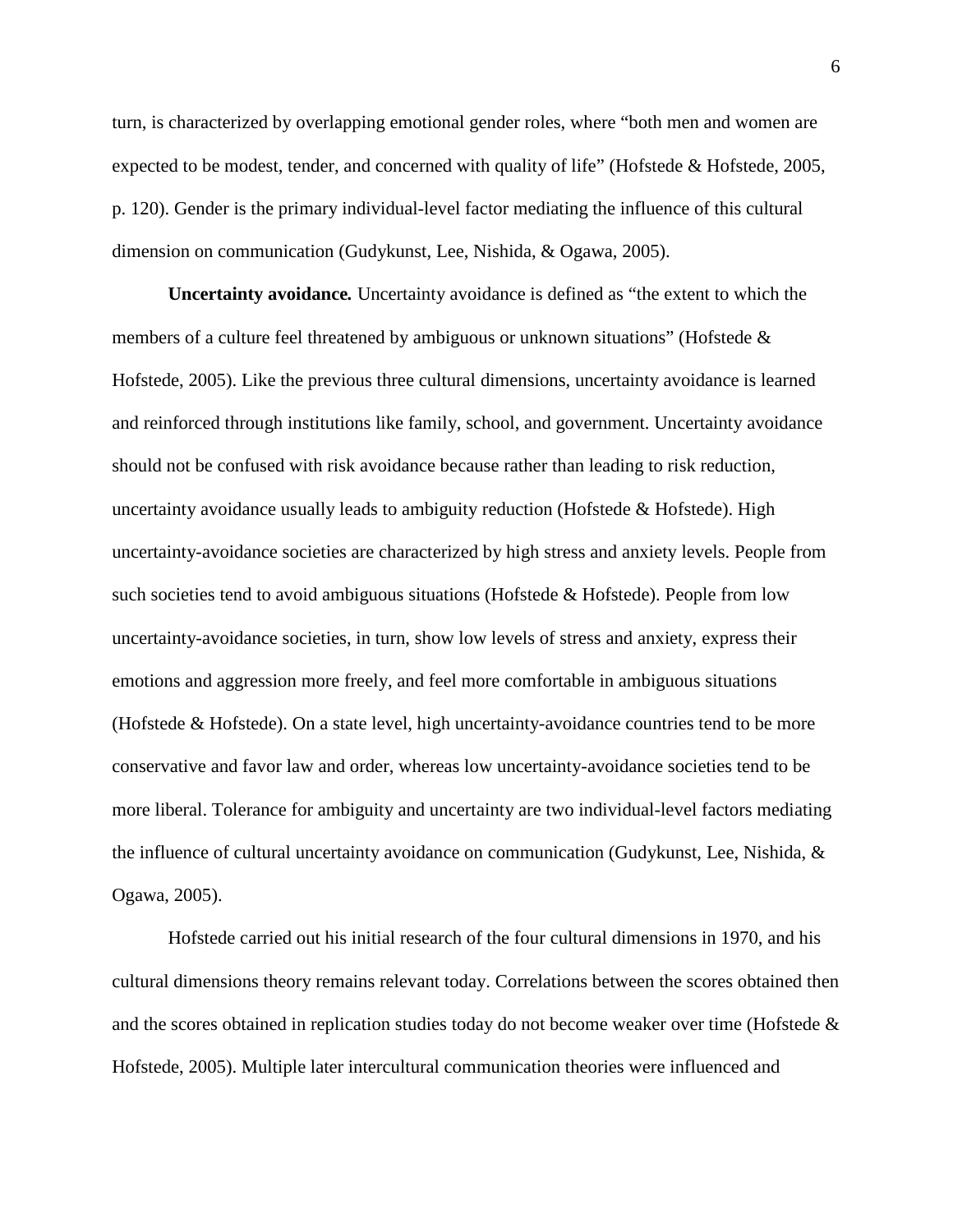inspired by Hofstede's cultural dimensions theory (Gudykunst, Lee, Nishida, & Ogawa, 2005). Such theories include anxiety/uncertainty management, face-negotiation, and expectancy violation theories as discussed below.

## **Anxiety/Uncertainty Management Theory**

While Hofstede's theory of cultural dimensions looks at cultural differences on the level of analysis of entire societies, Gudykunst's anxiety/uncertainty management theory (AUM) applies these dimensions at a more individual level of analysis. In particular, the AUM theory addresses the ways people from different cultures deal with uncertainty and ambiguity. The AUM's theoretical assumptions are outlined below.

**Uncertainty***.* Uncertainty is a cognitive phenomenon that affects the way people form their opinions about strangers (Gudykunst, 2005). Both predictive and explanatory in nature, uncertainty is the inability to predict others' attitudes or behaviors and to come up with a coherent explanation for unfamiliar behaviors (Ting-Toomey, 2009). Individuals experience more uncertainty when they communicate with members of out-groups than with in-group members (Gudykunst).

Individuals have varying thresholds for uncertainty across cultures and individuals (Ni & Wang, 2011). The maximum threshold is the highest level of uncertainty individuals can have and still perceive that they are able to accurately predict strangers' behavior and still feel comfortable interacting with them. The minimum threshold refers to the lowest level of uncertainty that does not let individuals get unmotivated or overconfident in their predictions of others' behaviors.

**Anxiety.** Anxiety is an emotional outcome of uncertainty that manifests itself in feelings of uneasiness, awkwardness, confusion, stress, worry, or apprehensiveness about the encounter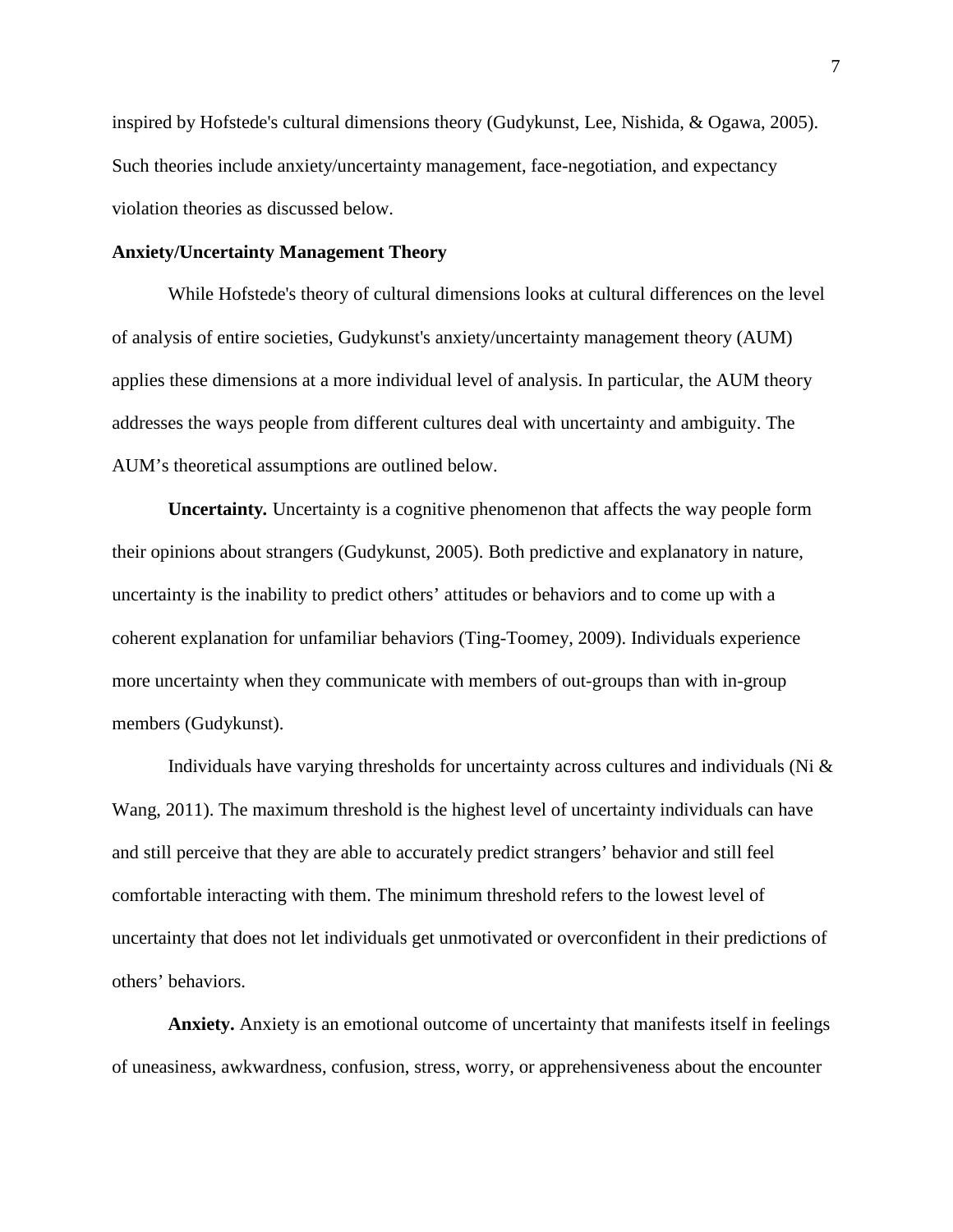(Ting-Toomey, 2009). Individuals get anxious when they are unable to create a positive impression in their interactions (Gudykunst, 2005). Anxiety tends to be higher in more uncertain intergroup communication than in interpersonal communication because individuals do not want others to perceive them as prejudiced or incompetent (Gudykunst).

There are minimum and maximum thresholds for anxiety. The maximum threshold is the maximum level of anxiety individuals can tolerate when interacting with cultural strangers. When anxiety level is very high, individuals tend to communicate on autopilot interpreting strangers' behaviors through their own cultural frames and stereotypes or avoid interaction altogether. Alternatively, when the emotional anxiety is very low, individuals tend to enact ethnocentric behaviors and not care about functioning effectively in the interactions (Ni & Wang, 2011).

**Mindfulness**. The concept of mindfulness is derived from social psychology research and defined as "being open to new information and multiple cultural perspectives, creating core differentiated categories to understand cultural strangers' viewpoints, and being sensitive to the complex process of meaning negotiation between different identity groups" (Ting-Toomey, 2009). Gudykunst argued that uncertainty/anxiety management and mindfulness are the basic causes of effective communication (Gudykunst, Lee, Nishida, and Ogawa, 2005).

There are several axioms in AUM that address Hofstede's cultural dimensions:

• An increase in cultural collectivism leads to increased anxiety and uncertainty experienced by in-group members when they interact with cultural strangers. It also leads to an increase in in-group member's use of group-based and situation-based information to manage uncertainty with strangers, as well as an increase in the focus on maintaining good relations between communicators to communicate effectively.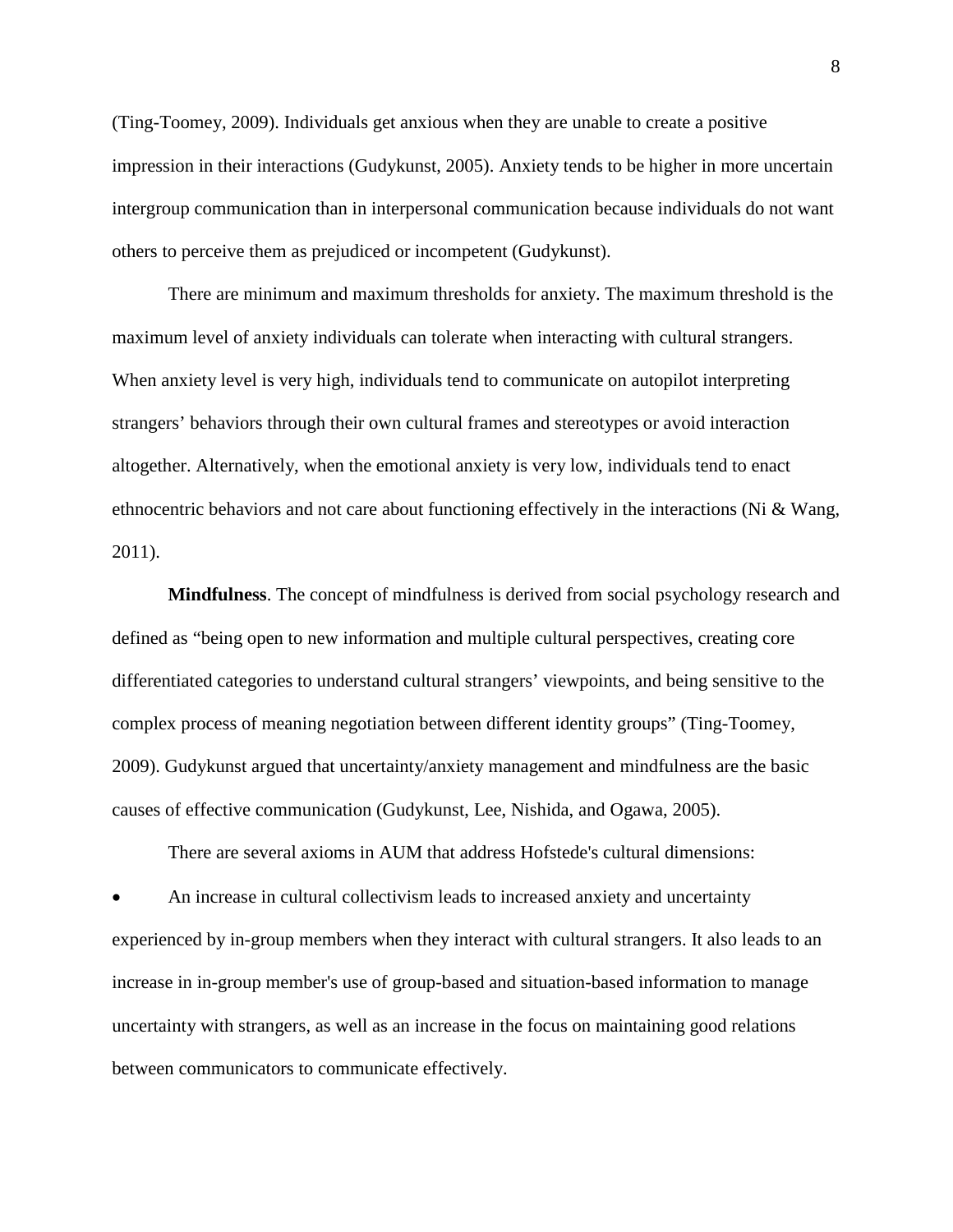• An increase in cultural uncertainty avoidance leads to an increase of uncertainty and anxiety experienced when interacting with strangers from other cultures, races, and ethnic or age group, especially if there are no clear rules for stranger-in-group interactions.

Low status members of low power-distance cultures will have greater anxiety and uncertainty when communicating with high status members of their culture.

Lastly, an increase in cultural masculinity will produce an increase in the sharpness of the stranger-in-group distinction in the opposite sex-relationships.

#### **Face-Negotiation Theory**

Originally developed as a conflict management theory, face-negotiation theory (FNT) has been extended by its author Ting-Toomey to integrate cultural level dimensions to explain face concerns and facework behaviors, as well as interpersonal conflict management styles (Gudykunst, 2005). The basic premise of the theory is that "conflict is a face-negotiation process whereby individuals engaged in conflict have their situated identities or faces threatened or questioned" (Gudykunst, p. 9). Face is defined as "a claimed sense of favorable social self-worth that a person wants others to have of her or him" (Gudykunst, p. 9). There are three dimensions of face: self-face, or concern for self-image, other-face, or concern for another's image, and mutual-face, or concern for both parties' images (Ting-Toomey & Oetzel, 2002). Cultural dimensions impact the choice of face-saving strategies used by individuals. Members of collectivist cultures tend to use other-oriented face-saving strategies; members of individualist cultures prefer self-oriented face-saving strategies (Gudykunst). According to Gudykunst, low power-distance cultures tend to "defend and assert their personal rights" (p. 10); high powerdistance cultures tend to "perform their ascribed duties responsibly" (p. 10). Thus, high-status members of high power-distance cultures rely on verbally indirect facework strategies, while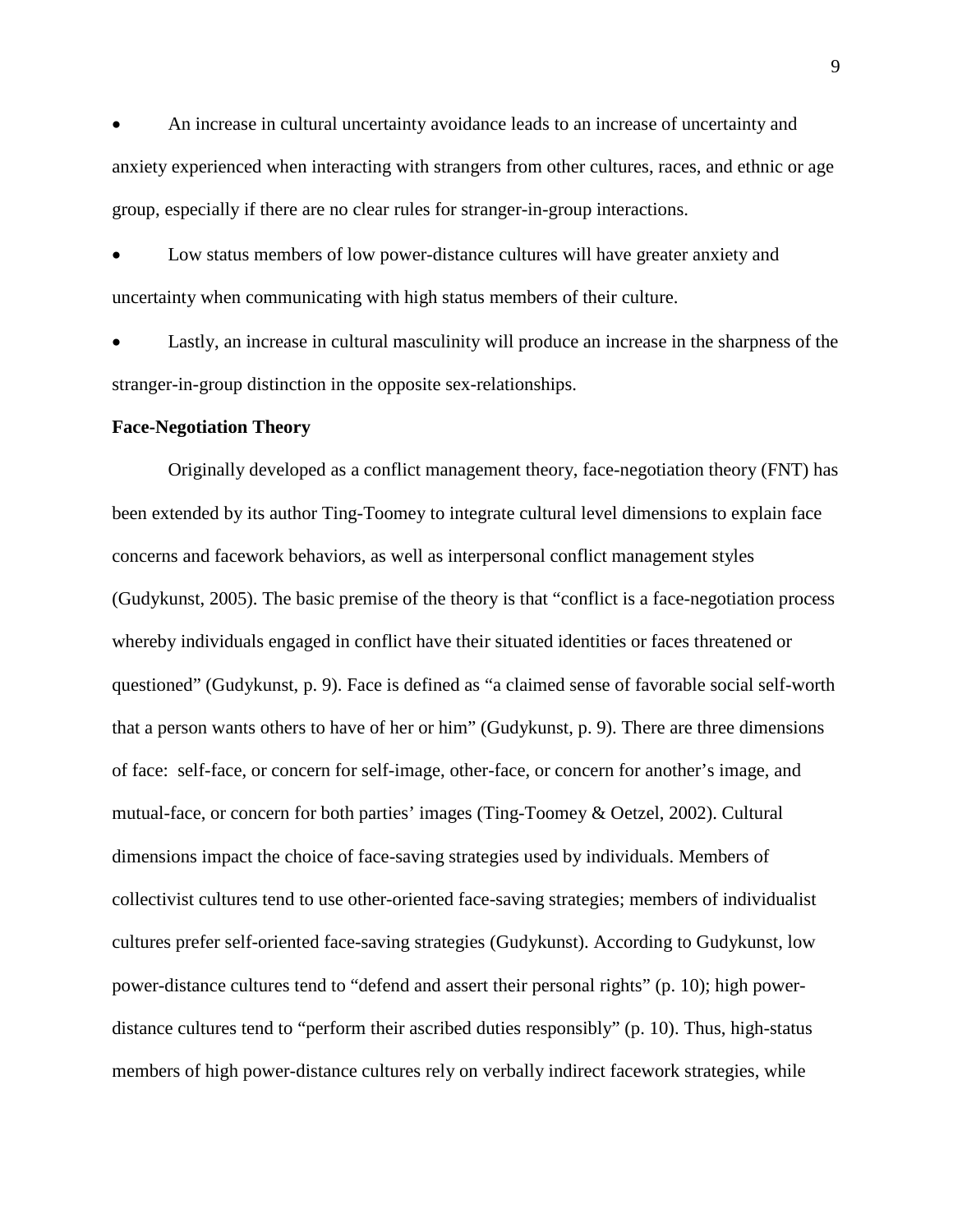high-status members of low power-distance cultures prefer verbally direct strategies (Gudykunst).

#### **Expectancy Violation Theory**

Expectancy violation theory (EVT) attempts to explain interpersonal communication through the prism of expectations held by individuals and their responses to expectation violations (Gudykunst, 2005). Based on social norms and rules, as well as individual differences, expectancies cause either positive or negative responses when violated (Gudykunst). Cultural dimensions have an impact on each culture's expectancies. For example, members of collectivist cultures may expect greater verbal indirectness, politeness, and non-immediacy than members of individualist cultures (Gudykunst). Low uncertainty avoidance impacts tolerance of deviant behavior: members of low uncertainty cultures tend to be more tolerant of expectancy violations than high uncertainty-avoidance cultures (Gudykunst). Power distance impacts interpretations of status violations (Gudykunst). For example, if a high-status member of a high power-distance culture violates an expectation of his/her lower status member, this would inevitably increase stress and anxiety (Gudykunst).

Concern for cultural differences conceptualized along Hofstede's cultural dimensions and their influence on various aspects of interpersonal communication across cultures are evident on theoretical level. Such concern also is evident in the research carried out in the field of intercultural communication.

To date, individualism/collectivism has been the most widely researched of Hofstede's dimensions and the most confirmed in replications (Hofstede & Hofstede, 2005). This dimension has been used with a variety of populations to investigate a variety of topics: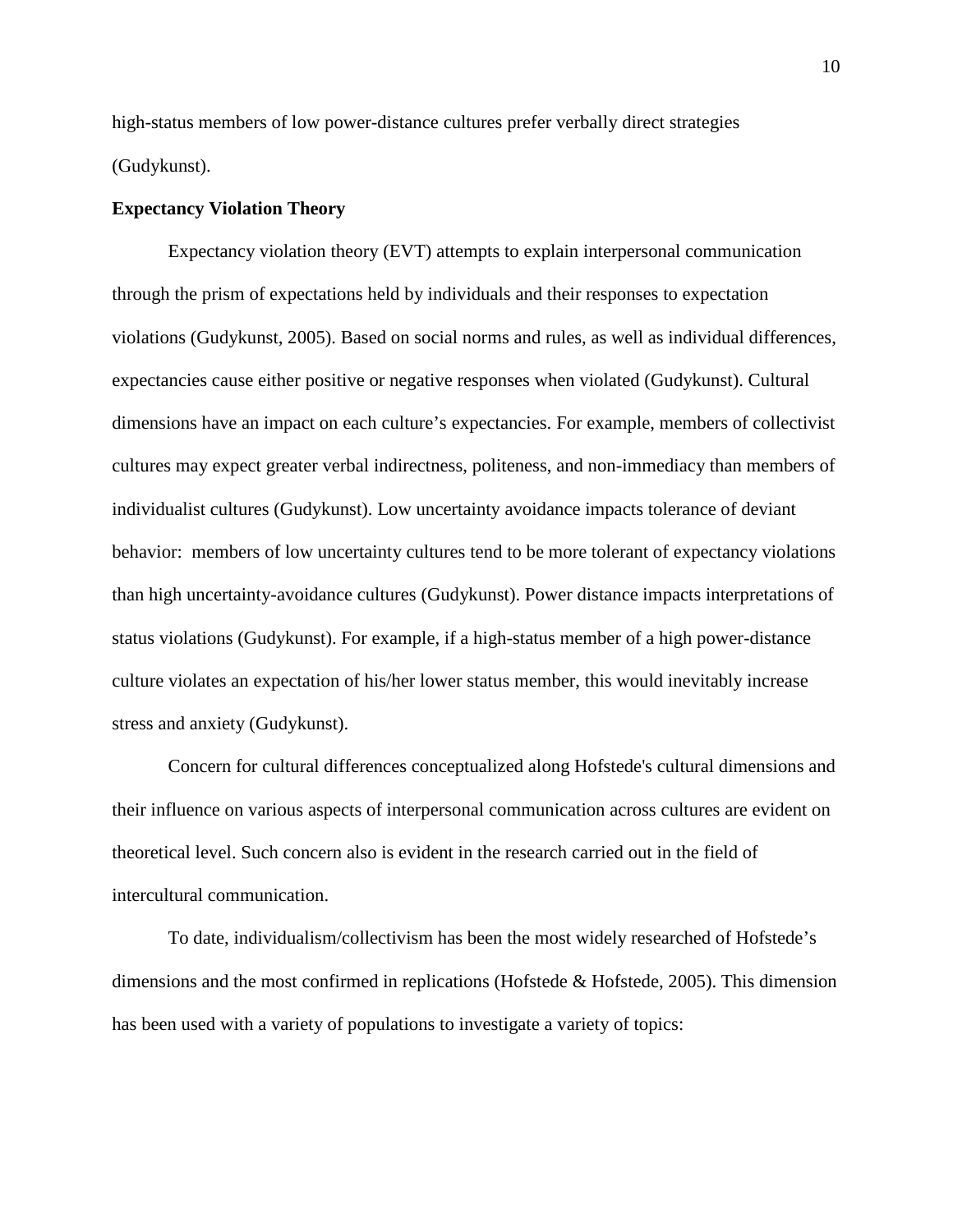• Conflict experiences in student populations (Ohbuchi, Fukushima, & Tedeschi, 1999; Shupe, 2007; Trubitsky, Ting-Toomey, & Lin, 1991; Cingoz-Ulu & Lalonde, 2007), in organizational setting (Smith, Dugan, Peterson, & Leung, 1998; Elsayed-Ekhouly & Buda, 1996; Ohbuchi & Takahashi, 1994), and among Chinese expatriates in the U.S. (Sun & Starosta, 2001);

• Differences in mediation techniques between individualist and collectivism mediators (Lee, 2002);

- Corporate behavior and business ethics (Zhang, Liang, & Sun, 2013; Finkelstein, 2012);
- Consumer behavior (Nayeem, 2012a; Nayeem, 2012b);

• Cultural differences in the use of Web 1.0 and Web 2.0 by Chinese and American youth (Wei, Willnat, & Shao, 2012); and

Leadership communication in cross-cultural samples (Torres & Bligh, 2012). Another well-researched cultural dimension is uncertainty avoidance. It has been studied

in the following areas:

• Consumer behavior (Shah, 2012; Broderick, 2007; Kailani & Kumar, 2011) and product perceptions (Lee, Garbarino, & Lerman, 2007);

- Cross-cultural tourism behavior (Litvin, Crotts, & Hefner, 2004);
- International advertising in Western Europe (Hoeken, van den Brandt, Crijns,

Dominguez, Hendriks, Planken, & Starren, 2003);

Scarcity effects across cultures (Jung & Kellaris, 2004); and

- International ethics research (Davis, Bernardi, & Bosco, 2013). Studies of other cultural dimensions include:
- Cross-cultural variability in ethical sensitivity to stakeholder interests among U.S. And

Taiwanese sales agents (Blodgett, Lu, Rose, & Vitell, 2001);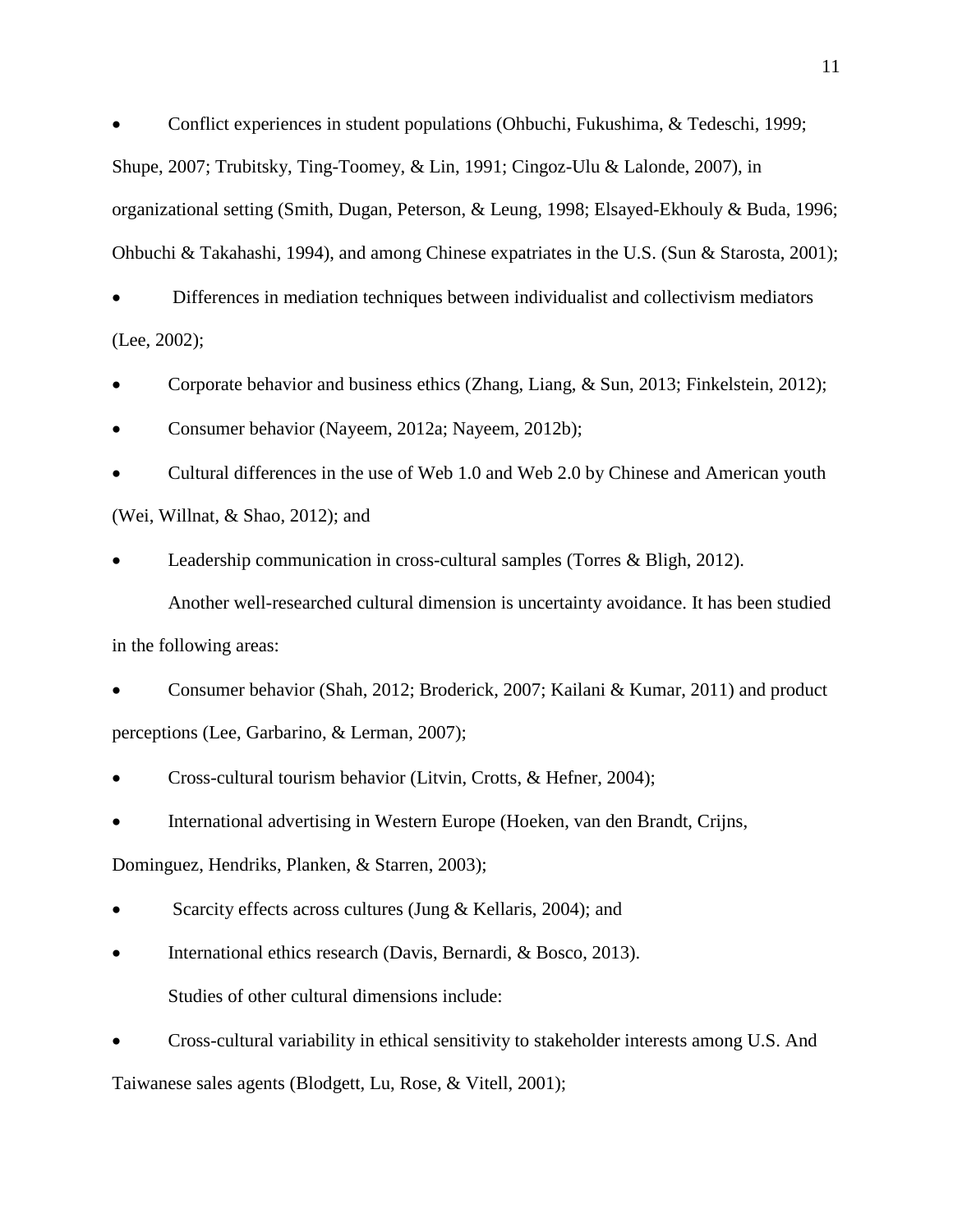• Masculinity/femininity and compliance-gaining in business negotiations (Jian, Pettey, Rudd, & Lawson, 2007);

• National culture and industrial buyer-seller relationships in the United States and Latin America (Hewett, Money, & Sharma, 2006);

• Cultural dimensions as predictors of cross-national differences in medical communication (Meeuwesen, van den Brink-Muinen, & Hofstede, 2009);

• Cultural differences in collaborative authorship of Wikipedia (Pfeil, Zaphiris, & Ang, 2006);

• Business advertising appeals and cultural differences across 11 countries (Albers-Miller & Gelb, 1996); and

• Effects of cultural femininity on preference for methods of conflict processing (Leung, Bond, Carment, Krishnan, & Liebrand, 1990).

Finally, Hofstede's cultural dimensions received attention from the non-scholarly community. They are often discussed extensively online as illustrated by the quotations listed below:

A few years ago I was involved in a study where we asked managers to report on what they found most difficult to deal with at work and in their relationships. It was no surprise that what they found hardest to tackle was interpersonal conflict…. Nobody likes dealing with difficult relationships and we assumed that this was because they were afraid or embarrassed. But what managers actually felt was uncertainty about what to say and how to say it…. This is what psychologists call the capacity to deal with uncertainty. We each respond to uncertainty (ambiguity) in information and behavior differently….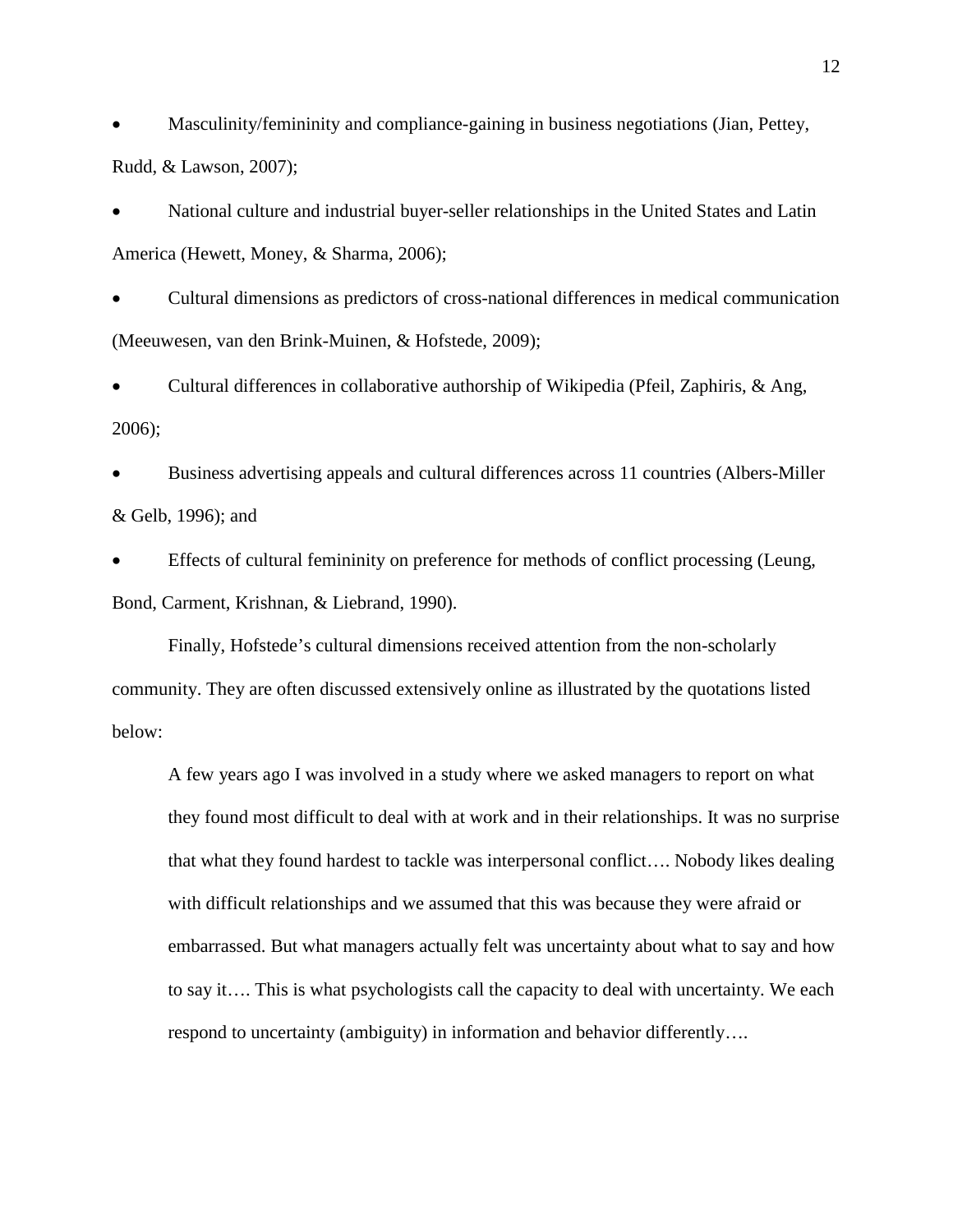Unsurprisingly then, the greater a person's tolerance for ambiguity the better they tend to do in many workplace situations. This is particularly important for managers, but useful for us all to remember in our own personal development (Winbolt, 2010).

Cultural differences are amplified when individuals are faced with difficult situations. Interpersonal conflict is one such case. According to Ting-Toomey and Oetzel (2001), "when people from different cultures engage in conflict, they often have different expectations of how the conflict should be handled" (p. 1). The values and norms of culture frame conflict expectations (Ting-Toomey  $& Oetzel$ ). The present study is an attempt to investigate how cultural differences along intolerance of uncertainty dimension impact interpersonal conflict management. In particular, the study explores the role that the cultural dimension of intolerance of uncertainty plays in individuals' preferred use of conflict management strategies.

#### **Conflict Strategies**

Donohue and Kolt (1992) defined interpersonal conflict as "a situation in which interdependent people express (manifest or latent) differences in satisfying their individual needs and interests, and they experience interference from each other in accomplishing these goals" (p. 4).

Different interpersonal conflict models propose a variety of conflict management strategies. One of the frequently cited models was developed by Blake and Mouton and refined by Kilmann and Thomas (Kozan, 1991). According to Kilmann and Thomas (1977), the five strategies for managing conflict are integrating, compromising, avoiding, obliging, and dominating. These strategies for managing conflict can be conceptualized along the dialectic of "concern for self" and "concern for other" dimensions (Kozan). According to Kozan, while the former represents "the degree (high or low) to which a person attempts to satisfy personal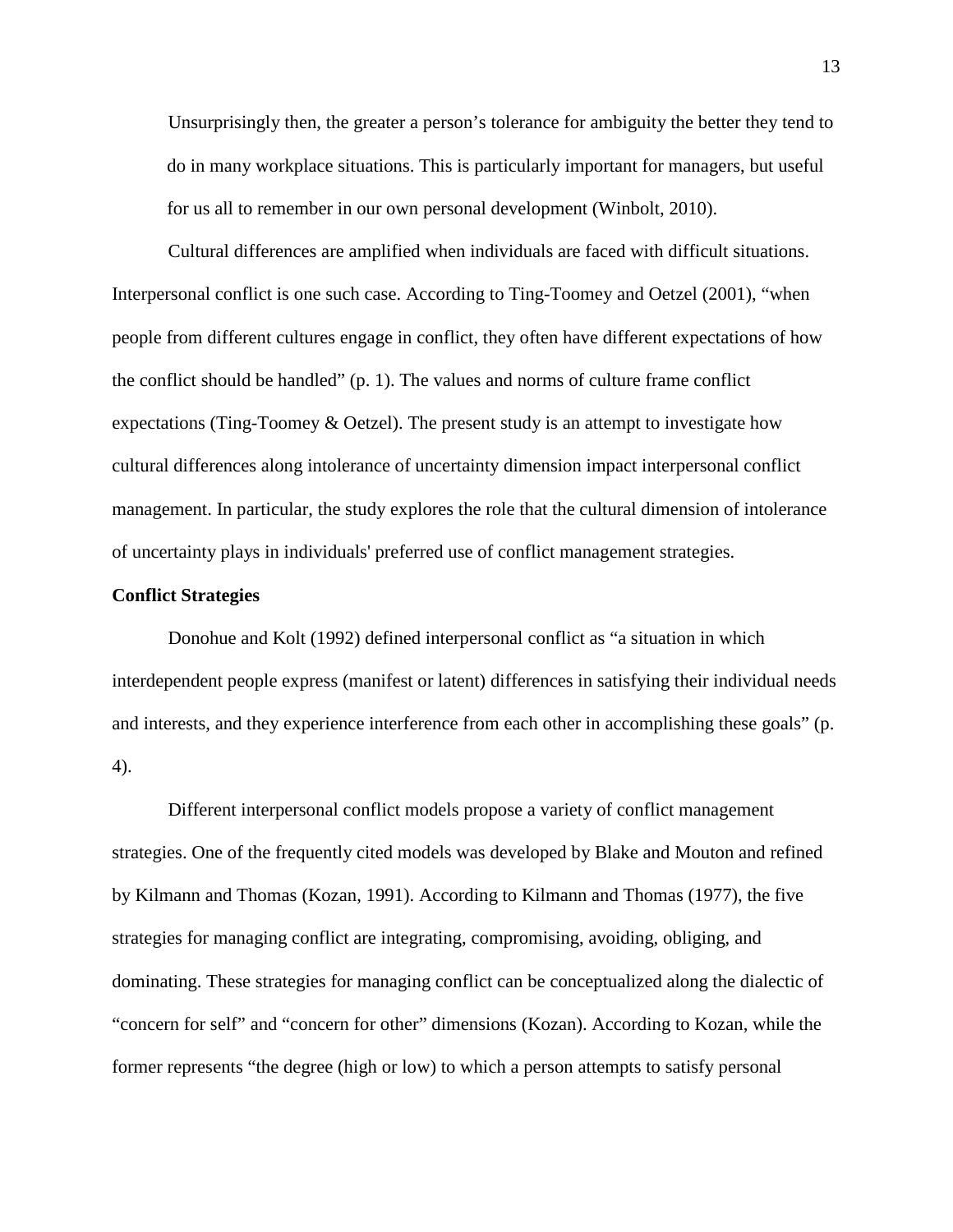concerns" (p. 86), and the latter refers to "the degree (high or low) to which that person attempts to satisfy others' concerns" (p. 86). On the next page, Figure 1 illustrates the two-dimensional model of conflict management strategies.

*Integrating strategy* is characterized as both assertive and cooperative (Bobot, 2010). It is often called a "win-win, as it generally leads to a solution that is a genuine integration of the desires of both sides to win" (Bobot, p. 296). Individuals using this strategy face the conflict and attempt open discussion of all relevant issues and concerns (Kozan, 1991).

*Compromising strategy* is marked by a smaller level of assertiveness and cooperation (Bobot, 2010). Its goal is finding a "quick, mutually agreeable solution that partially satisfies

**Figure 1. A Two-Dimensional Model of interpersonal Conflict Management Strategies**





everybody" (Bobot, p. 296). Compromising strategy is often referred to as finding "the middle ground" (Bobot, p. 296).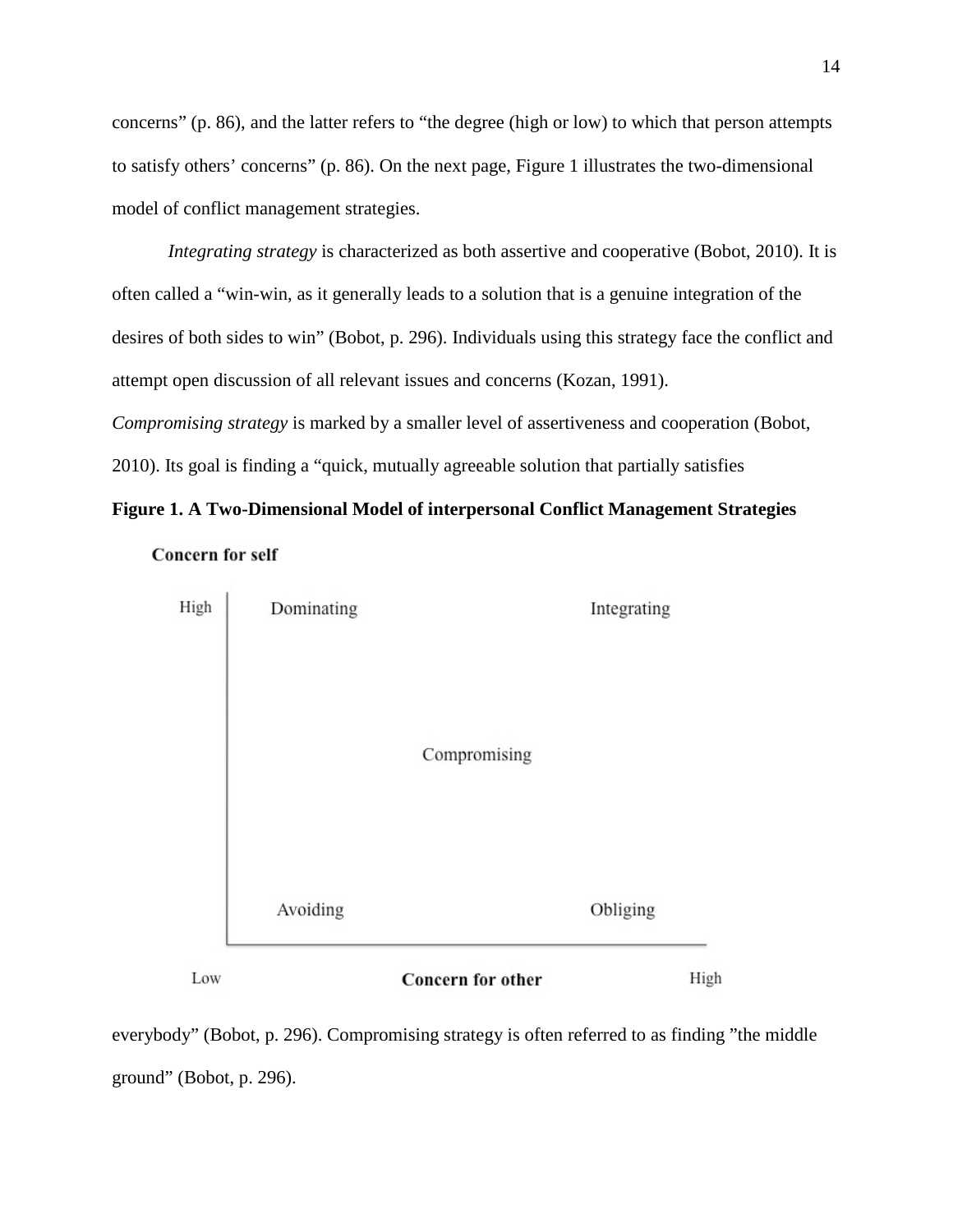*Avoiding strategy* is characterized by unassertive and uncooperative behavior (Bobot, 2010). Individuals using this strategy do not pursue their own concerns or those of the other person. They often attempt to sidestep the issue, postpone discussing it, or simply withdraw from a difficult situation; this strategy does not address or eliminate the conflict itself (Bobot).

*Obliging strategy* is unassertive and cooperative (Bobot, 2010). The obliging individual tends to neglect their own concerns to satisfy the other party's wishes (Bobot). This strategy is sometimes referred to as accommodating or "selfless generosity, obeying another person's order, or yielding to another's point of view" (Bobot, p. 296).

Lastly, *the dominating strategy* is assertive and uncooperative (Bobot, 2010). Dominating individuals employ competitive behaviors and use of power to "win" the conflict, often ignoring the other's concerns (Kozan, 1991). According to Bobot, dominating strategy is often referred to as a "win-lose strategy" (p. 296).

The choice of conflict strategies is not mutually exclusive. As quoted by Bobot (2010), Thomas and Kilmann wrote:

Each of us is capable of using all five conflict-handling modes; none of us can be characterized as having a single, rigid style of dealing with conflict. However, any given individual uses some modes better than others and therefore tends to rely upon those modes more heavily than others, whether because of temperament or practice (p. 296).

#### **Intracultural versus Intercultural Encounters**

An intercultural setting provides a milieu for amplifying cultural differences, which can lead to conflict based on a clash of world views. According to Yum's theory of intracultural versus intercultural networks, there is more variance in behavior between cultures than within cultures (Gudykunst, Lee, Nishida, & Ogawa, 2005). Hence, individuals' preferred use of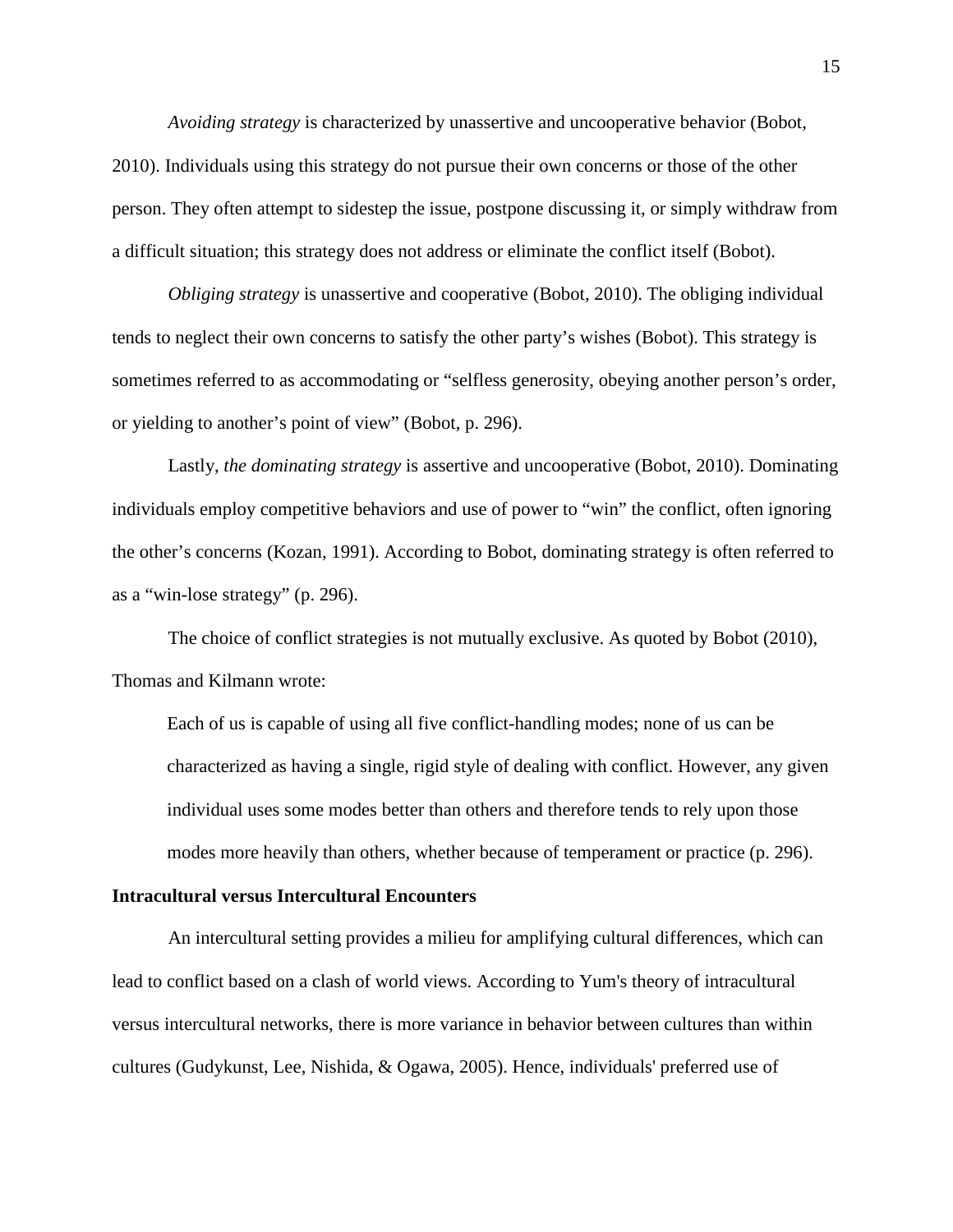conflict strategies with their in-group members might be different from the preferred use of strategies with out-group members. For example, a study of U.S. and Korean populations documented that Koreans' intracultural compromise and collaboration styles (their cooperative tendency) in managing intracultural conflict was likely to decrease in managing intercultural conflict (Hong, 2004), U.S. Americans competition style and assertive tendencies in managing intracultural conflict also were likely to decrease in intercultural conflict (Hong). It seems reasonable, then, to examine whether the preferred use of conflict strategies within cultures and across cultures varies across populations with high/low intolerance of uncertainty in both intracultural and intercultural conflicts.

To this end, the following research questions were proposed:

RQ1: What is the relationship between individuals' intolerance of uncertainty level and their preferred use of conflict management strategies?

RQ2: Are there differences between individuals' preferred use of conflict management strategies in intercultural versus intracultural conflict situations?

Here, the research questions are depicted in a model:



#### **Figure 2. Model of Intercultural/Intracultural Conflict Management**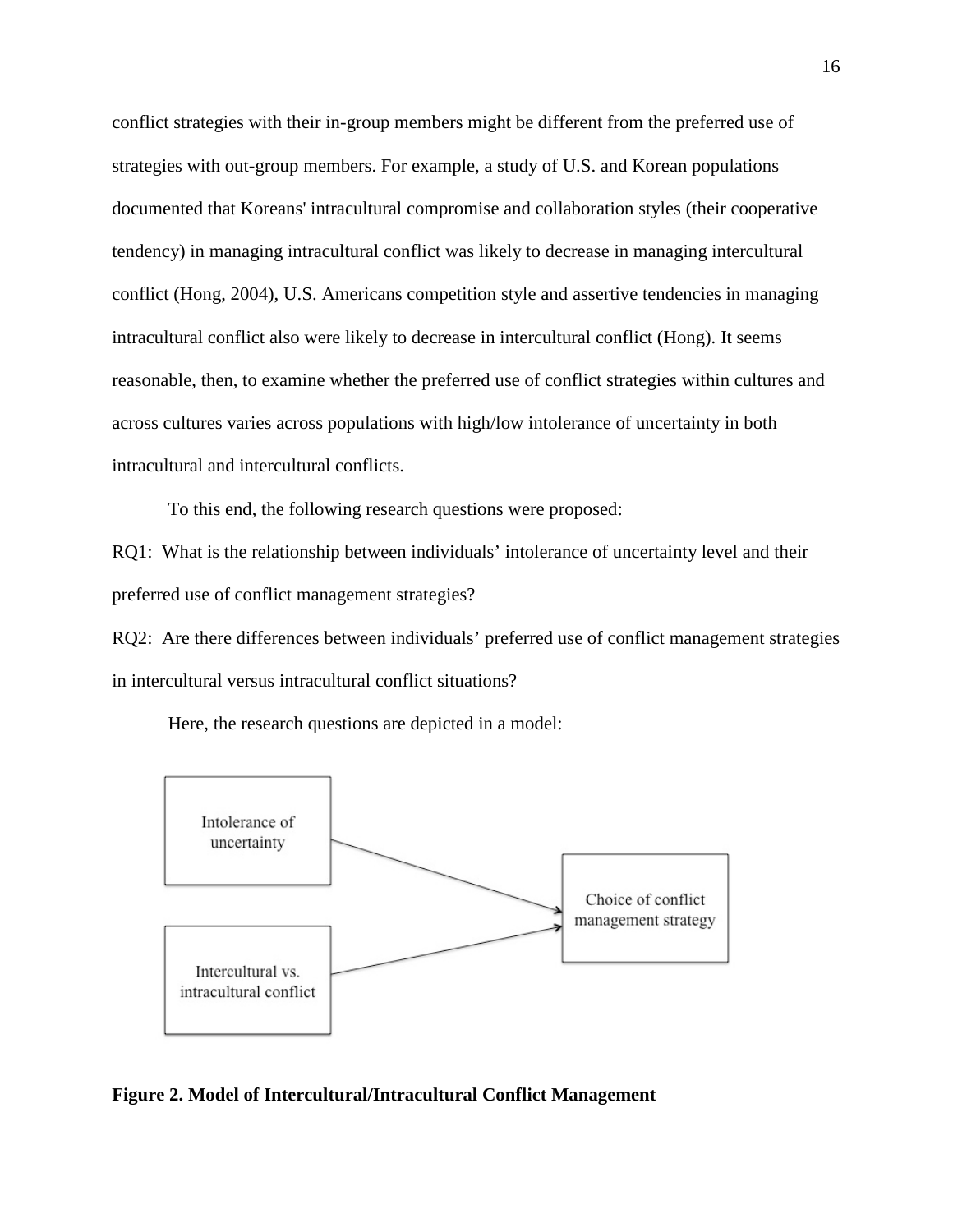#### **Chapter Three**

# **METHODOLOGY**

#### **Sample**

International students at the University of Arkansas served as participants in this study. International students present a particularly interesting population to study because individuals sojourning in a foreign country are often faced with uncertainty and potential misunderstandings while interacting with members of the host culture. Such uncertainties and misunderstandings may lead to conflict. Simultaneously, international students often form support groups consisting of students from their own countries providing each other social support and aiding adaptation to a new culture.

The sample contained 179 international students, attending the University of Arkansas, including 50 men (42%) and 70 women (58%). The participants' ages ranged from 17-53, with a mean of 26 years. The participants hailed from 48 countries on 6 continents and reported speaking 32 native and 26 foreign languages. Participants were enrolled in a variety of academic programs: 43 in undergraduate programs, 40 in Master's level graduate program, 38 in PhD program, and 1 in Other. The duration of stay in the U.S. ranged from 2 months to 21 years, while the number of trips abroad ranged from 1 to 70. Although the sample is highly diverse in terms of demographic characteristics, the international students' sample in this study may be fairly homogenous in terms of resources available to the students in their home countries. Many of students choosing to study abroad typically come from upper-class families and solid educational backgrounds, as well as adequate English language training. Moreover, students who self-select to study abroad may be more adventurous and out-going than the average citizen from their country and thus may have higher tolerance for uncertainty. However, as results of this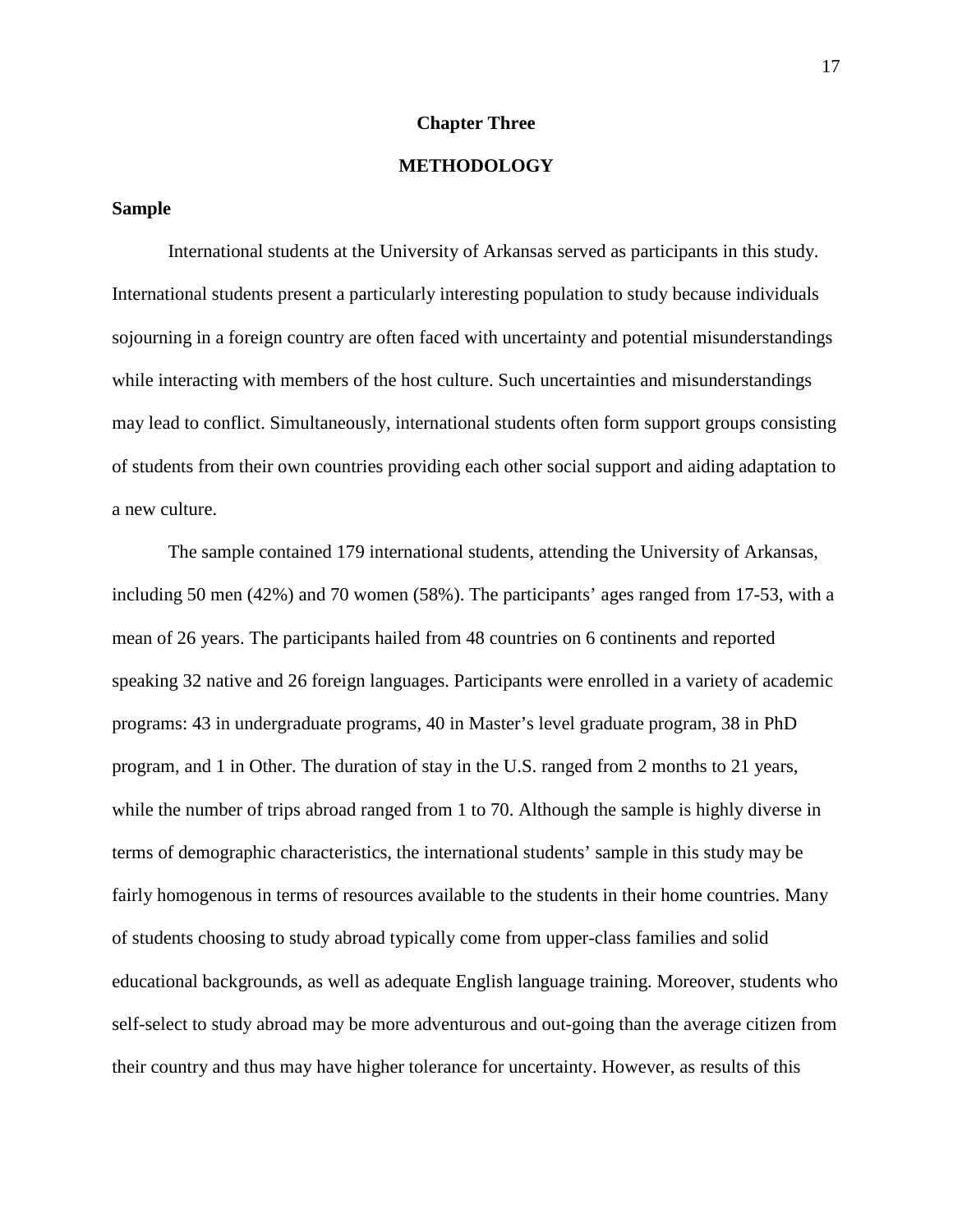study show, international students still struggle with the issues related to cultural differences and interpersonal conflict.

# **Procedures**

The international students were recruited via an email sent out to the University of Arkansas International Students and Scholars Office roster of international students. The email invited participation and contained a link to an online survey webpage. In the email, students were informed about the opportunity to enter a lottery to win a \$25 Visa gift card after completing the survey. After students clicked the link, they were redirected to an online survey webpage.

The first page the participants saw on this webpage was the Informed Consent form. After reading the Informed Consent form and agreeing to participate in the study, the students proceeded to the survey. There was a total of three questionnaires in the survey: a questionnaire measuring intolerance of uncertainty, a questionnaire measuring preferred use of conflict management strategies in both intercultural and intracultural conflicts, and a demographics section. The order of the first two questionnaires was randomized to minimize the order effects. The demographics section for the survey always appeared last as it was assumed that test fatigue would have the least influence on the provision of factual information.

For the conflict management scale, participants entered their responses to a hypothetical conflict scenario for each item twice – once for a hypothetical conflict scenario with a fellow student from the U.S. and once for a conflict with a fellow student from their native country. There may have been contrast effects associated with this approach to measuring preferred use of conflict management strategies. The term "contrast effects" in this case refers to exaggeration or enhancement in perception of differences by participants as a result of exposure to a hypothetical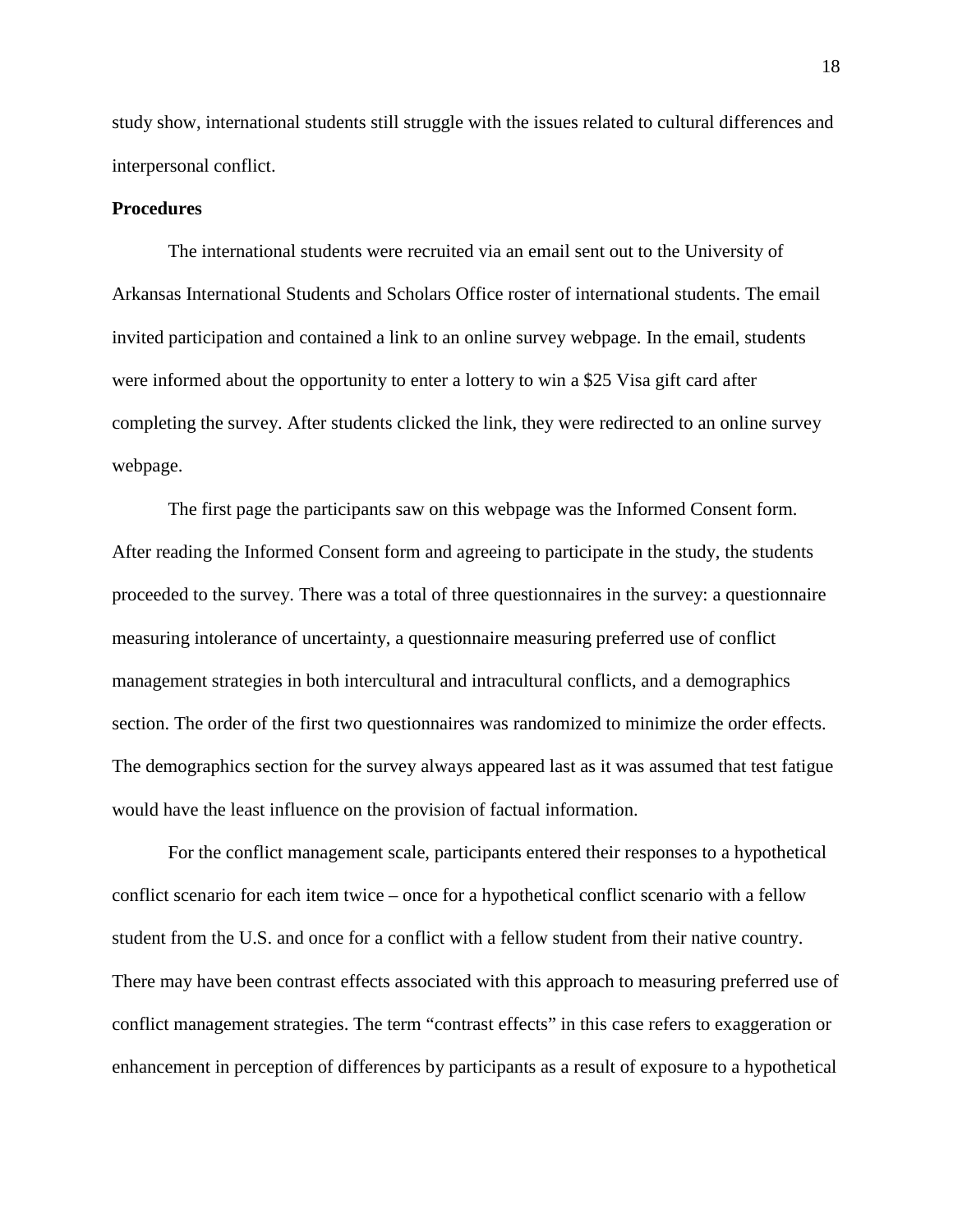conflict scenario with both conflict partners simultaneously. However, the results yielded very few significant differences between intercultural and intracultural conflict management.

The U.S. was chosen as one of the conflict partner's country of origin to minimize ambiguity when thinking about a conflict with a peer from a foreign country. Even though there are home country differences associated with each international student's respective country, the aim of this study was to compare intracultural and intercultural conflict management as conceptualized along varying intolerance of uncertainty scores that are not tied up to particular countries, but rather tied to individuals.

#### **Instruments**

**Conflict scenarios.** The researcher developed an instrument designed to identify the preferred use of interpersonal conflict management strategies international students might use when in conflict situations with fellow students from the U.S. versus their native countries. The instrument consists of two parts: first, the participants read a hypothetical conflict scenario that depicted a typical interpersonal conflict situation that college students may experience. Then, participants answer a series of questions by rating how characteristic each of the items was of them in that conflict situation with each of the conflict partners – one a fellow student from their native culture and the other with a fellow student from the U.S.

Hypothetical conflict scenarios were employed to reduce participants' ambiguity when reflecting upon conflict situations with students. This approach allowed the international students to respond to an actual situation that they might have experienced while studying in the U.S. The scenario used for this study was adopted from Neuliep and Speten's 2007 study of conflict management by international students and modified to suit the goals of this study.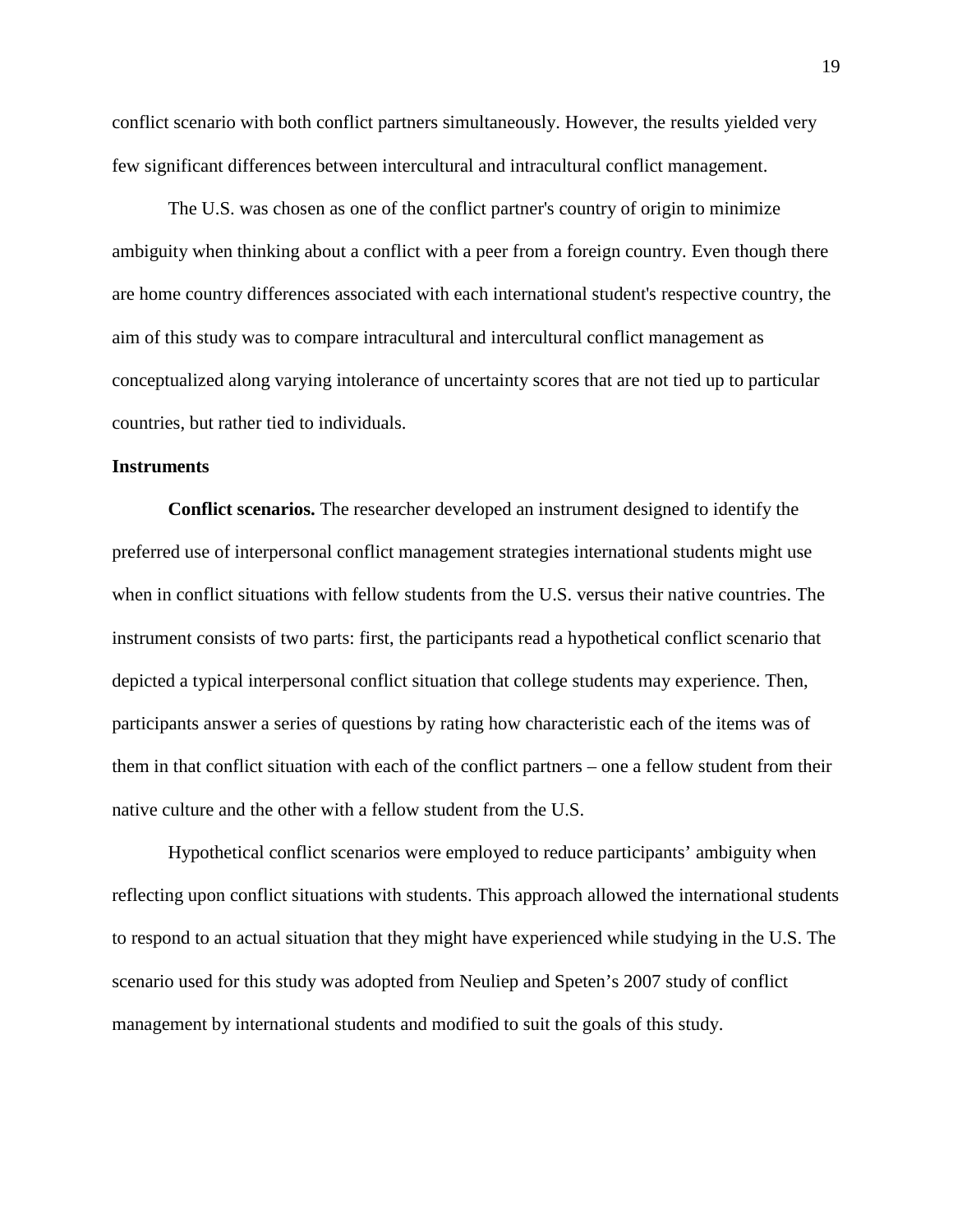The scenario approach has been used in previous conflict research with student populations to study a variety of phenomena, including conflict resolution strategies in U.S. and Taiwanese college students in academic contexts (Huang, 2009); conflict resolution behaviors demonstrated by a sample of occupational therapy students (Landa-Gonzalez, 2005); the influence of ethnocentrism on face, facework, and conflict styles during intercultural conflict (Neuliep & Speten, 2007); as well as the influence of contextual factors on the choice of conflict management strategies by college students (Callanan, Benzing, & Perri, 2006).

The scenario approach also has been employed in conflict research in organizational settings to study a wide variety of phenomena including the effects of formal and informal relations on choice of interpersonal conflict resolution strategy in organizational settings (Ahose, 1995); women's conflict management strategies in situations of sexual harassment (Lancaster, 1986), and nurses' conflict management techniques with physicians in emergency rooms (Keenan, 1994).

**Rahim Organizational Conflict Inventory II.** Rahim Organizational Conflict Inventory II (ROCI-II) is a self-report tool used to measure the preferred use of conflict management strategies in organizational settings (Rahim, 1983). The scale consists of 28 items that were designed to identify the use of the four conflict management strategies (integratingcompromising, obliging, avoiding, and dominating). Typical items include "I try to integrate my ideas with my peers to come up with a decision jointly," "I use 'give and take' so that a compromise can be made," and "I try to keep my disagreement to myself to avoid hard feelings." Participants rated each item on 5-point Likert scale with responses ranging from "Untrue of me" to "True of me".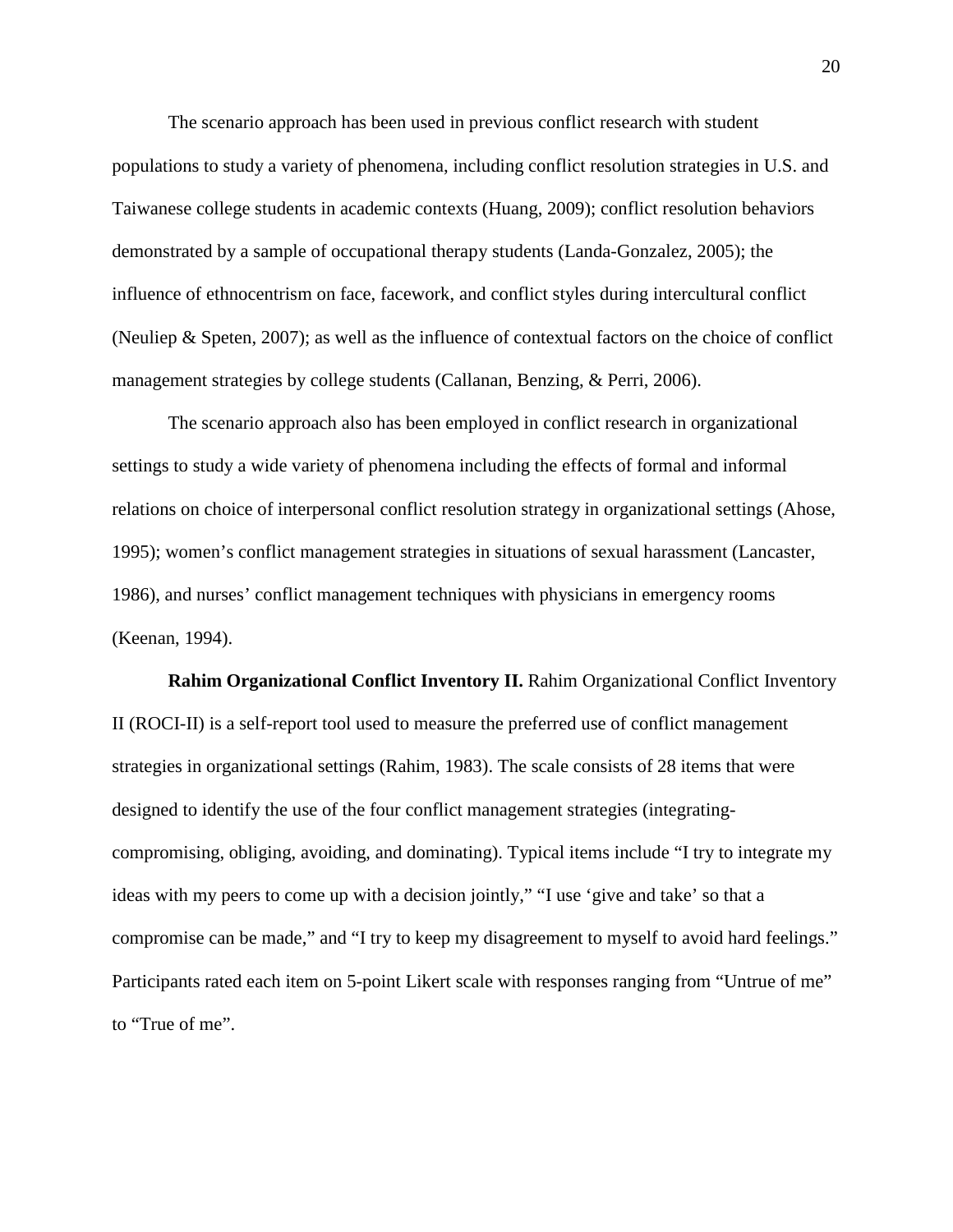On average, the ROCI-II scale's reliability in studies of interpersonal conflict in organizations varied from .70 to .89 for all five conflict styles (Kozan, 1991; Bippus & Rollin, 2003; Bobot, 2010) and compared "quite favorably with those of existing instruments on modes of handling interpersonal conflict" (Rahim, 2001, p. 82).

The ROCI-II also has been employed beyond organizational settings. Hammock, Richardson, Pilkington, and Utley (1990) used the scale in three samples to assess conflict management with family members (parent and sibling), a superior (professor), peer (friend), and a "generalized other," yielding Cronbach alpha coefficients that ranged from 0.73 to 0.92, indicating high internal consistency among the items composing each scale.

The ROCI-II scale has been widely used by scholars from various disciplines including social psychology, sociology, counseling, human resources, business ethics, as well as communication to study conflict in organizations and social relationships.

In the area of interpersonal communication, ROCI-II has been employed with a variety of populations:

In organizational settings, the scale has been employed to investigate the relationship between organizational status, gender role, and conflict management styles of male and female employees (Brewer, Mitchell, & Weber, 2002); the effect of type of conflict, conflict management strategy, and the quality of subsequent relationship in buyer-seller relations (Bobot, 2010); the primary and secondary conflict management style preferences of men and women in the role of local managers, international managers, and college students in Thailand (Sirivun, 2001); conflict handling styles in conflicts caused by ethical dilemmas among academic personnel in Turkey (Alakavuklar & Cakar, 2012); differences in conflict handling styles among employees of private and public companies in Hong-Kong (Brewer & Lam, 2009), as well as the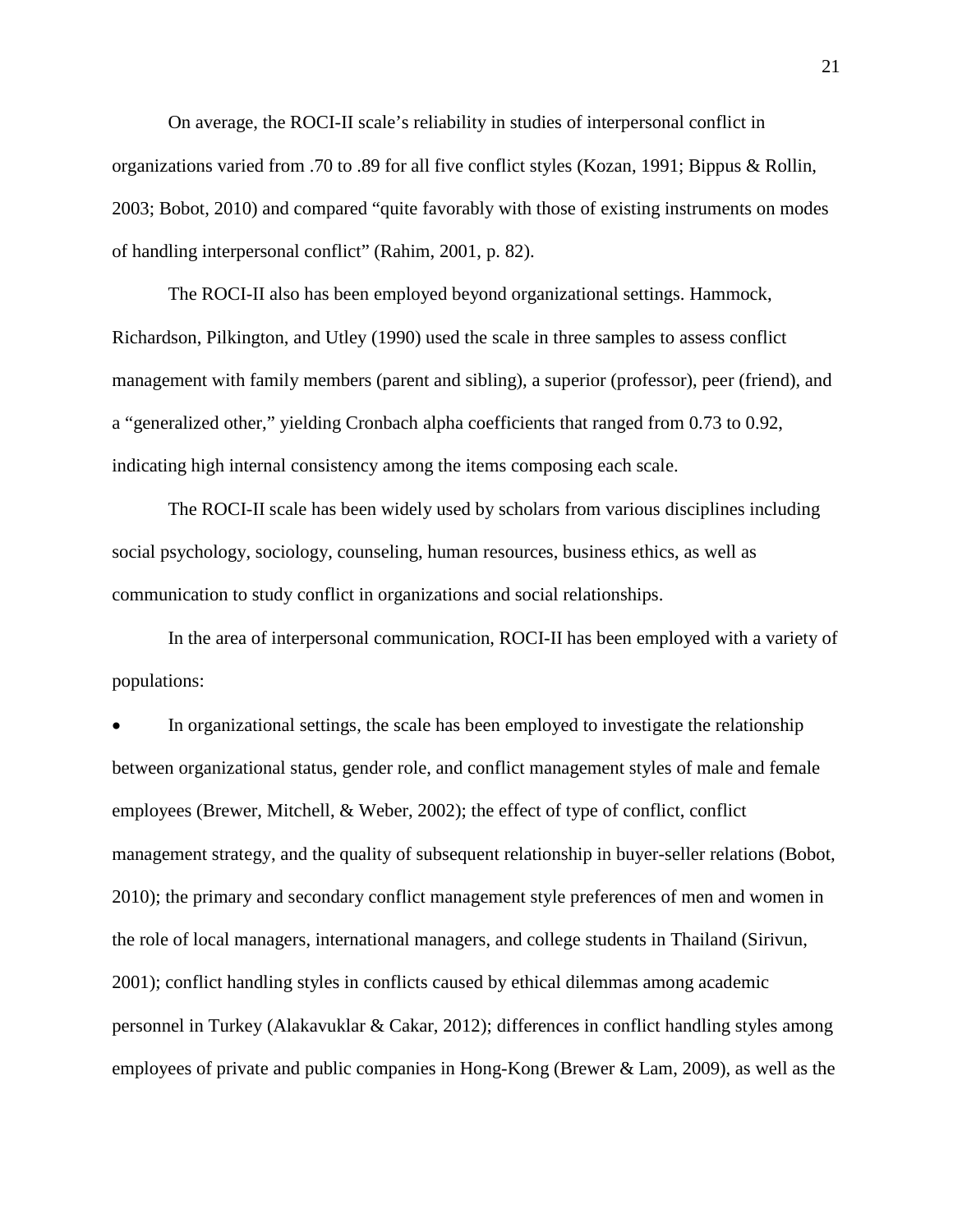relationship between referent role and conflict handling styles among U.S. executives (Rahim, 2001).

• In non-organizational settings, ROCI-II has been used to study attachment style differences in relational maintenance and conflict behaviors in friends' perceptions (Bippus & Rollin, 2003); family communication patterns and the conflict styles young adults use with their fathers (Dumlao & Botta, 2000); the role of horizontal and vertical individualism and collectivism in choice of conflict resolution strategies among college students (Komarraju, Dollinger, & Lovell, 2008), student nurses' conflict management styles in a nursing school in Turkey (Kantek & Gezer, 2009), as well as the relationships between the conflict management styles of terminated pastors and selected contextual factors (Works, 2008).

ROCI-II has been widely used by social scientists in the area of cross-cultural communication. Foci of such previous studies included comparative analysis of conflict styles across cultures among U.S. and Middle Eastern executives (Elsayed-Ekhouly & Buda, 1996) and among Jordanian, Turkish, and U.S. managers (Kozan, 1989), as well as moral judgment and conflict handling styles among Chinese undergraduate business and MBA students in Hong Kong and People's Republic of China (Chow & Ding, 2002).

**Intolerance of Uncertainty Scale.** The Intolerance of Uncertainty Scale (IUS) measures individuals' emotional, cognitive, and behavioral reactions to ambiguous and uncertain situations, such as stress and frustrations, as well as individuals' attempts to control the future and their inability to act (Khawaja & Yu, 2010). The scale includes 27 items describing how people may react to uncertainties in life. Typical items include "Uncertainty makes life intolerable," "One should always look ahead as to stop surprises," and "I must get away from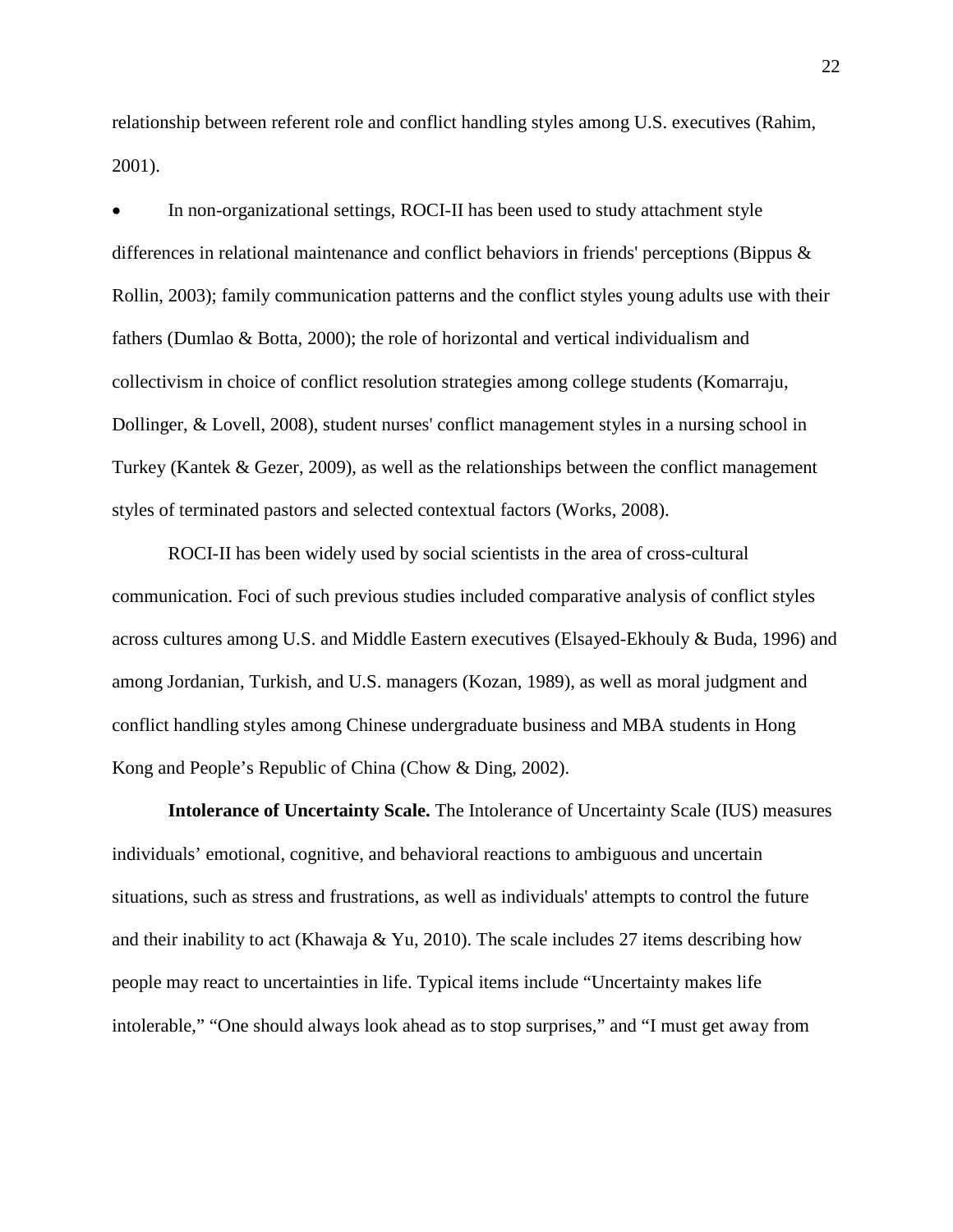uncertain situations" (Buhr & Dugas, 2002). Each of the items is rated on a 5-point Likert scale with responses varying from "Strongly disagree" to "Strongly agree".

The IUS demonstrates internal consistency with Cronbach alpha scores ranging from .91 to .94 (Khawaja & Yu, 2010; Chen & Hong, 2010;) as well as test-retest reliability *r* of .74 (Chen & Hong).

The scale has been widely used in psychology research examining a variety of topics:

• Worry, anxiety, and depression (Boelen, Vrinssen, & van Tulder, 2010; Ruggiero, Stapinski, Caselli, Fiore, Gallucci, Sassaroli, & Rapee, 2012; de Bruin, Rassin, & Muris, 2006; Mahoney & McEvoy, 2012; Chen & Hong, 2010);

• Eating disorders (Frank, Roblek, Shott, Jappe, Rollin, Hagman, & Pryor, 2012; Stewart, 2009; Konstantellou & Reynolds, 2010; Sternhein, Startup, & Schmidt, 2011);

• Obsessive-compulsive disorder (Tolin, Abramowitz, Brigidi, & Foa, 2003);

• Psychological adjustment in patients with lung cancer (Kurita, Garon, Stanton, & Meyerowitz, 2013); and

• Postpsychotic posttraumatic stress disorder (White & Gumley, 2009).

The scale also has been used in non-U.S. samples to test psychometric properties of the intolerance of uncertainty scale in a Chinese-speaking population (Yang, 2013), as well as in among African Americans, Caucasian, Hispanic, and Southern Asian racial groups (Norton, 2005).

#### **Pre-test**

Prior to surveying the sample, a group of 25 international students who met the criterion for inclusion in the study responded to a pre-test version of the survey. The international students participating in the pre-test were Fulbright Foreign Student program participants studying in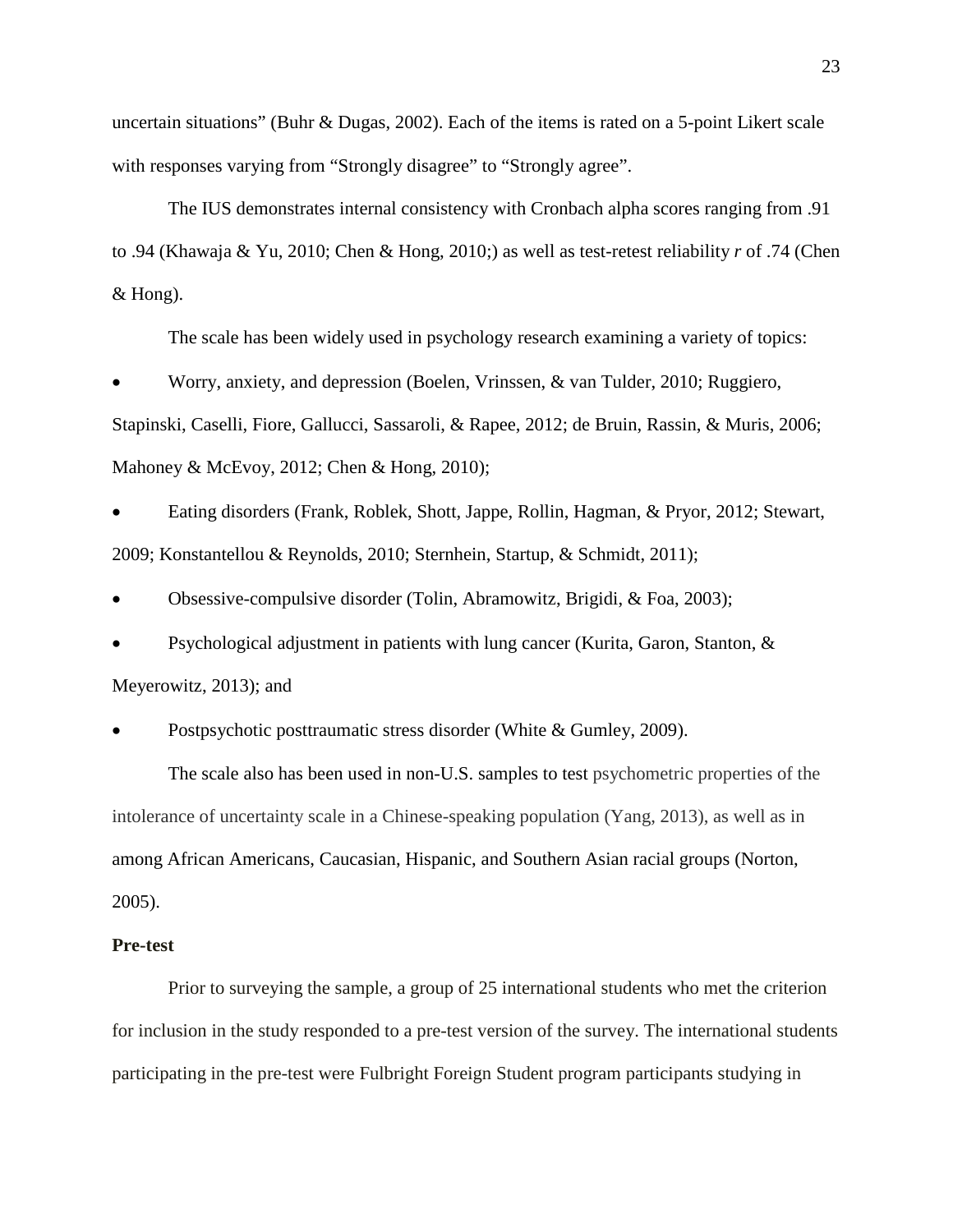various universities across the U.S. The pre-test version included the above described questionnaires and comment boxes for feedback that were placed after every five survey questions. Interviews were carried out with several pre-test participants to follow up on their feedback. There may be potential differences between the pre-test sample consisting of Fulbright students and the research sample of international students in this study. Fulbright students' individual personalities may differ from those of average international students as Fulbright students self-select to compete for the prestigious and highly competitive global exchange program. Wording changes and adjustments were made based on the pre-test feedback and approved by the IRB office for future use.

The modified survey was administered to the research sample and responses to each questionnaire were analyzed using the SPPS software. Bivariate and partial correlations, as well as paired samples t-tests were computed. Chapter Four details the results.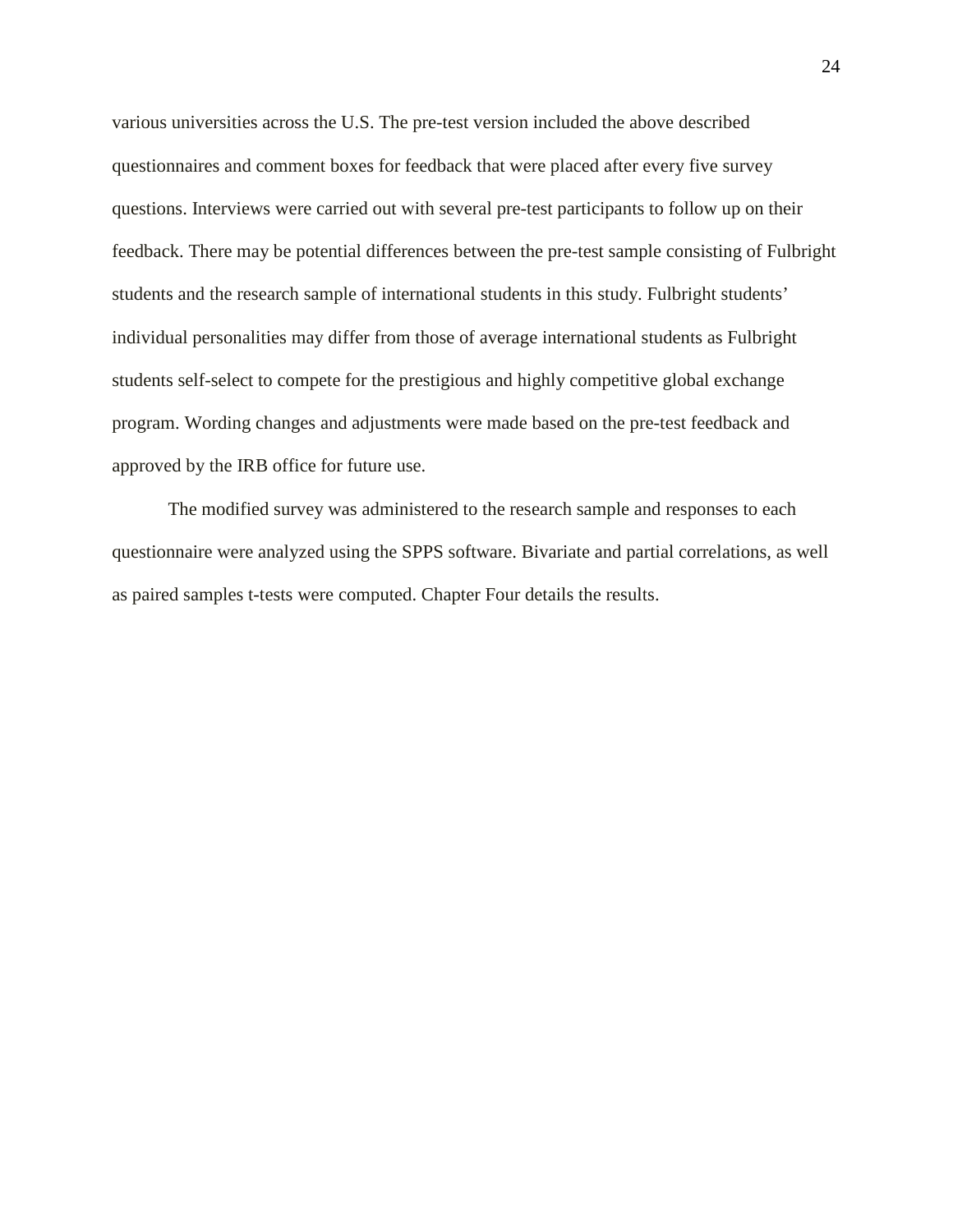#### **Chapter Four**

#### **RESULTS**

A series of preliminary analyses (i.e., factor analysis, inter-item reliability checks, and independent samples t-tests) were conducted prior to primary analysis. Bivariate and partial correlations, as well as paired samples t-tests were computed to answer the research questions. Detailed descriptions of those analyses and results are discussed below.

#### **Preliminary Analyses**

Three sets of preliminary analyses were conducted. First, an independent samples t-test was conducted to compare raw scores of all items from all instruments across two sets of participants: a first set of participants who received the questionnaires in randomized order (*n* = 104), and another set of participants who completed non-randomized questionnaires  $(n = 75)$ . There was a significant difference in the scores for only 2 of the 83 items: Item 18 in the Intolerance of Uncertainty Scale and Item 22 in the Rahim Organizational Conflict Inventory II for both hypothetical conflict scenarios.

Item 18 in the Intolerance of Uncertainty Scale was "I always want to know what the future has in store for me." The Item 22 in the Rahim Organizational Conflict Inventory II was "I will openly discuss all my concerns about the class project with my project partner and ask him/her to voice all of his/her concerns so that the issue can be resolved in the best possible way." Item 18 was *M* = 2.96, *SD* = 1.048 versus *M* = 3.42, *SD* = 1.095, with *t* (150) = -2.63, *p* = 0.009. Item 22 with a U.S. partner was  $M = 4.11$ ,  $SD = 1.021$  versus  $M = 3.54$ ,  $SD = 1.149$ , *t*  $(117) = -2.80$ ,  $p = 0.006$ , as well as with a partner from a participant's native country  $M = 4.37$ , *SD* = .846 versus *M* = 3.81, *SD* = 1.076), *t* (121) = -3.20, *p* = 0.002. For all further analyses, the values for each of the aforementioned items were adjusted for participants whose questionnaires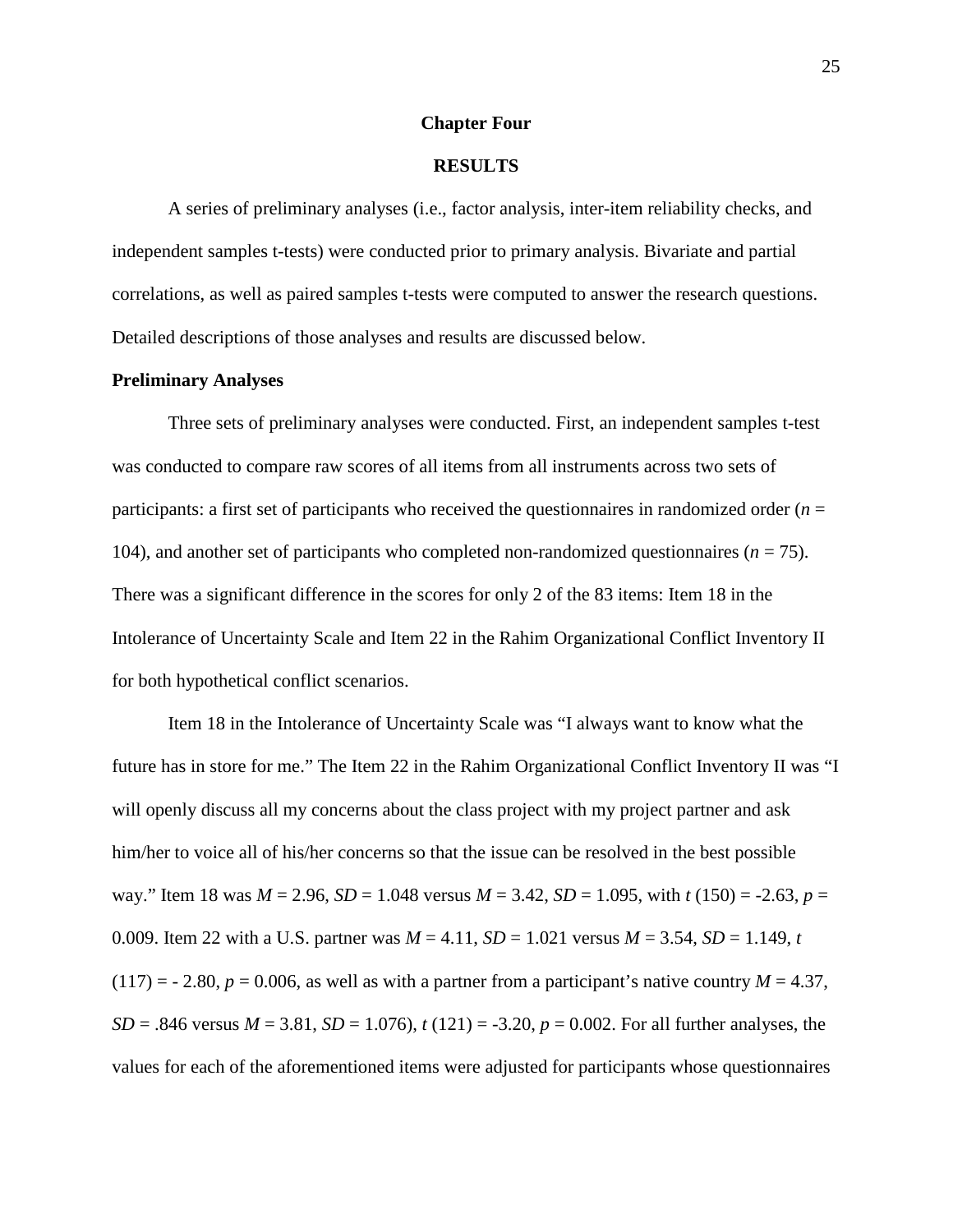were not randomized. Specifically, the mean difference between the groups was either added or subtracted from their values.

Next, a confirmatory factor analysis with a Varimax (orthogonal) rotation of the 83 survey questions on the full data set gathered from the 119 participants (using listwise deletion of data with missing values) was conducted to determine the factors that could be used in further analyses. The analysis yielded 5 factors: factor 1 was labeled Intolerance of Uncertainty, as the majority of items in the factor (i.e., 20 of the 27 items) were from that scale. Using parallel criteria, factors 2 through 5 were labeled Integrating-Compromising, Obliging, Dominating, and Avoiding conflict management strategies respectively. Based on the results of factor analysis, items 4, 20 and 23 in the Intolerance of Uncertainty Scale and item 3 for the hypothetical conflict scenario with a fellow student from participant's native country for the Rahim Organizational Conflict Inventory II were reverse coded. The Cronbach alpha for the Intolerance of Uncertainty Scale was .93. Cronbach alpha scores for Integrating-Compromising, Obliging, Dominating, and Avoiding conflict management strategies were .87, .87, .90, and .84 respectively, indicating that all scales had acceptable internal consistency.

A review of the frequency distributions revealed multiple non-normal distributions. Therefore, nonparametric statistical tests were used for subsequent analyses except for comparisons between two groups. For such comparisons, the t-test remains the most rigorous test and a viable option, given the robustness of the t-statistic (McNemar, 1969).

Finally, analyses were conducted to test for possible confounding variables (age, sex, and academic standing). The Spearman's rank-order correlation revealed a statistically nonsignificant relationship between the age of participants in the study and their intolerance of uncertainty level (Spearman  $r = -0.095$ ,  $n = 109$ ,  $ns$ ), avoiding (Spearman  $r = -0.023$ ,  $n = 109$ ,  $ns$ ),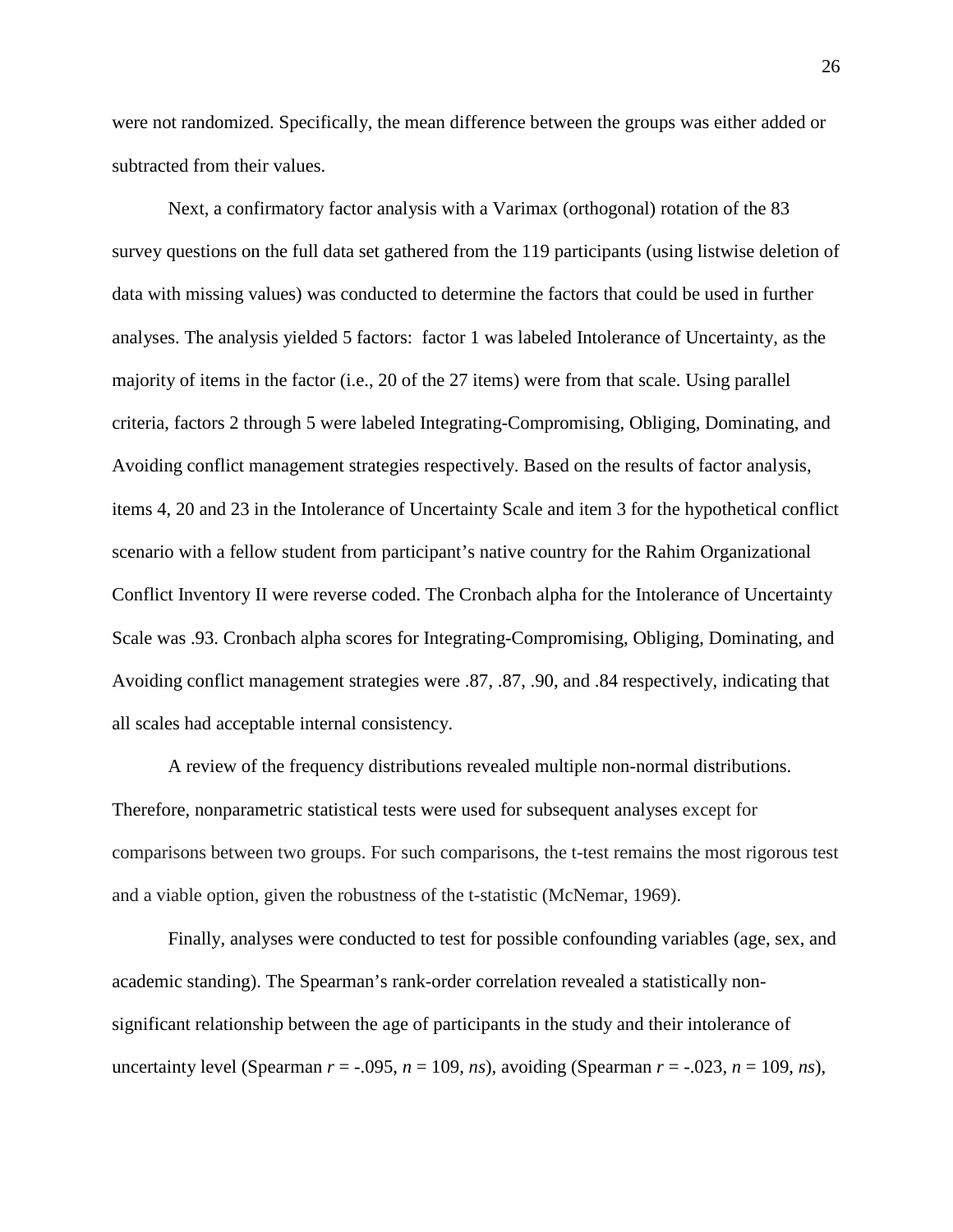obliging (Spearman  $r = -0.012$ ,  $n = 105$ ,  $n_s$ ), dominating (Spearman  $r = -0.025$ ,  $n = 108$ ,  $n_s$ ), and/or integrating-compromising conflict management strategies (Spearman *r* = .146, *n* = 106, *ns*). Also, the Spearman's rho scores revealed a statistically non-significant relationship between the academic standing of participants in the study and their intolerance of uncertainty level (Spearman  $r = -.071$ ,  $n = 110$ ,  $ns$ ), avoiding (Spearman  $r = -.052$ ,  $n = 110$ ,  $ns$ ), obliging (Spearman  $r = -.040$ ,  $n = 105$ ,  $ns$ ), dominating (Spearman  $r = -.068$ ,  $n = 108$ ,  $ns$ ), and/or integrating-compromising conflict management strategies (Spearman *r* = .120, *n* = 106, *ns*). That is, neither age, nor academic standing accounted for variation in the intolerance of uncertainty and the four conflict strategies scores. An independent samples t-test revealed a statistically significant difference in the scores for male ( $M = 4.06$ ,  $SD = .589$ ) versus female ( $M = 4.27$ ,  $SD$ = .496) participants only for the preferred use of integrating-compromising conflict management strategy  $t(103) = -1.99$ ,  $p = .049$ .

#### **Primary Analyses**

A Spearman's rank-order correlation was calculated to answer RQ1 (What is the relationship between individuals' uncertainty avoidance level and their preferred use of conflict management strategies?). The Spearman's rho revealed a statistically significant relationship between participants' intolerance of uncertainty scores and the avoiding scores (Spearman *r* = .307,  $n = 103$ ,  $p < 01$  two-tailed), as well as the dominating scores (Spearman  $r = .362$ ,  $n = 101$ , *p* < .01 two-tailed). That is, the higher the intolerance of uncertainty scores, the higher both the avoiding and dominating scores. More specifically, the intolerance scores accounted for 9% of the variation in the avoiding scores,  $r^2 = .09$ , and for 12% of the variation in the dominating scores,  $r^2 = .12$ . Table 1 displays the results.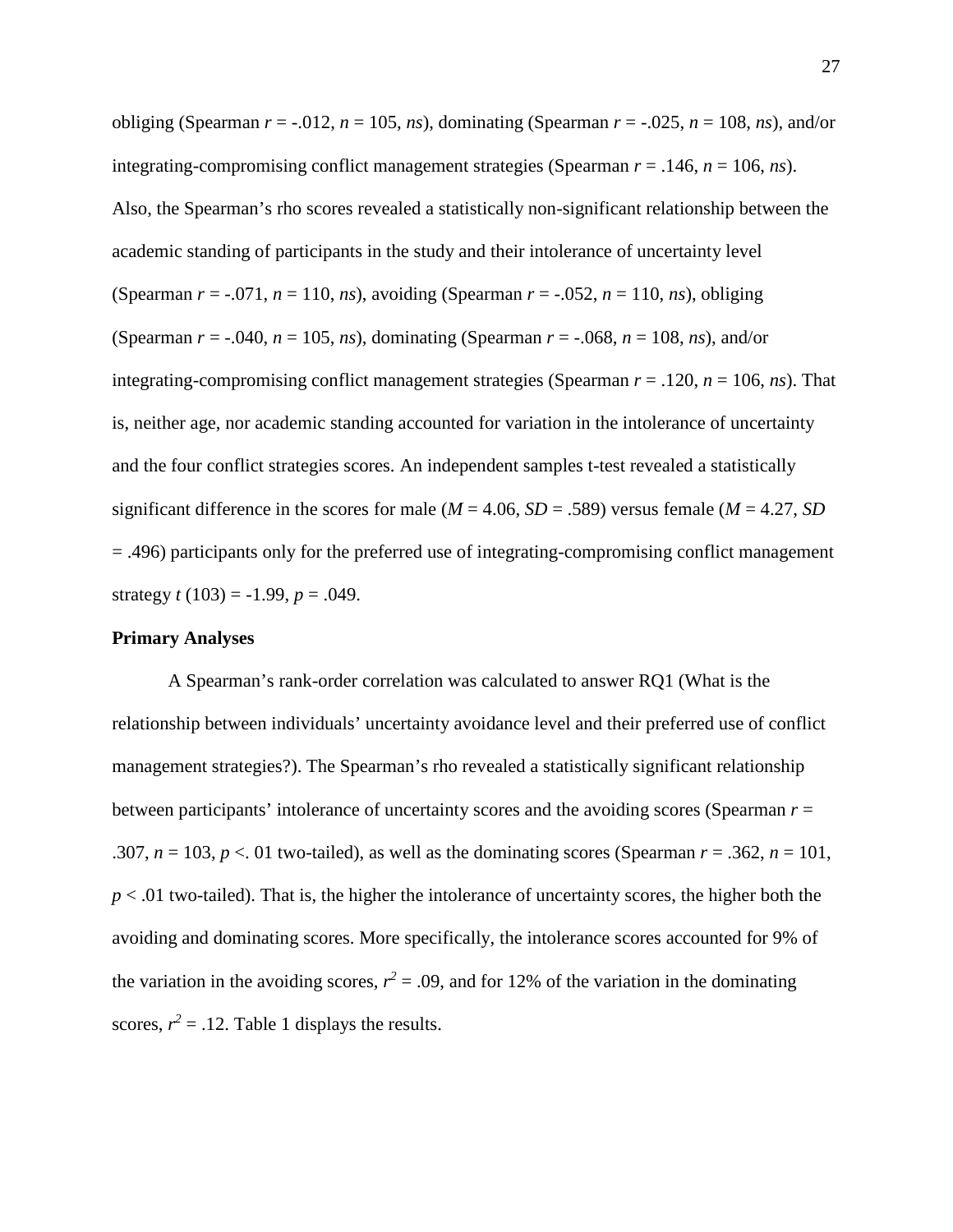# **Table 1. Bivariate Correlations.**

|            |                                                              | strategy                   | Avoiding Dominating<br>strategy | Obliging<br>strategy | Integrating-<br>compromising | Intolerance<br>of |          |
|------------|--------------------------------------------------------------|----------------------------|---------------------------------|----------------------|------------------------------|-------------------|----------|
|            |                                                              |                            |                                 |                      | strategy                     | uncertainty       |          |
| Spearman's | Avoiding<br>strategy                                         | Correlation<br>Coefficient | 1.000                           | .037                 | $.497**$                     | $-.118$           | $.307**$ |
|            |                                                              | Sig. $(2-$<br>tailed)      |                                 | .693                 | .000                         | .212              | .002     |
|            |                                                              | $\mathbf N$                | 117                             | 114                  | 111                          | 113               | 103      |
|            | Dominating<br>strategy                                       | Correlation<br>Coefficient | .037                            | 1.000                | $-.025$                      | $-.256$ **        | $.362**$ |
|            |                                                              | Sig. $(2-$<br>tailed)      | .693                            |                      | .794                         | .007              | .000     |
|            |                                                              | N                          | 114                             | 115                  | 109                          | 111               | 101      |
|            | Obliging<br>strategy                                         | Correlation<br>Coefficient | $.497**$                        | $-.025$              | 1.000                        | .085              | .000     |
|            |                                                              | Sig. $(2-$<br>tailed)      | .000                            | .794                 |                              | .383              | .998     |
| ╮          |                                                              | N                          | 111                             | 109                  | 111                          | 108               | 99       |
|            | Integrating-<br>compromising<br>strategy                     | Correlation<br>Coefficient | $-.118$                         | $-.256$ **           | .085                         | 1.000             | $-.252*$ |
|            |                                                              | $Sig. (2-$<br>tailed)      | .212                            | .007                 | .383                         |                   | .012     |
|            |                                                              | N                          | 113                             | 111                  | 108                          | 113               | 99       |
|            | Intolerance of<br>uncertainty                                | Correlation<br>Coefficient | $.307***$                       | $.362**$             | .000                         | $-.252*$          | 1.000    |
|            |                                                              | $Sig. (2-$<br>tailed)      | .002                            | .000                 | .998                         | .012              |          |
|            |                                                              | N                          | 103                             | 101                  | 99                           | 99                | 137      |
|            | **. Correlation is significant at the 0.01 level (2-tailed). |                            |                                 |                      |                              |                   |          |
|            | *. Correlation is significant at the 0.05 level (2-tailed).  |                            |                                 |                      |                              |                   |          |

Because an independent samples t-test revealed a statistically significant difference in the scores by male and female participants for the preferred use of integrating-compromising strategy, a partial correlation was calculated to assess the possible relationship between the intolerance of uncertainty scores and integrating-compromising scores controlling for sex. This parametric test was employed as no parallel non-parametric test exists. The partial correlations between intolerance of uncertainty level and preferred use of integrating-compromising strategy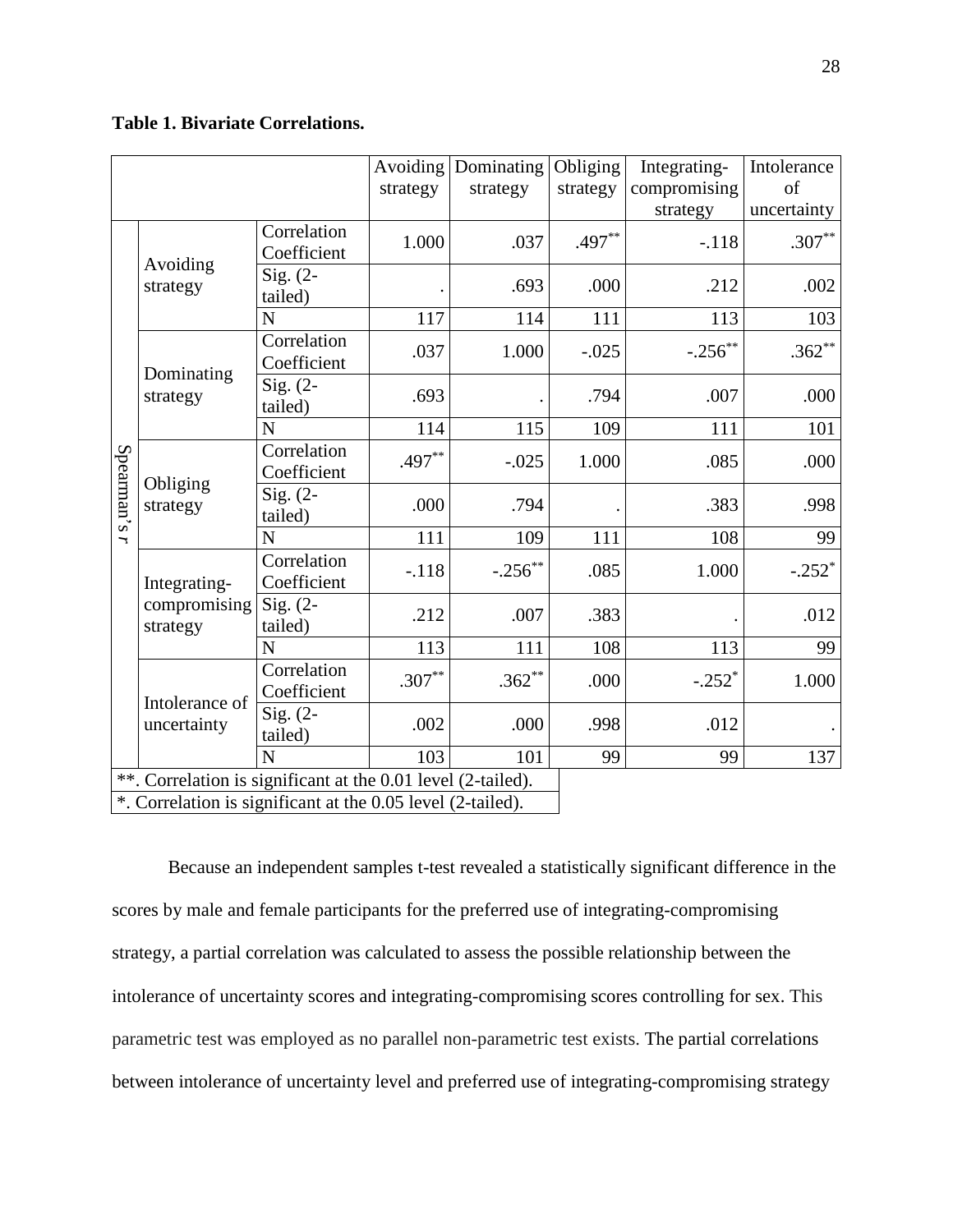controlling for sex revealed a statistically significant negative correlation,  $r(96) = -.320, p < .01$ . When controlling for the influence of sex, the higher the intolerance of uncertainty score, the lower the integrating-compromising score. That is, when controlling for sex, the intolerance of uncertainty scores can account for 9% of the variation in the integrating-compromising scores  $r^2$ = .09. The results of partial correlation are displayed in Table 2.

| <b>Correlations</b> |                                                     |                       |          |                |                |                |                |                |
|---------------------|-----------------------------------------------------|-----------------------|----------|----------------|----------------|----------------|----------------|----------------|
|                     |                                                     |                       | Avoiding | Dominating     | Obliging       | Integrating-   | Intolerance    | Sex            |
|                     |                                                     | strategy<br>strategy  |          | strategy       | compromising   | of             |                |                |
|                     |                                                     |                       |          |                | strategy       | uncertainty    |                |                |
|                     |                                                     |                       |          |                |                |                |                |                |
|                     |                                                     | Sig. $(2-$<br>tailed) | .071     | .229           | .396           | .049           | .886           |                |
|                     |                                                     | Df                    | 107      | 105            | 102            | 103            | 107            | $\overline{0}$ |
| Sex                 | Avoiding<br>strategy                                | Corr.                 | 1.000    | .068           | .487           | $-.170$        | .323           |                |
|                     |                                                     | Sig. $(2-$<br>tailed) |          | .487           | .000           | .084           | .001           |                |
|                     |                                                     | Df                    | $\theta$ | 104            | 101            | 102            | 100            |                |
|                     | Dominating<br>strategy                              | Corr.                 | .068     | 1.000          | $-.021$        | $-.214$        | .359           |                |
|                     |                                                     | Sig. $(2-$<br>tailed) | .487     |                | .835           | .029           | .000           |                |
|                     |                                                     | Df                    | 104      | $\overline{0}$ | 101            | 102            | 98             |                |
|                     | Obliging<br>strategy                                | Corr.                 | .487     | $-.021$        | 1.000          | .039           | $-.022$        |                |
|                     |                                                     | Sig. $(2-$<br>tailed) | .000     | .835           |                | .692           | .833           |                |
|                     |                                                     | Df                    | 101      | 101            | $\overline{0}$ | 101            | 96             |                |
|                     | Integrating-                                        | Corr.                 | $-.170$  | $-.214$        | .039           | 1.000          | $-.320$        |                |
|                     | compromi-<br>sing                                   | $Sig. (2-$<br>tailed) | .084     | .029           | .692           |                | .001           |                |
|                     | strategy                                            | Df                    | 102      | 102            | 101            | $\overline{0}$ | 96             |                |
|                     | Intolerance                                         | Corr.                 | .323     | .359           | $-.022$        | $-.320$        | 1.000          |                |
|                     | of<br>uncertainty                                   | Sig. $(2-$<br>tailed) | .001     | .000           | .833           | .001           |                |                |
|                     |                                                     | Df                    | 100      | 98             | 96             | 96             | $\overline{0}$ |                |
|                     | a. Cells contain zero-order (Pearson) correlations. |                       |          |                |                |                |                |                |

**Table 2. Partial Correlations Controlling for Sex.**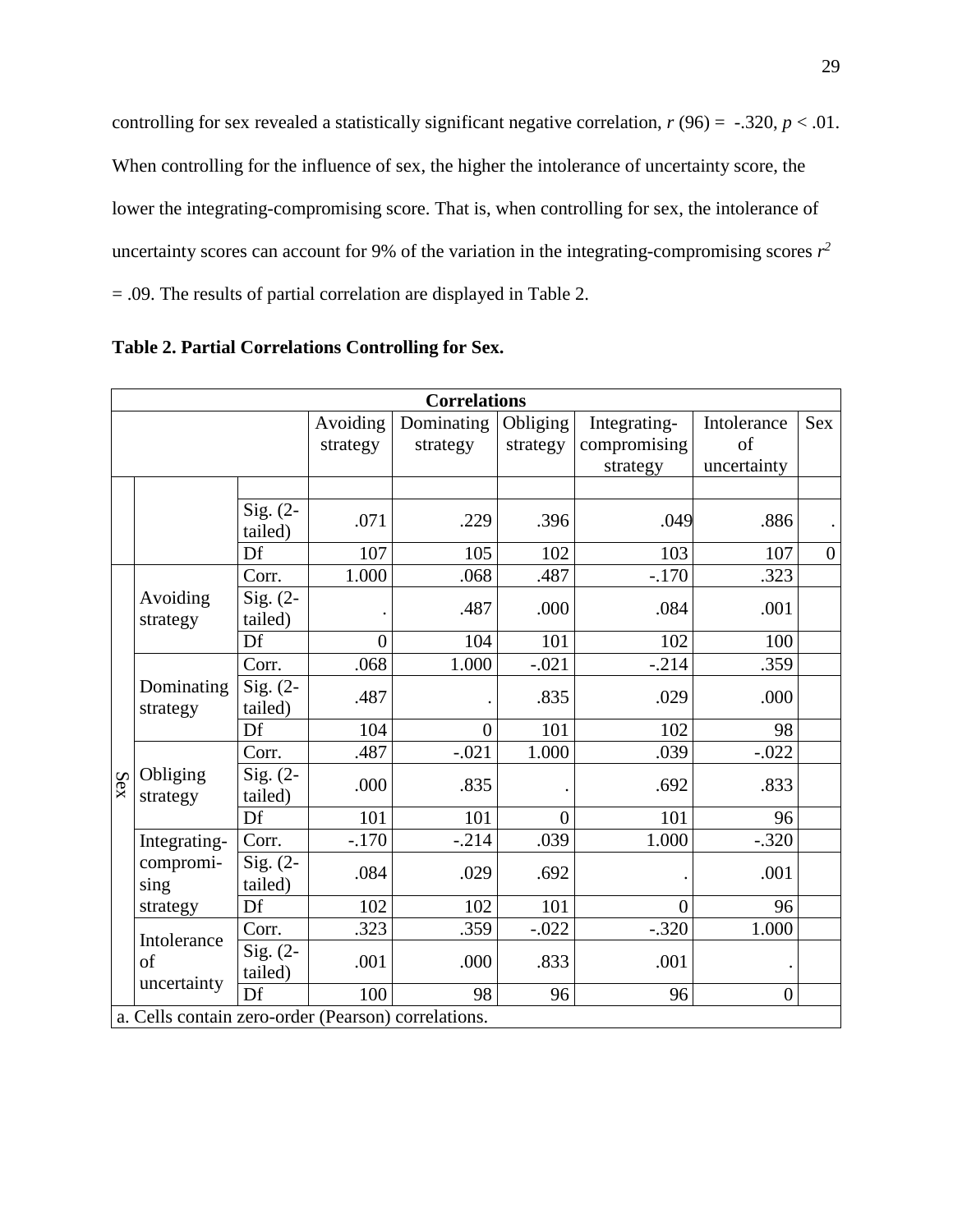A paired samples t-test was employed to answer RQ2 (Are there differences between individuals' preferred use of conflict management strategies in intercultural versus intracultural conflict situations?). Although the t-test is a parametric statistical test, its assessment is robust in part due to large sample size used in the study (McNemar, 1969). The results of a paired samples t-test revealed only limited differences between the scores for two scenarios. Analyses revealed significant differences for 7 of the 28 items (25%). Specifically, the only difference that emerged in five out of seven items measuring the integrating-compromising score was that the mean value for a hypothetical conflict with a student from participant's native country was higher than for a conflict scenario with a U.S. student. A summary of statistically significant differences in the scores for the two conflict scenarios is presented below. Full results of the paired samples t-test are displayed in Table 3 in the end of the document.

| <b>Item</b>                                                                                                                                                        | <b>Conflict</b><br>partner | M    | <b>SD</b> | T    | df  | p    |
|--------------------------------------------------------------------------------------------------------------------------------------------------------------------|----------------------------|------|-----------|------|-----|------|
| 22. I will openly discuss all my concerns U.S.                                                                                                                     |                            | 4.11 | 1.07      |      |     |      |
| about the class project with my project<br>partner and ask him/her to voice all<br>his/her concerns so that the issue can be<br>resolved in the best possible way. | Native                     | 4.35 | .95       | 3.53 | 117 | .001 |
| 23. I will collaborate with my project                                                                                                                             | U.S.                       | 4.16 | 1.03      |      |     |      |
| partner to come up with a decision about<br>class project acceptable to both of us.                                                                                | Native                     | 4.31 | .91       | 2.86 | 118 | .005 |
| 21. I will be firm in pursuing my side of                                                                                                                          | U.S.                       | 2.90 | 1.07      |      |     |      |
| the issue with my project partner.                                                                                                                                 | Native                     | 3.05 | 1.09      | 2.80 | 117 | .006 |
| 14. I will propose a middle ground for                                                                                                                             | U.S.                       | 3.69 | 1.10      |      |     |      |
| breaking the deadlock with my project<br>partner.                                                                                                                  | Native                     | 3.84 | 1.01      | 2.88 | 117 | .005 |
| 4. I will try to integrate my ideas with                                                                                                                           | U.S.                       | 4.12 | .94       |      |     |      |
| those of my project partner to come up<br>with a decision jointly.                                                                                                 | Native                     | 4.26 | .82       | 2.08 | 117 | .040 |
| $\beta$ . I will try to keep my conflict to myself U.S.                                                                                                            |                            | 2.80 | 1.26      |      |     |      |
| and accept my project partner's choice<br>of format to complete the class project.                                                                                 | Native                     | 3.28 | 1.25      | 2.21 | 121 | .029 |
| 1. I will try to investigate an issue with                                                                                                                         | U.S.                       | 4.05 | 1.12      |      |     |      |
| my project partner to find a solution<br>acceptable to both of us.                                                                                                 | Native                     | 4.35 | .83       | 3.48 | 123 | .001 |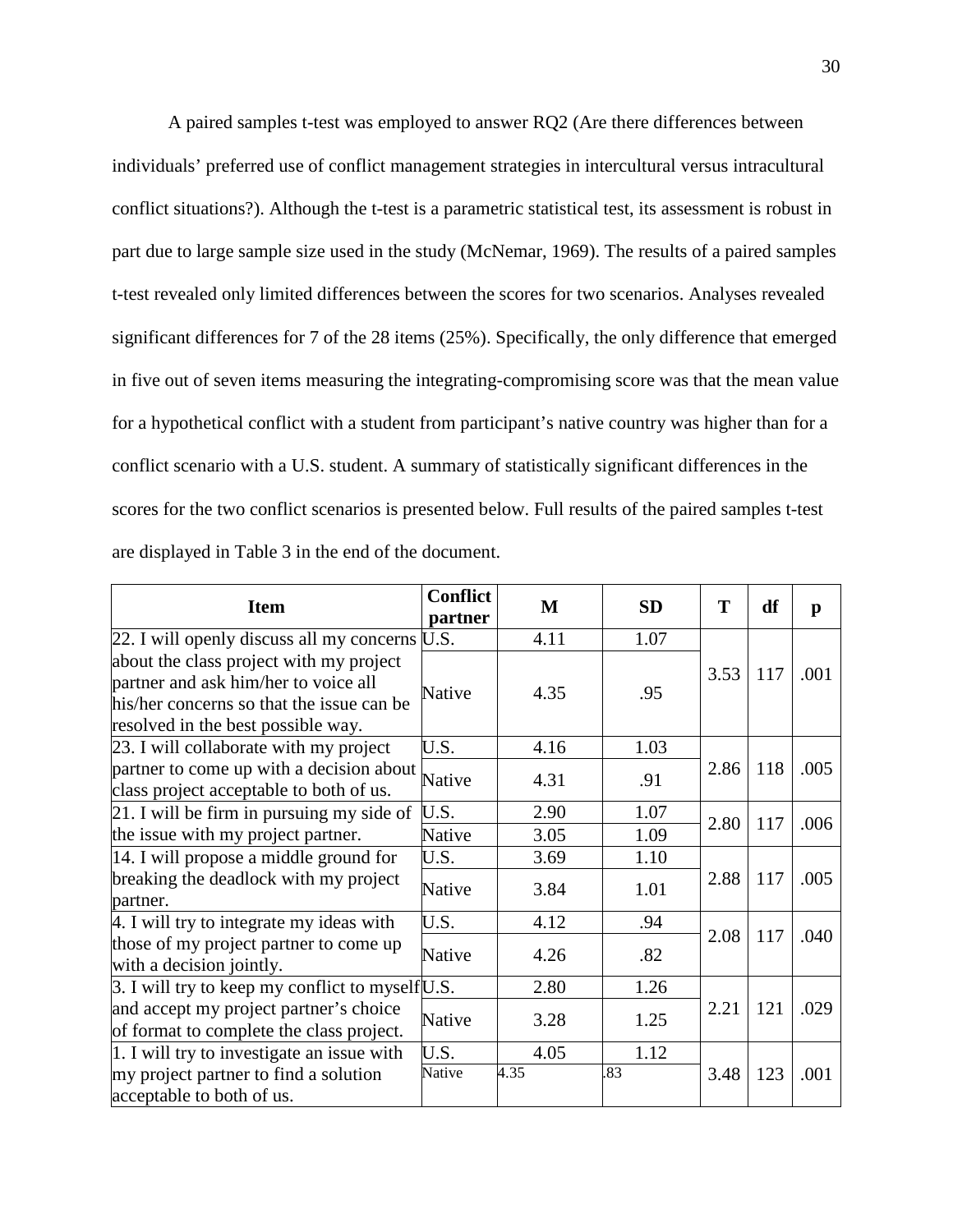#### **Chapter Five**

#### **DISCUSSION**

#### **Summary of Results**

Statistical analyses revealed a correlation between participants' intolerance of uncertainty scores and their preferred use of dominating and avoiding conflict management strategies. When controlling for sex, intolerance of uncertainty scores were negatively correlated with the use of integrating-compromising conflict-management strategies. The study also revealed limited differences between the ways international students handled interpersonal conflict in intracultural versus intercultural settings; differences only emerged for integrating-compromising strategies.

### **Interpretation of Findings**

RQ1 queried the relationship between individuals' intolerance of uncertainty level and their preferred use of conflict management strategies. Analyses indicated that when individuals' intolerance of uncertainty scores increased, both their preferred use of avoiding and dominating strategies increased. The increased preference for the dominating strategy was particularly higher. Specifically, the intolerance of uncertainty scores accounted for 9% of the variation in the avoiding scores and for 12% of the variation in the dominating scores. Also, the results revealed that when controlling for sex, the higher the individuals' intolerance of uncertainty score, the lower their preference for integrating-compromising strategy. Finally, statistical analysis revealed no relationship between intolerance of uncertainty and obliging scores. I offer several explanations for these findings:

1. Considering that the dominating strategy is characterized by high concern for self and low concern for others, while the avoiding strategy is characterized by low concern for both self and others (Oetzel, Ting-Toomey, Yokochi, Masumoto, & Takai, 2000), perhaps, as individuals'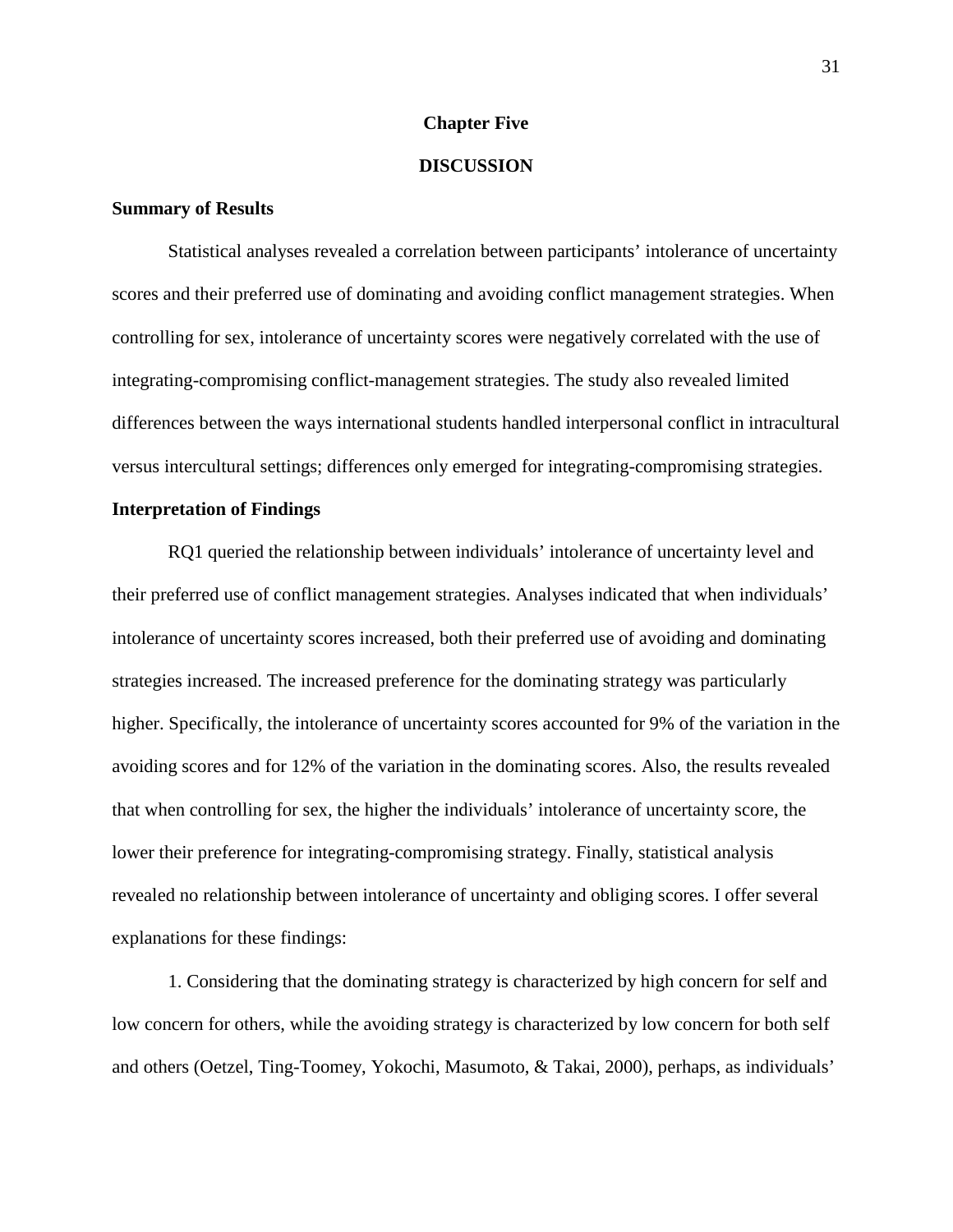intolerance of uncertainty increases, the concern for others (versus self) in conflict decreases. Then, individuals have a choice of two "low concern for others" strategies: avoiding and dominating. Given that dominating strategies (versus avoiding) are usually characterized by higher concern for self (Oetzel et al, 2000), as the concern for self increases, so does the preferred use of the dominating strategy. But if the concern is low both for self and others, an individual may tend to avoid the conflict.

2. Another possible explanation for this finding lies in the fact that the choice of conflict management strategies is not mutually exclusive and no individual can be characterized as having only one, rigid style of handling conflict (Bobot, 2010). Instead, each individual has a number of "go-to" strategies that he or she employs in conflict situations. For example, one individual can have a tendency to use both dominating and avoiding strategies. Depending on the conflict situation, this individual can use either a dominating strategy, or the next strategy on his or her mental "go-to" list of strategies, perhaps, avoiding.

3. Significant correlations between individuals' uncertainty scores and their preference for integrating-compromising strategies might be explained by the fact that, according to Hofstede's cultural dimensions theory, societies with high levels of uncertainty avoidance are characterized by rigid codes of belief and behavior that manifest in rules and norms regulating individuals' actions in various situations (Hofstede  $\&$  Hofstede, 2005). Individuals in societies with high levels of uncertainty avoidance are expected to adhere to such norms strictly, and deviation from the norms is often considered abnormal (Hofstede & Hofstede). At the same time, the integrating-compromising strategy may involve the most creative thinking because it requires all parties in the conflict to be creative and develop an alternative and often unorthodox "winwin" solution to the conflict situation. Therefore, employment of the integrating-compromising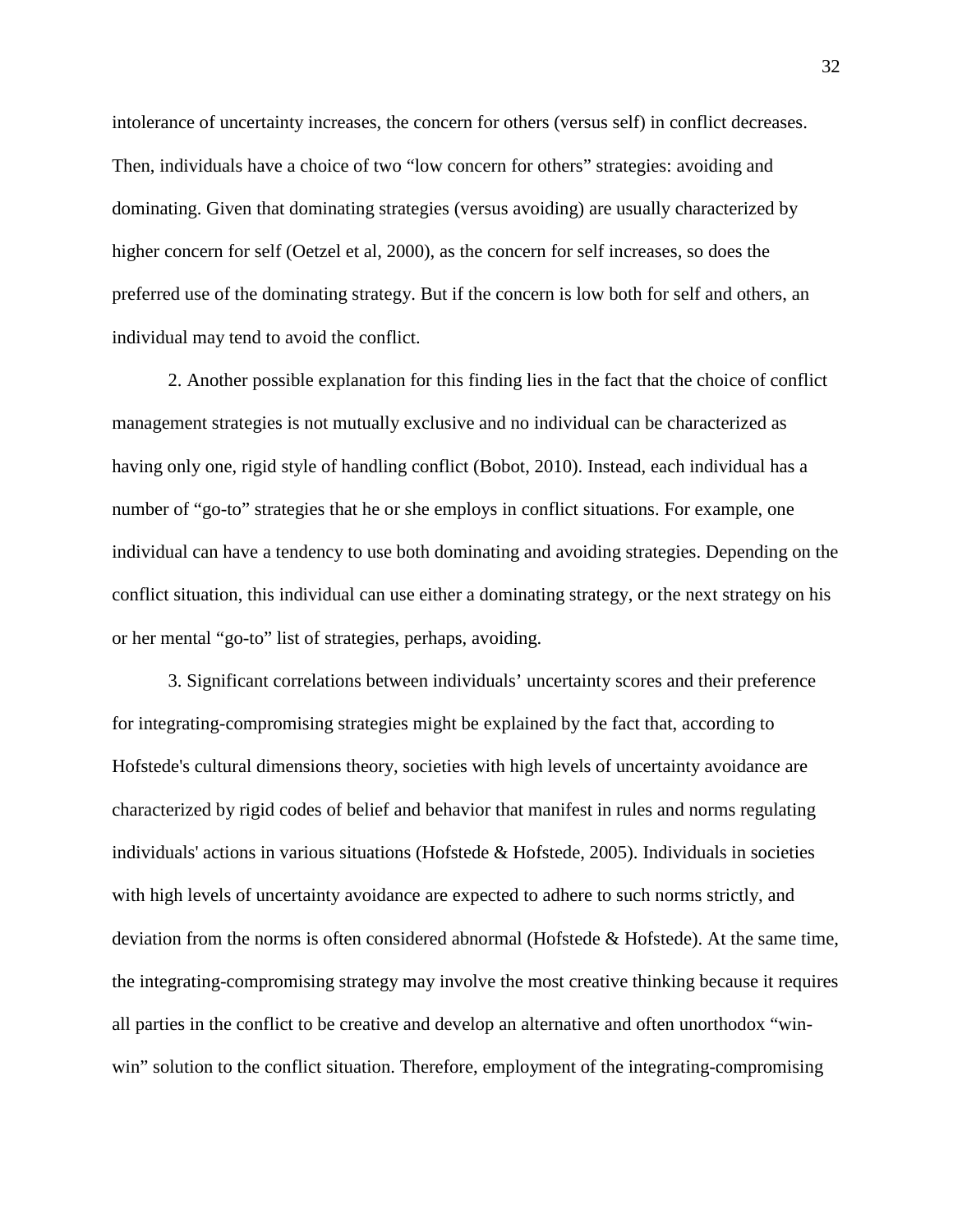strategy may be looked upon as deviant in societies with high uncertainty avoidance levels. For instance, Japan scored 92 in Hofstede's country index and is characterized as "one of the most uncertainty avoiding countries on earth" (*The Hofstede Centre*, n.d.). Geographic location that puts Japan under a constant threat of natural disasters taught the Japanese to prepare themselves for any uncertain situation. There are emergency plans not only for sudden natural disasters, but also for every other aspect of life. Life in Japan is highly ritualized and ceremonial. Instructions on what to wear and how to behave are described in great detail in etiquette books (*The Hofstede Centre*, n.d.). Therefore, a search for alternative solutions integrating the interests of both conflict partners may be looked upon as a deviant behavior that is outside the culture norm in Japan. The case with Japan is illustrative of an attitude toward "creative" integratingcompromising conflict strategies in other uncertainty avoiding countries.

4. Next, statistical analysis revealed no relationship between intolerance of uncertainty and obliging scores. However, a correlation between obliging and avoiding scores yielded a statistically significant relationship (Spearman  $r = .497$ ,  $n = 111$ ,  $p < .01$  two-tailed). This is a serendipitous finding that can be explained by the fact that obliging and avoiding strategies are close conceptually. The obliging strategy is the closest one to avoiding on the "concern for other" versus "concern for self" continuum. While the avoiding strategy is characterized by low concern for individual's interests and the interests of his/her conflict partner, the obliging strategy is often referred to as "yielding to other person's interests" and is characterized by low concern for self (Bobot, 2010). Therefore, individuals in this particular population might be avoiding conflict situations by obliging, or yielding to other person's interests.

5. Because cultural dimensions like individualism/collectivism, power distance, femininity, and uncertainty avoidance are often correlated, this finding also may help explain the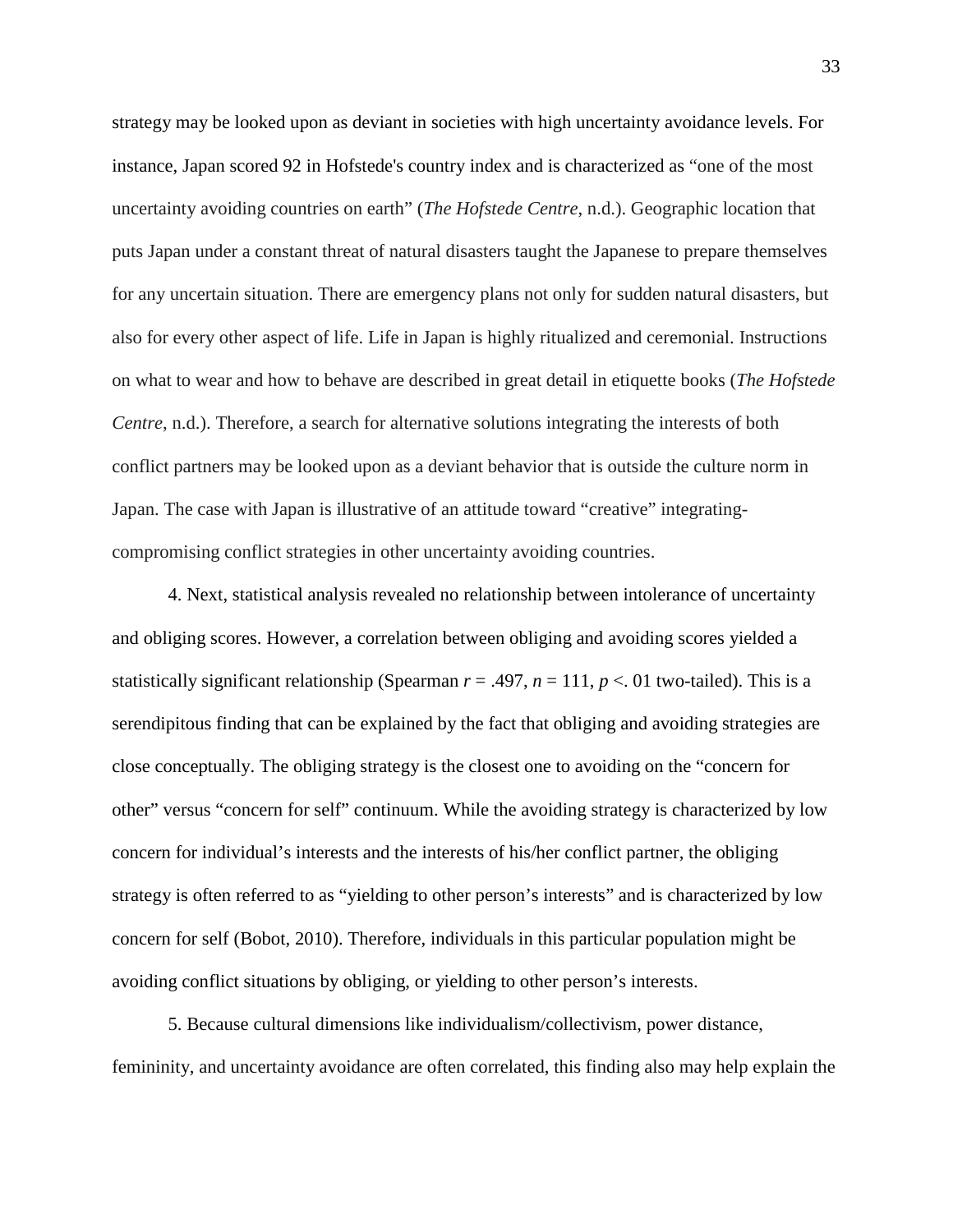influence of other variables on the preferred use of conflict management strategy. For instance, according to Ting-Toomey's Face Negotiation Theory, the members of individualist cultures tend to be assertive and defend the "I" identity and, therefore, use more dominating strategies. In contrast, members of collectivist cultures tend to avoid more in order to maintain relational harmony and diffuse any possible shame and embarrassment (Ting-Toomey, Gao, Trubitsky, Yang, Kim, Lin, & Nishida, 1991; Oetzel et al., 2000). Also, the results in this study revealed that when controlling for sex, the higher the individuals' intolerance of uncertainty score, the lower their preference for integrating-compromising strategy. Significant correlation between sex and the use of the integrating-compromising strategy is not surprising. Past research revealed gender differences in handling conflict; for example, females prefer to use mitigative or indirect tactics for conflict resolution (Ohbuchi, Fukushima, & Tedeschi, 1999). According to Ohbuchi et al (1999), "female participants preferred third party-intervention more and assertive tactics less than male participants, independent of culture" (p. 68). Thus, such a gendered style of conflict resolution may be related to women's (versus men's) motivation to maintain relationships.

RQ2 queried the differences between individuals' preferred use of conflict management strategies in intercultural versus intracultural conflict situations. Paired samples t-tests assessed differences between the participants' scores for the two hypothetical conflict scenarios. The results revealed limited differences between the scores for two scenarios. Specifically, the only difference that emerged in five out of seven items measuring the integrating-compromising score was that the mean value for a hypothetical conflict with a student from participant's native country was higher than for a conflict scenario with a U.S. student. I offer several explanations for this finding: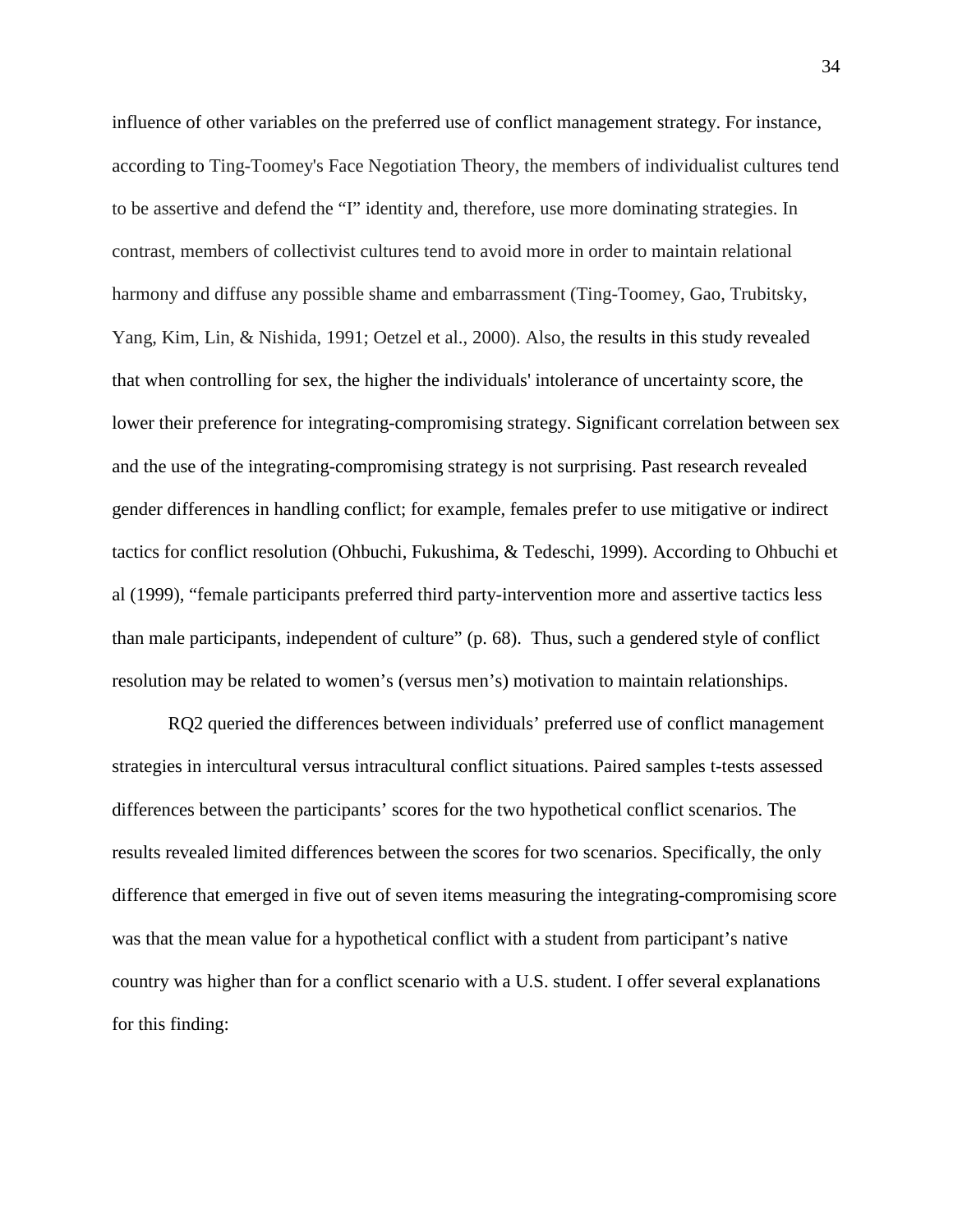1. This finding is not surprising given that integrating and compromising strategies are the strategies that require "the most work." To recap, the integrating strategy is characterized as both assertive and cooperative; it is often called a "win-win" strategy because it typically leads to a solution that is a genuine integration of the desires of both sides to win (Bobot, 2010). Compromising strategies are marked by a smaller level of assertiveness and cooperation (Bobot). Compromising strategy's goal is finding a "quick, mutually agreeable solution that partially satisfies everybody" and is often referred to as "the middle ground" (Bobot, p. 296). While avoiding conflict altogether, obliging to the needs and wants of the conflict partner, or dominating one's way through a conflict situation might require less effort, truly integrating, synergizing, working together to find a long -term "win-win" solution, or at least a temporary "middle ground" suitable to both sides, requires time and effort.

2. Perceived differences in cultural values may weaken the motivation to engage in integrating-compromising behavior with someone from a foreign culture. Therefore, participants might have scored higher on integrating-compromising conflict style with representatives of their own culture because they believed that it would be easier to engage in such strategies with someone who is more like themselves. Previous research supports such explanation. Oetzel et al (2000) found that the in-group-out-group boundary influences individuals' concern for face and subsequent conflict behaviors. In-groups are groups of individuals "about whose welfare the person is concerned, with whom that person is willing to cooperate without equitable returns" (p. 403). Out-groups are those groups or individuals "with whom one has something to divide, perhaps unequally, or are harmful in some way, groups that disagree on value attributes" (p. 403). While studying abroad, international students may perceive fellow students from their own country as in-groups. U.S. students who may not share participants' cultural values may be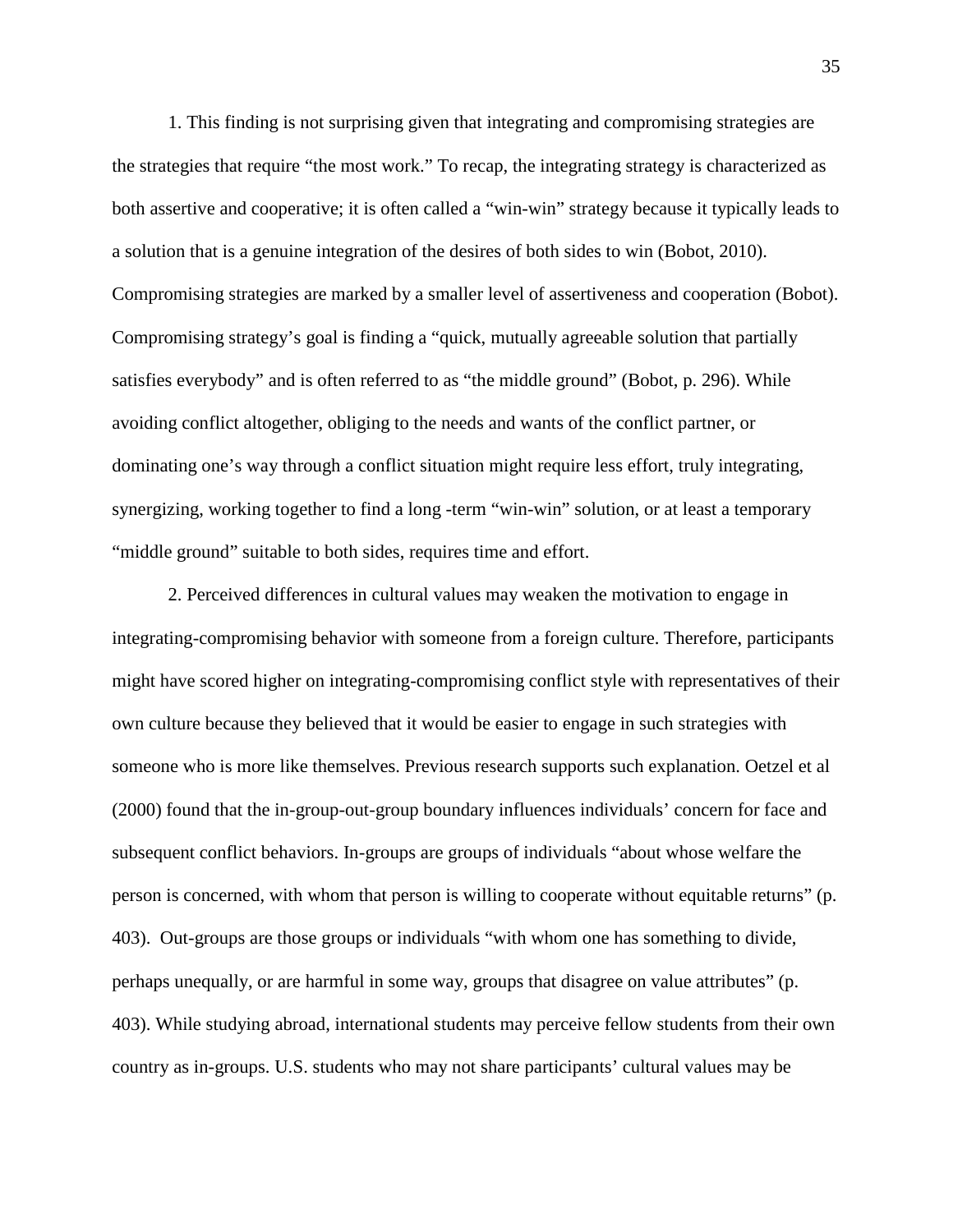perceived as out-groups. Thus, students may have less motivation to engage in integratingcompromising conflict behaviors with the latter.

3. The results of no significant differences between the preferred uses of all other conflict strategies with intercultural and intracultural conflict partners may be because these strategies do not require as much effort and creativity as the integrating-compromising style. Hence, international students studying in the U.S. may use these strategies as their usual "go-to" strategies in all conflict situations regardless of the culture of their conflict partner.

4. Students' gender, a major area of study, or academic standing might have served as stronger factors than culture for participants in the study when managing the conflict. Regardless of their countries of origin, students often form support groups with students from their program, major or year to study and help each other with schoolwork. In the case of the scenario presented in this study, such identity of belonging to one major, or program might have overridden the cultural identity.

#### **Limitations and Directions for Future Research**

The limitations for this study are fivefold. First, the choice of conflict scenario, although realistic for the test population, might have limited the results; it only concerned the academic sphere of life and was highly task-oriented. International students coming to study in the United States often rely on scholarships covering their tuition and other school-related expenses. Good grades are almost always a requirement for maintaining such scholarships. Participants, regardless of their country of origin, may have believed that they "had to" solve the hypothetical conflict quickly and successfully to do well in school and, thus, may have chosen more engaging and integrating-compromising strategies rather than confronting. In addition, this limitation may have impacted the differences between intracultural and intercultural conflict management. It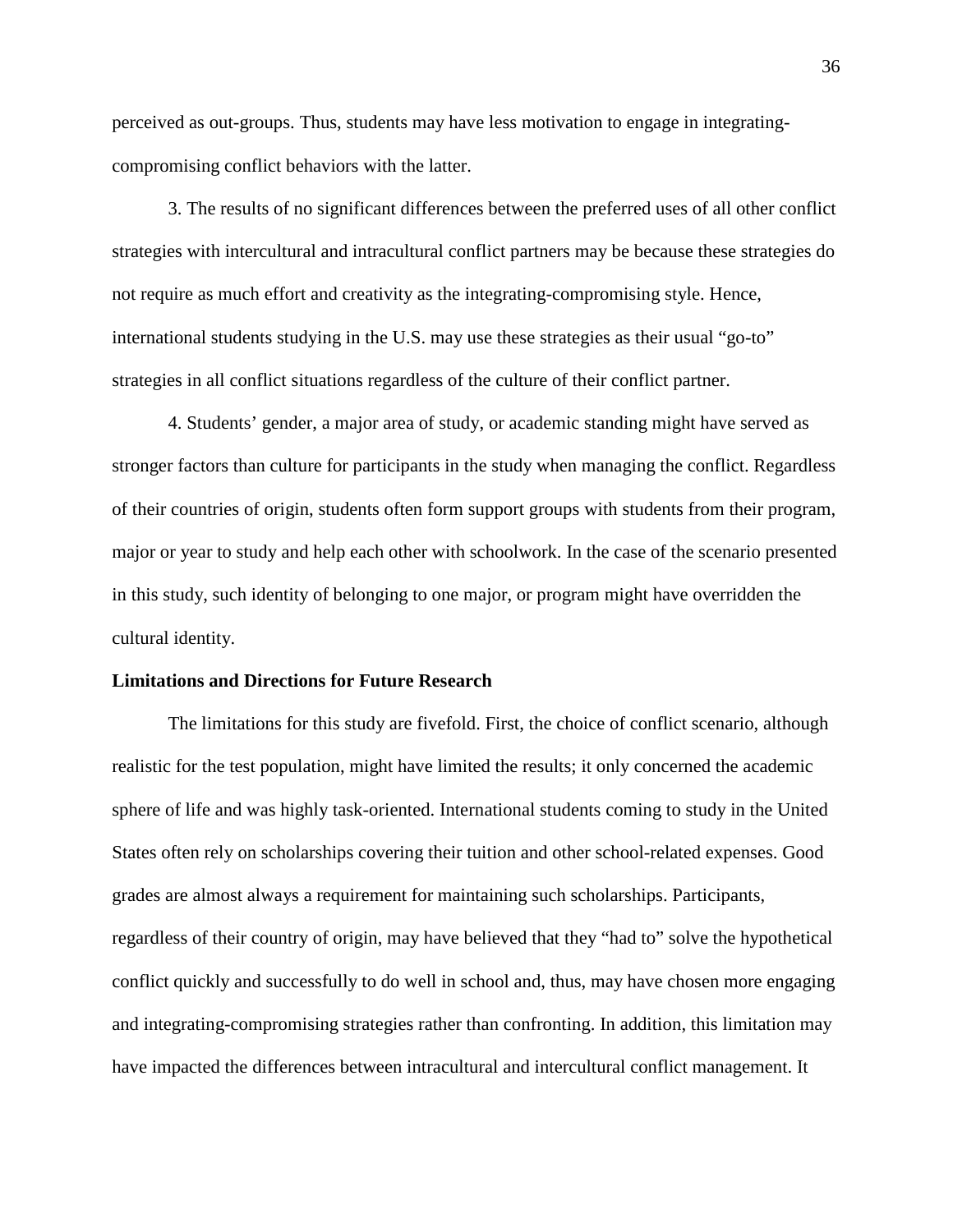would be interesting to investigate conflict management in intracultural and intercultural settings using an alternative scenario involving a private life situation such as a conflict with a roommate over distribution of house chores. Furthermore, interdependence that is characteristic of romantic relationships and within friendships may be weaker for the scenario employed in this study, making resolution of conflict less crucial for participants. Future research might focus on exploration of conflict management strategies employed by representatives of multiple cultures across a variety of relationships and situations. Moreover, past studies suggest that the influence of culture on conflict management strategies diminishes when these strategies are contextualized within close relationships rather than when they are not contextualized (Cingoz-Ulu & Lalonde, 2007). Future research also could focus on exploration of conflict management strategies across cultures in interpersonal relationships of varying degrees of closeness.

Second, perceived valence of uncertainty and ambiguity may vary by culture. People coming from uncertainty avoiding countries that "maintain very rigid codes of belief and behavior and are intolerant of unorthodox behavior and ideas" may view uncertainty negatively. In contrast, people from countries with low uncertainty avoidance that "maintain a more relaxed attitude in which practice counts more than principles" can be more open to ambiguity (*The Hofstede Centre*, n.d.). Such cultural differences may have impacted participants' choice of socially desirable answers. Moreover, a review of literature revealed that the Intolerance of Uncertainty Scale had not been used in interpersonal communication research or across a wide variety of non-U.S. populations in the past. Better assessment tools for measuring intolerance of uncertainty across differing populations, including populations from non-U.S. countries, would benefit future intercultural research.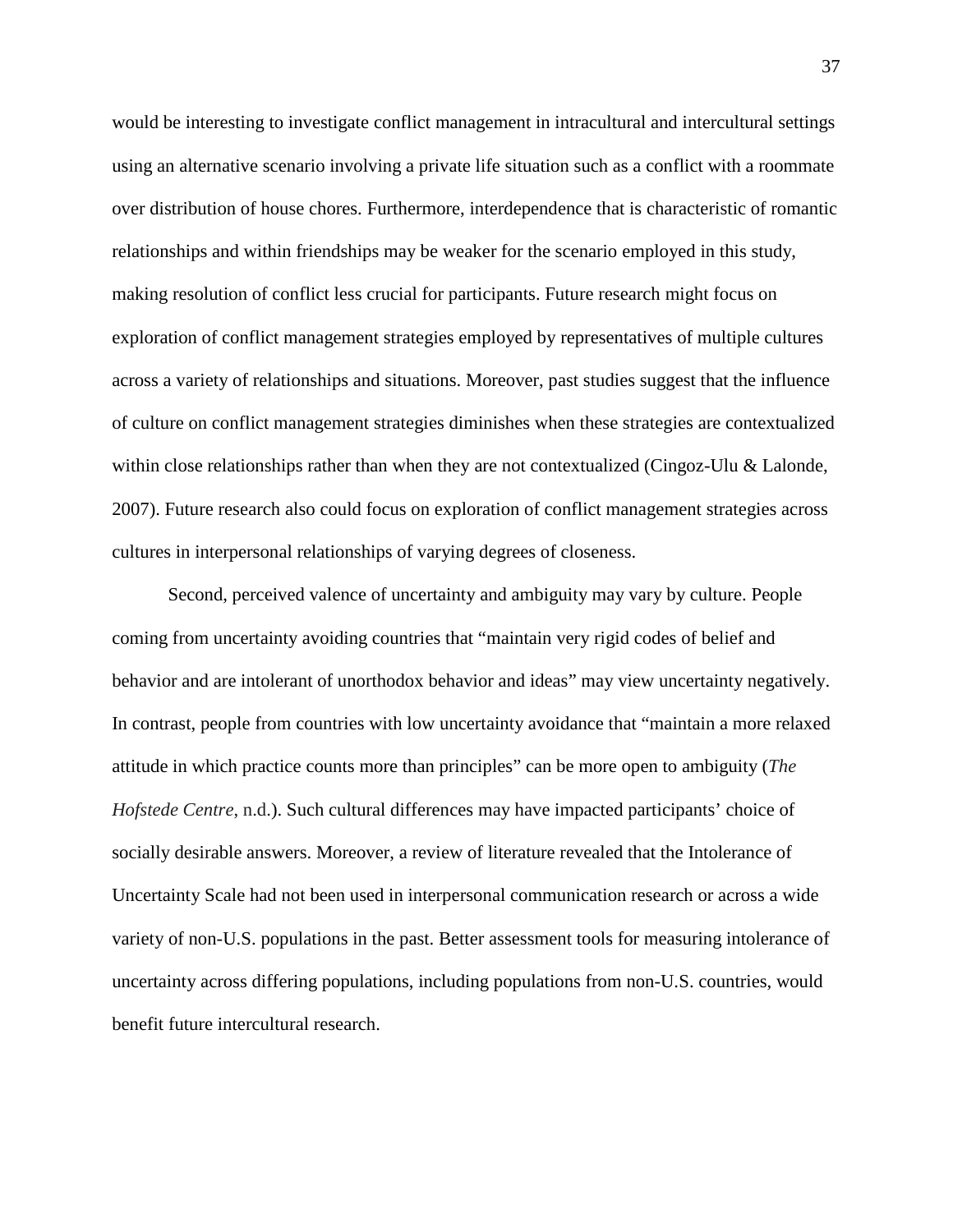Third, the choice of an international student sample for this study had both advantages and disadvantages. Given that multiple cultures were represented, the sample allowed for a broad assessment of the variables under study. However, because of students' extensive exposure to American culture, the participants may have "lost" some of their native cultural differences that influence communication and may have "picked up" the host culture's views about conflict. The United States is an individualist society, and individuals' assertiveness, integrating, and even dominating conflict strategies are more socially acceptable in the U.S. Thus, the participants might have chosen these strategies more often when completing the conflict questionnaire for a hypothetical conflict scenario with a U.S. student. Research suggests that cultural sojourners may negotiate their conflict management strategies during their extended stay abroad and that they may learn and employ new ways of managing conflict to their partners from the host culture (Sun & Starosta, 2001). It would be interesting to replicate this study with a population of foreign sojourners in the U.S. staying here for shorter periods of time.

Fourth, it is possible that the cultural distance may have been narrowly conceptualized in this study. Previous research documented that variables such as cultural femininity (Leung, Bond, Carment, Krishnan, & Liebrandt, 1990), collectivism-individualism (Ohbuchi & Takahashi, 1994) or communication contextuality (Chua & Gudykunst, 1987) influence the way interpersonal conflict is enacted. Lastly, gender, a major area or study, or academic standing might have served as more influential factors than culture for participants in this study. Such factors might explain the limited differences in the way international students completed the conflict instrument for two different scenarios. Participants' culture may not have served as their primary identity. According to Shupe (2007),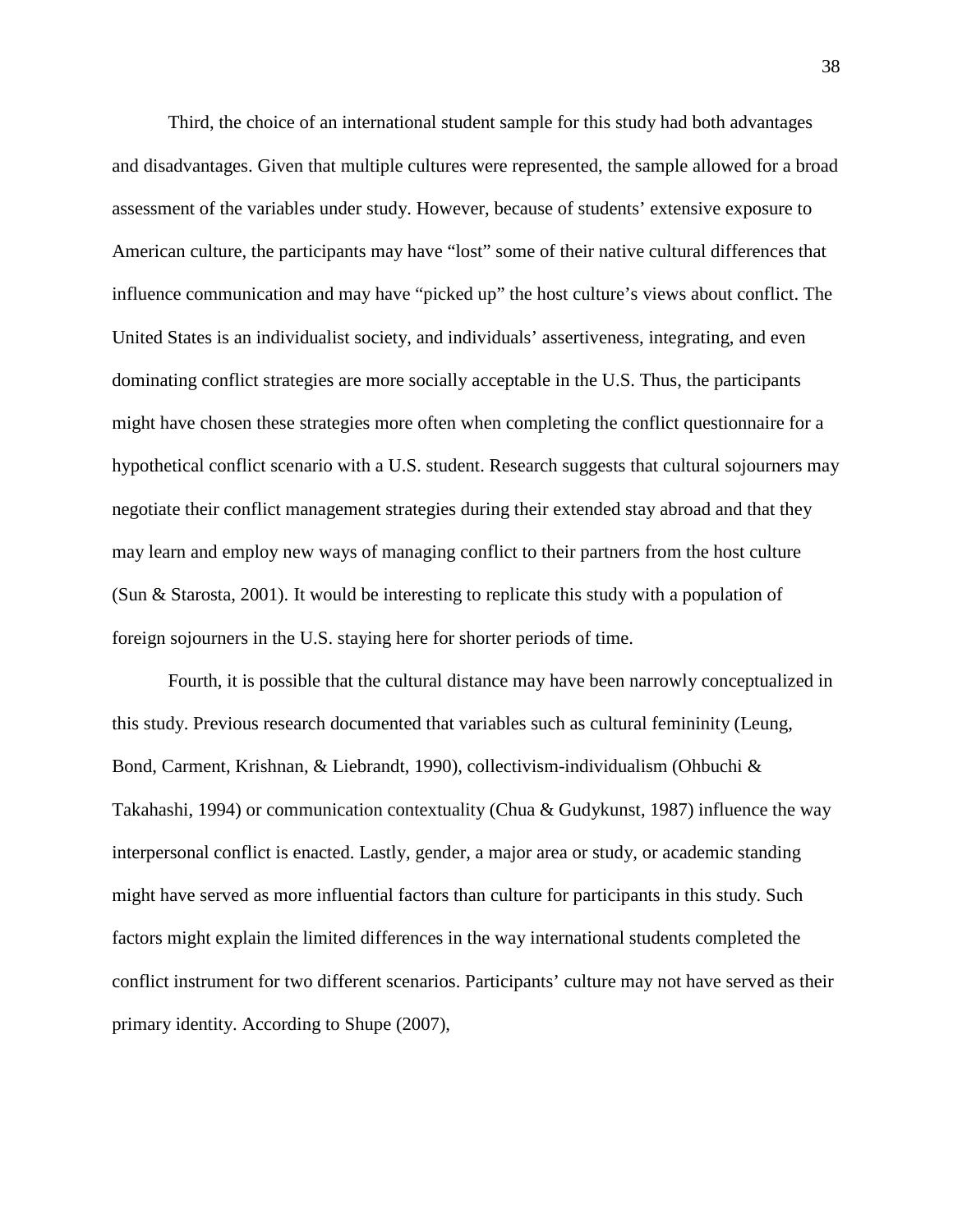Many international graduate students spend a great deal of time studying in highly competitive, prestigious universities in their home countries before coming to the United States. It is possible that this common 'university culture' was salient enough to override the national culture in their identity, enabling students to engage in successful, nonconflictual interactions (p. 765).

Lastly, all participants were studying in the same small college town in the same region of the U.S. Thus, future research based on more diverse samples of international students studying at urban institutions and in additional regions of the country may provide a wider range of responses.

### **Conclusion**

This study contributes to our discipline's understanding of intercultural communication and conflict management by investigating how cultural differences conceptualized via the uncertainty avoidance cultural dimension and assessed via the intolerance of uncertainty scores may impact the way cultural sojourners from multiple cultures report engaging in interpersonal conflict in the U.S. This study represents the first study that explores potential differences in the way international students handle intercultural and intracultural conflict while studying abroad. This study also contributes to the evolving body of research carried out with international students populations. The results of this study raised multiple issues that might be of interest to future scholars using alternative research methods.

Analyses indicated that the higher the intolerance of uncertainty scores, the higher the use of dominating and avoiding strategies. The results in this study also revealed that when controlling for sex, the higher the individuals' intolerance of uncertainty score, the lower their preference for integrating-compromising strategy. Furthermore, in an academic scenario, limited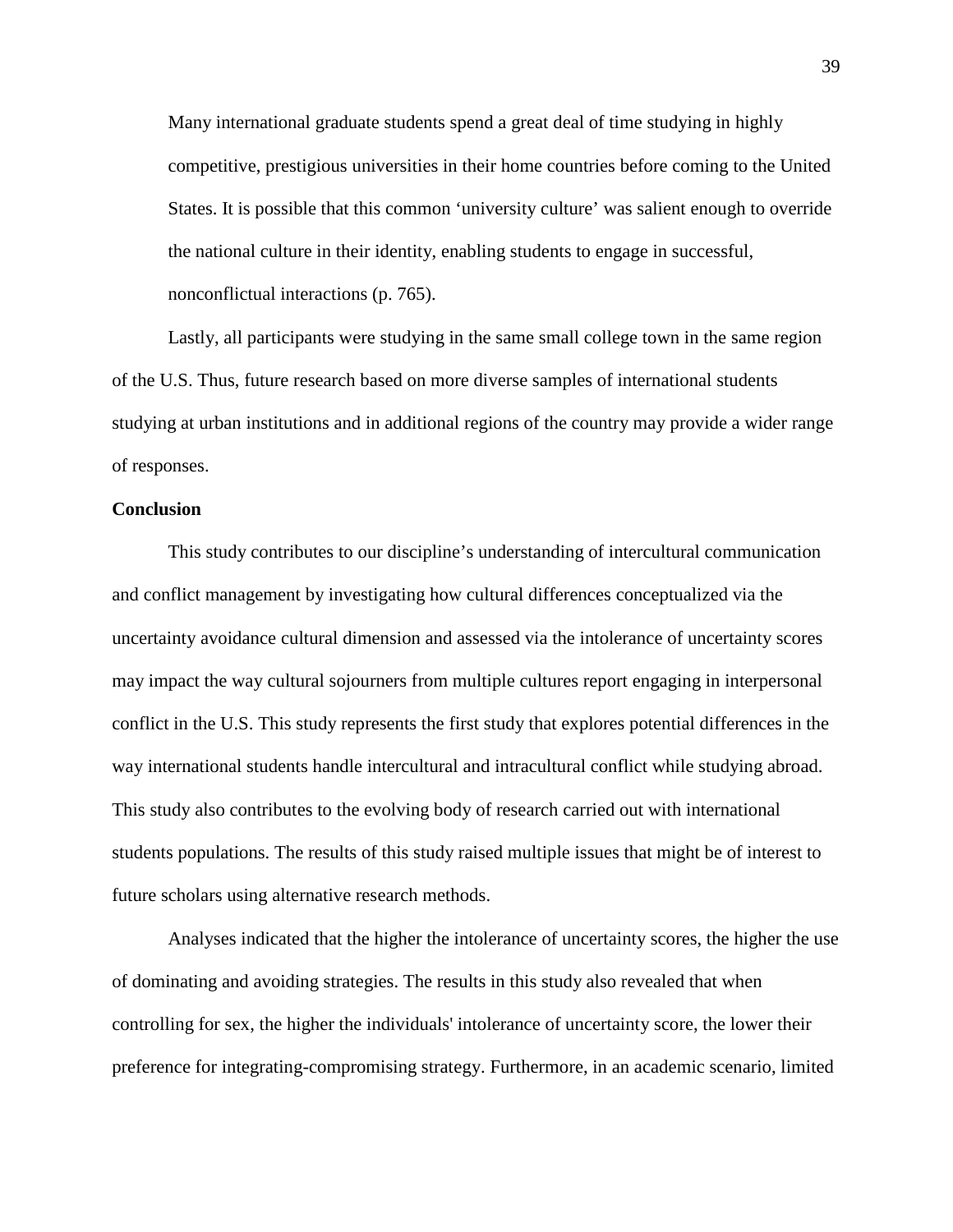differences emerged between the ways international students handled conflict with partners from their own culture versus representatives of a foreign culture, specifically the U.S.A.

The results of the present study can be incorporated into international student orientations in U.S. universities. Workshops raising new international students' awareness about concepts such as cultural distance, interpersonal conflict, and conflict management strategies may improve students' interpersonal communication both in intercultural and intracultural encounters, as well as make their stay abroad a more pleasant experience.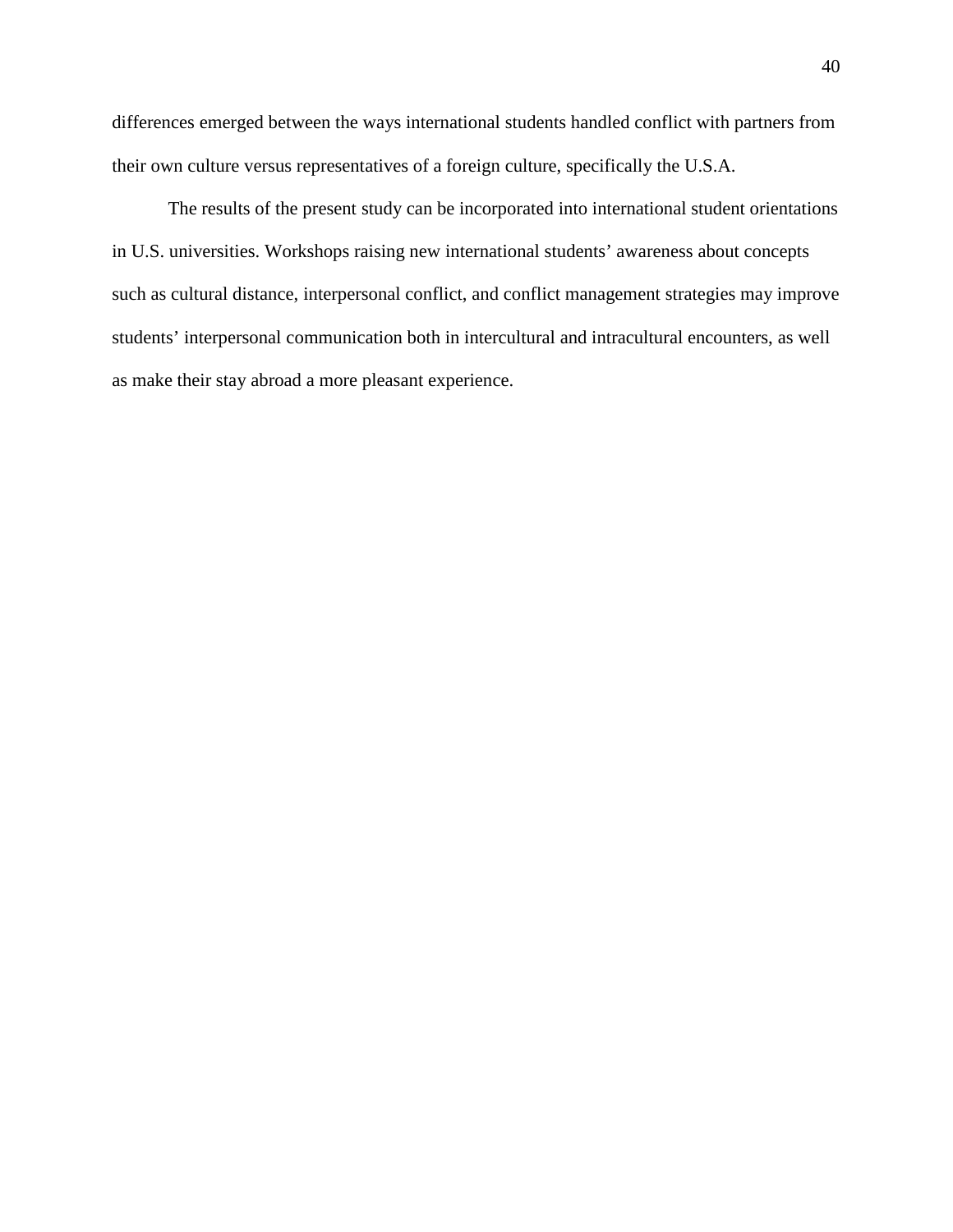#### **REFERENCES**

- Ahose, D. K. (1995). *The effects of formal and informal relations on choice of interpersonal conflict resolution strategy.* (Doctoral dissertation). Retrieved from ProQuest Dissertations and Theses. (UMI Number: 9618128).
- Alakavuklar, O. N., & Cakar, U. (2012). The role of ethics on conflict handling styles: A scenario based study. *Turkish Journal of Business Ethics, 5,* 89-116*.*
- Albers-Miller, N. D., & Gelb, B. D. (1996). Business advertising appeals as a mirror of cultural dimensions: A study of eleven countries. *Journal of Advertising, 25,* 57-70*.*
- Ananthanarayanan, V., & St. Clair, N. S. (2012). Building bridges: Contextualizing worldviews through cultural syndromes and the importance of expressing metaphorical perspective. *Cross-Cultural Communication, 8*, 1-7.
- Blodgett, J. G., Lu, L., Rose, G. M., & Vitell, S. J. (2001). Ethical sensitivity to stakeholder interests: A cross-cultural comparison. *Journal of the Academy of Marketing Science, 29,*  190-202*.*
- Bippus, A. M., & Rollin, E. (2003). Attachment style differences in relational maintenance and conflict behaviors: Friends' perceptions. *Communication Reports, 16,* 113-123.
- Bobot, L. (2010). Conflict management in buyer-seller relationships. *Conflict Resolution Quarterly, 27,* 291-319.
- Boelen, P. A., Vrinssen, I., & van Tulder, F. (2010). Intolerance of uncertainty in adolescents: Correlations between worry, social anxiety, and depression. *Journal of Nervous and Mental Disease, 198,* 194-200*.*
- Brewer, N., Mitchell, P., & Weber, N. (2002). Gender role, organizational status, and conflict management styles. *International Journal of Conflict Management, 13, 78-94.*
- Brewer, N., & Lam, G. K. (2009). Conflict handling preferences: A public-private comparison. *Public Personnel Management, 38,* 1-14*.*
- Broderick, A. J. (2007). A Cross-national study of the individual and national-cultural nomological network of consumer involvement. *Psychology & Marketing, 24,* 343-374.
- Buhr, K., & Dugas, M. J. (2002). The Intolerance of Uncertainty Scale: Psychometric properties of the English version. *Behaviour Research and Therapy, 40,* 931-945.
- Callanan, G. A., Benzing, C. D., Perri, D. F. (2006). Choice of conflict-handling strategy: A matter of context. *Journal of Psychology, 140,* 269-288.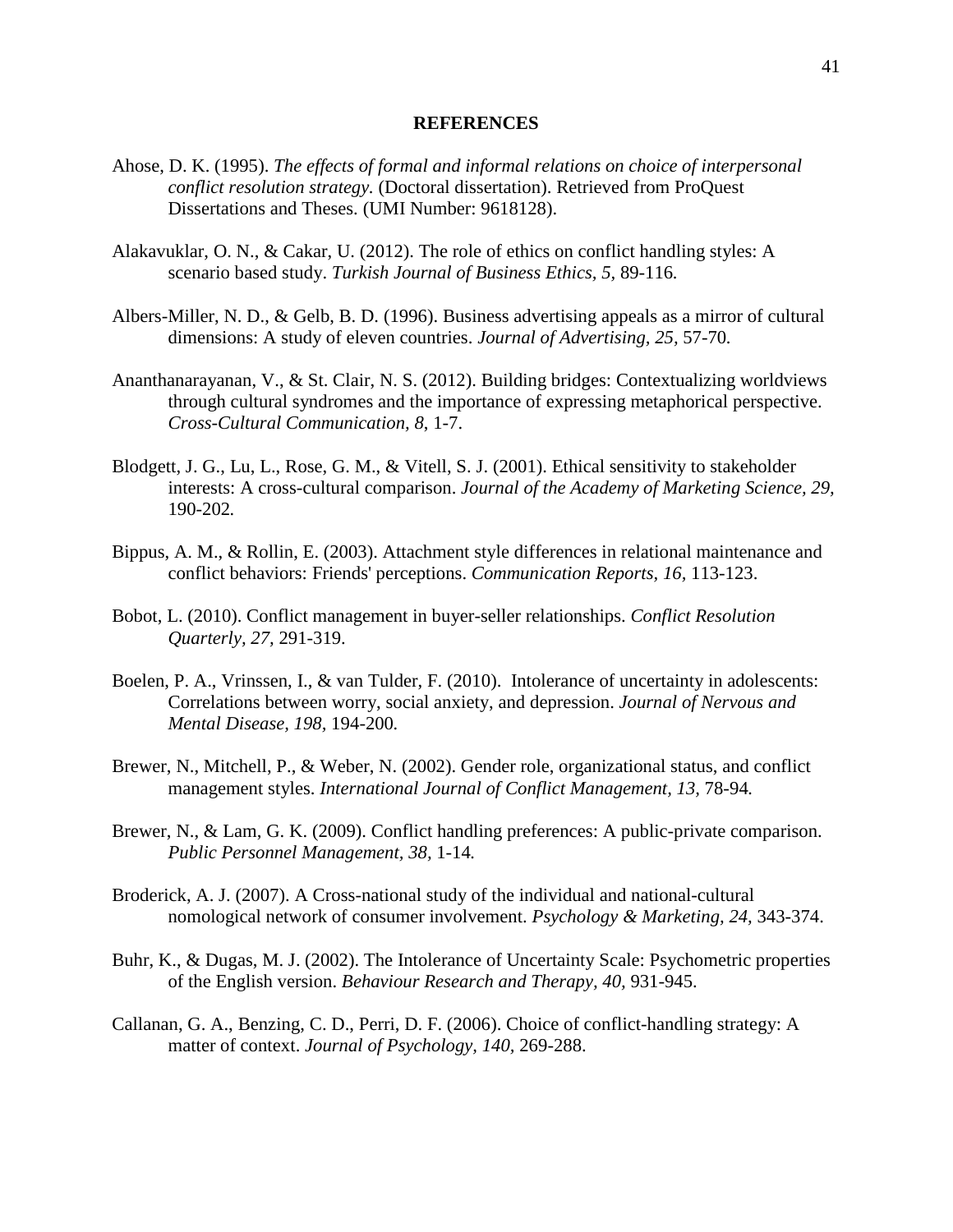- Chen, C. Y., & Hong, R. Y. (2010). Intolerance of uncertainty moderates the relationship between negative life events and anxiety. *Personality and Individual Differences, 49,* 49- 53.
- Chow, I. H., & Ding, D. Z. (2002). Moral judgment and conflict handling styles among Chinese in Hong Kong and PRC. *Journal of Management Development, 21,* 666-679.
- Chua, E.G., & Gudykunst, W.B. (1987). Conflict resolution styles in low- and high-context cultures. *Communication Research Reports*, 4, *32-37*.
- Cingoz-Ulu, B., & Lalonde, R. N. (2007). The role of culture and relational context in interpersonal conflict: Do Turks and Canadians use different conflict management strategies? *International Journal of Intercultural Relations, 31,* 443-458.
- Davis, J. D., Bernardi, R. A., & Bosco, S. M. (2013). Examining the use of Hofstede's uncertainty avoidance construct in a major role in ethics research. *International Business Research, 6,* 63-75.
- De Bruin, G. O., Rassin, E., & Muris, P. (2006). Worrying in the lab: Does intolerance of uncertainty have predictive value? *Behaviour Change, 23,* 138-147.
- Dumlao, R., & Botta, R. (2000). Family communication patterns and the conflict styles young adults use with their fathers. *Communication Quarterly, 48,* 174-189.
- Donohue, W. A., & Kolt, R. (1992). *Managing interpersonal conflict.* Newbury Park, CA: Sage.
- Elsayed-Ekhouly, S. M., & Buda, R. (1996). Organizational conflict: A comparative analysis of conflict styles across cultures. *International Journal of Conflict Management, 7,* 71-81.
- Finkelstein, M. A. (2012). Individualism/collectivism and organizational citizenship behavior: An integrative framework. *Social Behavior and Personality, 40,* 1633-1643.
- Frank, G. K., Roblek, T., Shott, M. E., Jappe, L. M., Rollin, M. D., Hagman, J. O., & Pryor, T. (2012). Heightened fear of uncertainty in anorexia and bulimia nervosa. *International Journal of Eating Disorders, 45,* 227-232*.*
- Gudykunst, W. B., & Lee, C. M. (2002). Cross-cultural communication theories. In W. B. Gudykunst, & B. Mody (Eds.), *Handbook of international and intercultural communication* (2<sup>nd</sup> ed., pp. 25-50). Thousand Oaks, CA: Sage.
- Gudykunst, W. B. (2005). An anxiety/uncertainty management (AUM) theory of effective communication. In W. B. Gudykunst (Ed.), *Theorizing about intercultural communication* (pp. 281-322). Thousand Oaks, CA: Sage.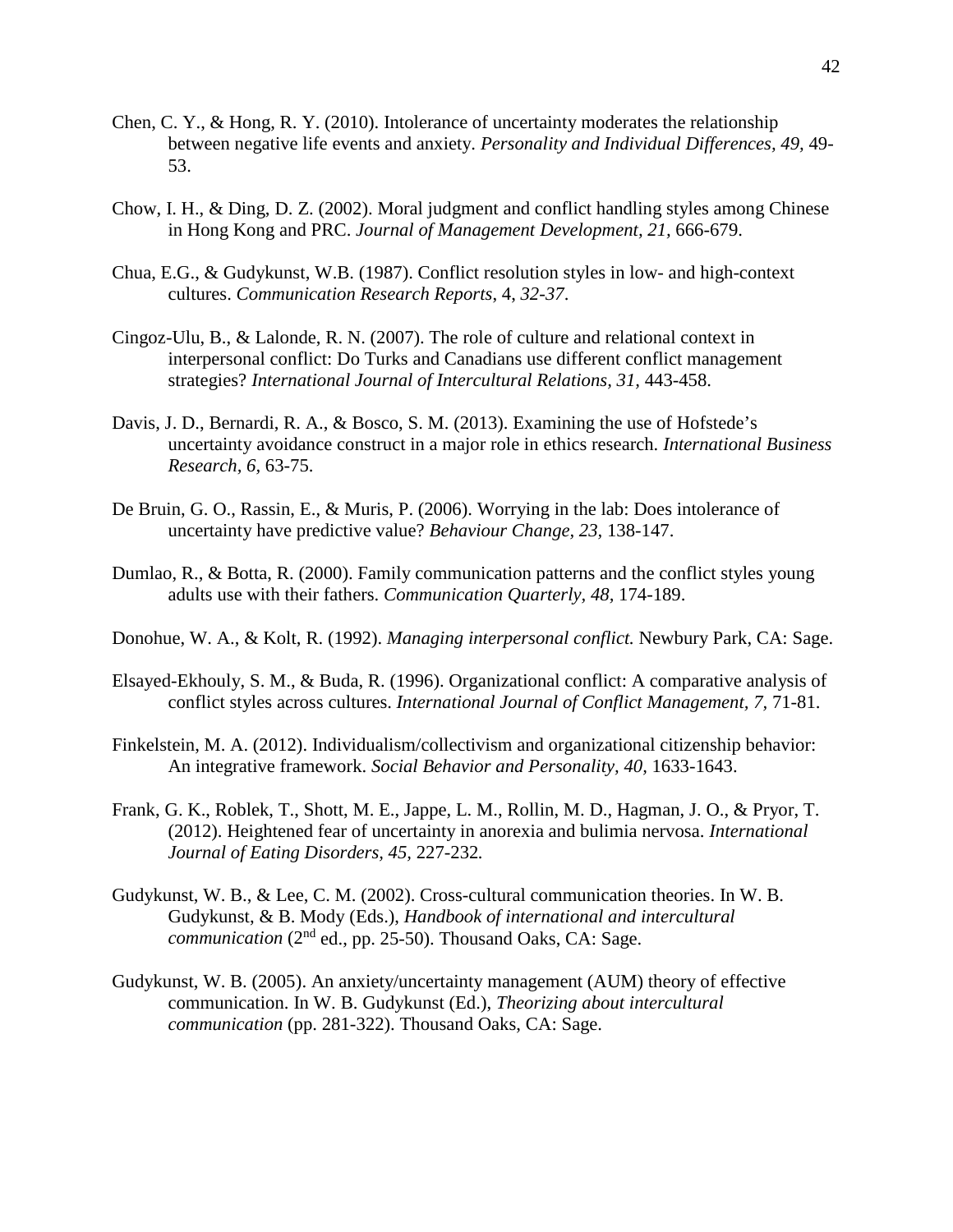- Gudykunst, W. B., Lee, C. M., Nishida, T., & Ogawa, N. (2005). Theorizing about intercultural communication: An introduction. In W. B. Gudykunst (Ed.), *Theorizing about intercultural communication*. Thousand Oaks, CA: Sage.
- Hammock, G. S., Richardson, D. R., Pilkington, C. J., & Utley, M. (1990). Measurement of conflict in social relationships. *Personality and Individual Differences, 11,* 577-583*.*
- Hewitt, K., Money, R. B., & Sharma, S. (2006). National culture and industrial buyer-seller relationships in the United States and Latin America. *Journal of the Academy of Marketing Science, 34,* 386-402*.*
- Hoeken, H., van den Brandt, C., Crijns, R., Dominguez, N., Hendriks, B., Planken, B., & Starren, M. (2003). International advertising in Western Europe: Should differences in uncertainty avoidance be considered, when advertising in Belgium, France, The Netherlands and Spain? *Journal of Business Communication, 40,* 195-218.
- Hofstede, G., & Hofstede, G. J. (2005). *Cultures and organizations: Software of the mind* (2nd Ed.). New York, NY: McGraw-Hill.
- Hong, J. (2004). *A comparison of Korean and U.S. American conflict management styles related to communication apprehension*. (Doctoral dissertation). ProQuest Theses and Dissertations. UMI Number: 3176504.
- Huang, L. (2009). *Solving conflict in academic contexts: A comparison of U.S. and Taiwanese college students.* (Master's thesis). Retrieved from ProQuest Dissertations and Theses. (UMI Number: 1469280).
- Jian, G., Pettey, G., Rudd, J., & Lawson, D. (2007). Masculinity/femininity and compliancegaining tactics in business negotiations: A cross-cultural comparison. *Journal of Northwest Communication Association, 36,* 93-110.
- Jung, J. M., & Kellaris, J. J. (2004). Cross-national differences in proneness to scarcity effects: The moderating roles of familiarity, uncertainty avoidance, and need for cognitive closure. *Psychology & Marketing, 21,* 739-753.
- Kailani, M. A., & Kumar, R. (2011). Investigating uncertainty avoidance and perceived risk for impacting Internet buying: A study in three national cultures. *International Journal of Business and Management, 6,* 76-92*.*
- Kantek, F., & Gezer, N. (2009). Conflict in schools: Student nurses' conflict management styles. *Nurse Education Today, 29,* 100-107.
- Keenan, G. M. (1994). *Nurse management of conflicts with physicians in emergency rooms.* (Doctoral dissertation). Retrieved from ProQuest Dissertations and Theses. (UMI Number: 9506457).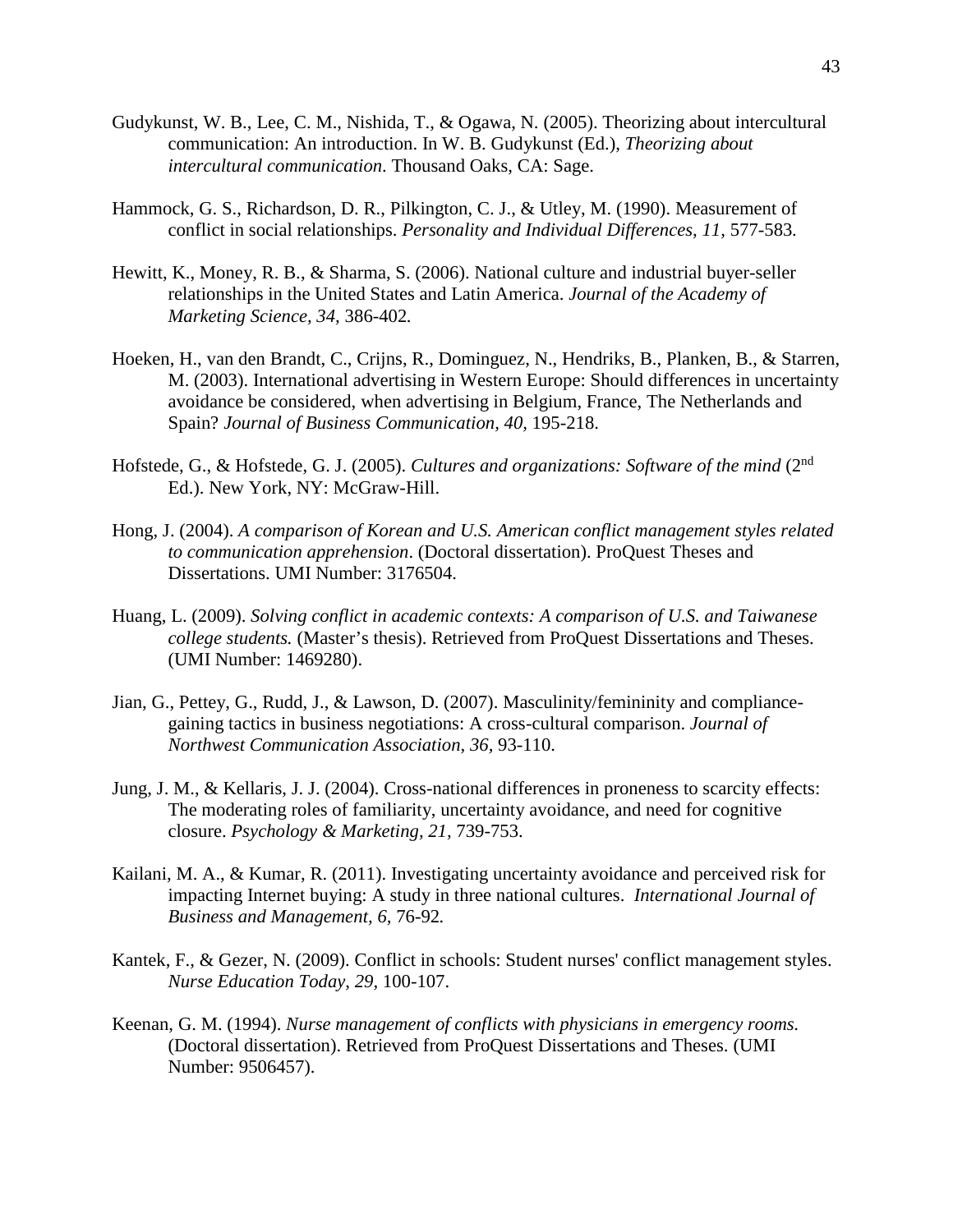- Khawaja, N. G., & Yu, L. N. (2010). A comparison of 27-item and 12-item intolerance of uncertainty scales. *Clinical Psychologist, 14,* 97-106.
- Kilmann, R. H., & Thomas, K. W. (1977). Developing a forced-choice measure of conflicthandling behavior: The MODE instrument. *Educational and Psychological Measurement, 37*, 309-325.
- Komarraju, M., Dollinger, S. J., & Lovell, J. L. (2008). Individualism-collectivism in horizontal and vertical directions as predictor of conflict management styles. *International Journal of Conflict Management, 19,* 20-35.
- Konstantellou, A., & Reynolds, M. (2010). Intolerance of uncertainty and metacognitions in a non-clinical sample with problematic and normal eating attitudes. *Eating Behaviors, 11,*  193-196*.*
- Kozan, K. (1989). Cultural influences on styles of handling interpersonal conflict: Comparisons among Jordanian, Turkish, and U.S. managers. *Human Relations, 42,* 787-790.
- Kozan, K. (1991). Interpersonal conflict management styles of Jordanian managers. In K. Avruch, P. W. Black, & J. A. Scimecca (Eds.), *Conflict resolution: Cross-cultural perspectives* (pp. 85-105). Westport, CT: Greenwood.
- Kurita, K., Garon, E. B., Stanton, A. L., & Meyerowitz, B. E. (2013). Uncertainty and psychological adjustment in patients with lung cancer. *Psycho-oncology, 22,* 1396-1401.
- Lancaster, K. (1986). *Conflict management in situations of sexual harassment: An exploratory study.* (Doctoral dissertation). Retrieved from ProQuest Dissertations and Theses. (UMI Number: 8629029).
- Landa-Gonzalez, B. (2005). *The conflict resolution behaviors of occupational therapy students as a function of the personality types, demographic characteristics and contextual factors.* (Doctoral dissertation). Retrieved from ProQuest Dissertations and Theses. (UMI Number: 3206026).
- Leung, K., Bond, M. H., Carment, D. W., Krishnan, L., & Liebrandt, W. B. (1990). Effects of cultural femininity on preference for methods of conflict processing: A cross-cultural study. *Journal of Experimental Social Psychology, 26,* 373-388.
- Lee, S. (2002). Mediation techniques of an informal intermediary in intercultural-interpersonal conflict. *Human Communication, 11,* 461-482.
- Lee, J. A., Garbarino, E., & Lerman, D. (2007). How cultural differences in uncertainty avoidance affect product perceptions. *International Marketing Review, 24,* 330-349*.*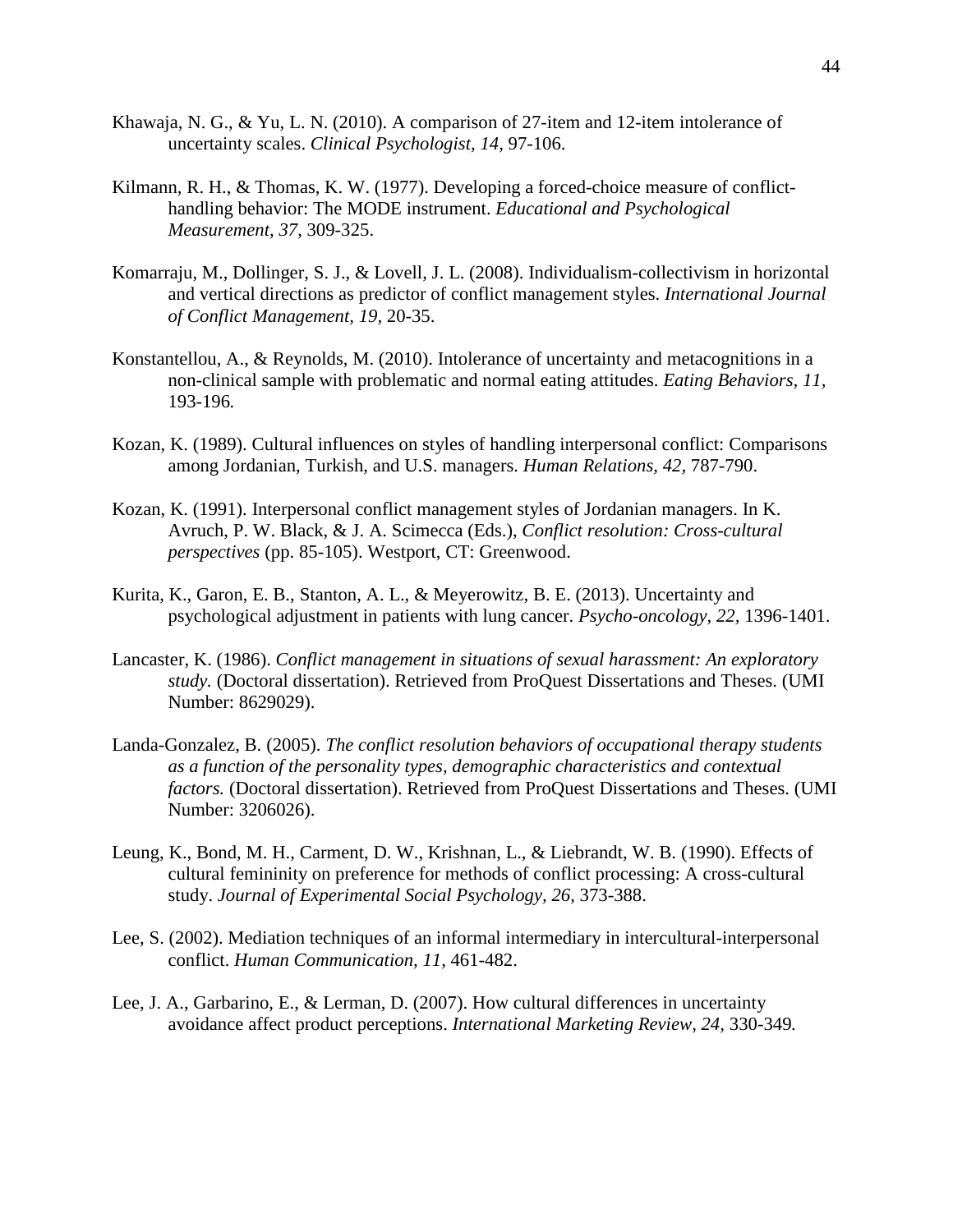- Litvin, S. W., Crotts, J. C., & Hefner, F. L. (2004). Cross-cultural tourism behavior: A replication and extension involving Hofstede's uncertainty avoidance dimension. *International Journal of Tourism Research, 6,* 29-37.
- Mahoney, A. E., & McEvoy, P. M. (2012). Trait versus situation-specific intolerance of uncertainty in a clinical sample with anxiety and depressive disorders. *Cognitive Behaviour Therapy, 41,* 26-39.
- McNemar, Q. (1969). *Psychological Statistics* (4<sup>th</sup> ed.). New York: Wiley.
- Meeuwesen, L., van den Brink-Muinen, A., & Hofstede, G. (2009). Can dimensions of national culture predict cross-national differences in medical communication? *Patient Education and Counseling, 75,* 58-66.
- Nayeem, T. (2012). Cultural influences on consumer behavior. *International Journal of Business and Management, 7,* 78-91*.*
- Nayeem, T. (2012). Decision-making styles of individualist and collectivist automobile consumers in Australia. *International Journal of Business and Management, 7,* 44-55.
- Neuliep, J., & Speten, K. M. (2007, November). The influence of ethnocentrism on facework and conflict styles during intercultural conflict. Paper presented at the annual meeting of the NCA 93rd Annual Convention, Chicago, IL
- Ni, L., & Wang, Q. (2011). Anxiety and uncertainty management in an intercultural setting: The impact on organization-public relationships. *Journal of Public Relations Research, 23,* 269-301.
- Norton, P.J. (2005). A psychometric analysis of the Intolerance of Uncertainty Scale among four racial groups. *Anxiety Disorders, 19,* 699-707.
- Oetzel, J. G., Ting-Toomey, S., Yokochi, Y., Masumoto, T., & Takai, J. (2000). A typology of facework behaviors in conflicts with best friends and relative strangers. *Communication Quarterly*, 48, *397-419*.
- Ohbuchi, K., Fukushima, O., & Tedeschi, J. T. (1999). Cultural values in conflict management: Goal orientation, goal attainment, and tactical decision. *Journal of Cross-Cultural Psychology, 30,* 51-71.
- Ohbuchi, K., & Takahashi, Y. (1994). Cultural styles of conflict management in Japanese and Americans: Passivity, covertness, and effectiveness of strategies. *Journal of Applied and Social Psychology, 24*, 1345-1366.
- Open Doors: Report on International Educational Exchange. (2013). *Institute of International Education.* Retrieved from http://www.iie.org/en/Research-and-Publications/Open-Doors.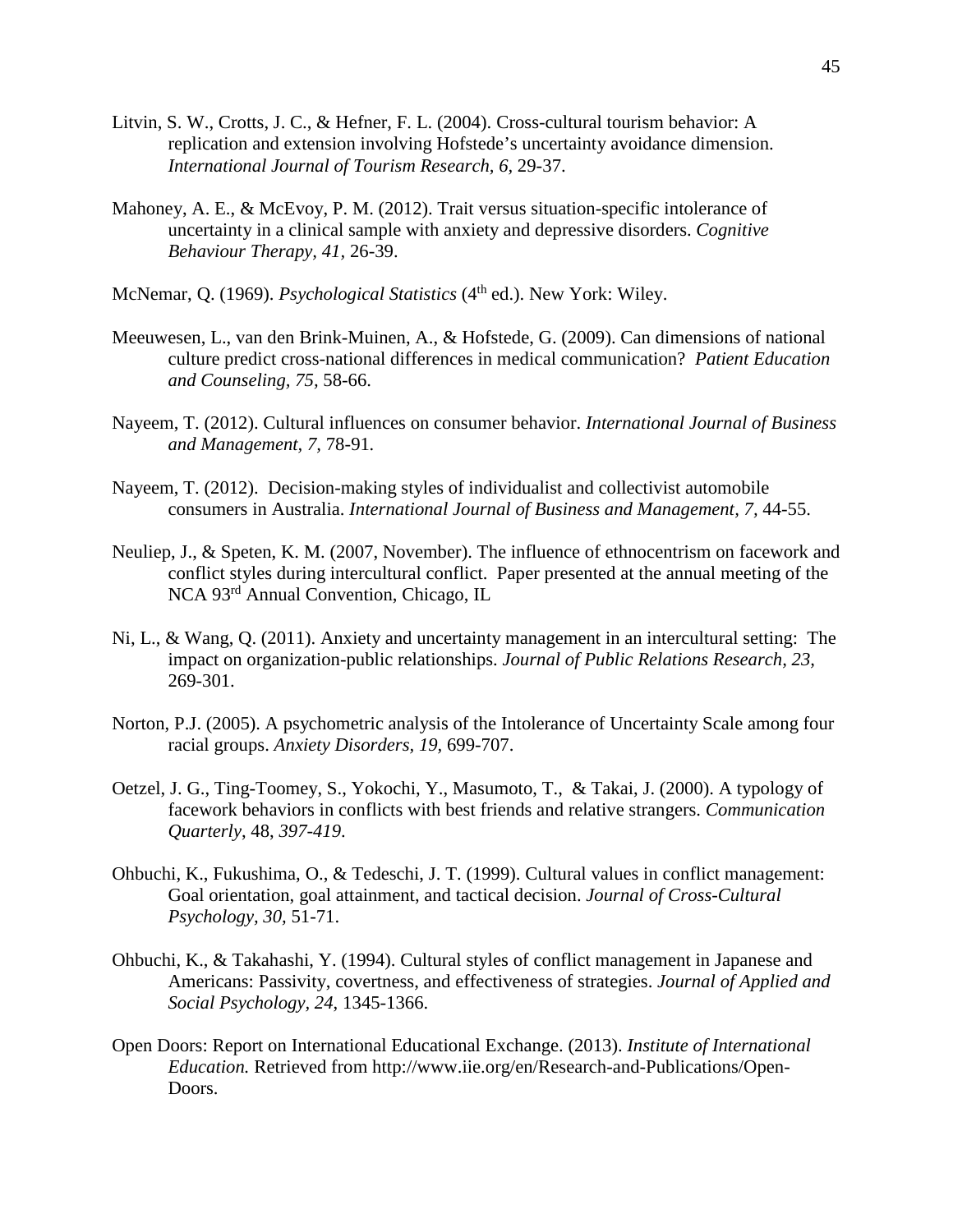- Pfeil, U., Zaphiris, P., & Ang, C. S. (2006). Cultural differences in collaborative authoring of Wikipedia. *Journal of Computer-Mediated Communication, 12,* 88-113.
- Rahim, M. A. (1983). *Rahim Organizational Conflict Inventories: Professional Manual,* Palo Alto, CA: Psychologists Press.
- Rahim, M. A. (2001). Referent role and styles of handling interpersonal conflict. *Journal of Social Psychology, 126,* 79-86.
- Rogers, E. M., Hart, W. B., & Miike, Y. (2002). Edward T. Hall and the history of intercultural communication: The United States and Japan. *Keio Communication Review, 24,* 3-26.
- Ruggiero, G. M., Stapinski, L., Caselli, G., Fiore, F., Gallucci, M., Sassaroli, S., & Rapee, R. M. (2012). Beliefs over control and meta-worry interact with the effect of intolerance of uncertainty on worry. *Personality and Individual Differences, 53,* 224-230.
- Smith, P. B., Dugan, S., Peterson, M. F., & Leung, K. (1998). Individualism/collectivism and the handling of disagreement: A 23 country study. *International Journal of Intercultural Relations, 22,* 351-367.
- Shah, A. (2012). Uncertainty avoidance index and its cultural/country implications relating to consumer behavior. *Journal of International Business Research, 11,* 119-134.
- Shupe, E. I. (2007). Clashing cultures: A model of international student conflict. *Journal of Cross-Cultural Psychology, 38,* 750-771*.*
- Sirivun, U. (2001). *An investigation of the primary and secondary conflict management style preferences of men and women in the role of local managers, international managers, and college students in Thailand.* (Doctoral dissertation). Retrieved from ProQuest Dissertations and Theses. (UMI Number: 3006659).
- Sternhein, L., Startup, H., & Schmidt, U. (2011). An experimental exploration of behavioral and cognitive-emotional aspects of intolerance of uncertainty in eating disorder patients. *Journal of Anxiety Disorders, 25,* 806-812.
- Stewart, M. C. (2009). *Relationship between intolerance of uncertainty and eating disorder symtpomatology in a mixed non-clinical, sub-clinical, and clinical eating disorder population.* (Doctoral dissertation). Retrieved from ProQuest Dissertations and Theses. (UMI Number: 3378326).
- Sun, W., & Starosta, W. J. (2001). "Fact-to-fact or person-to-person"?: Expatriate Chinese consider conflict in US America. *World Communication, 30,* 22-44.

The Hofstede Centre. Retrieved from http://geert-hofstede.com/countries.html.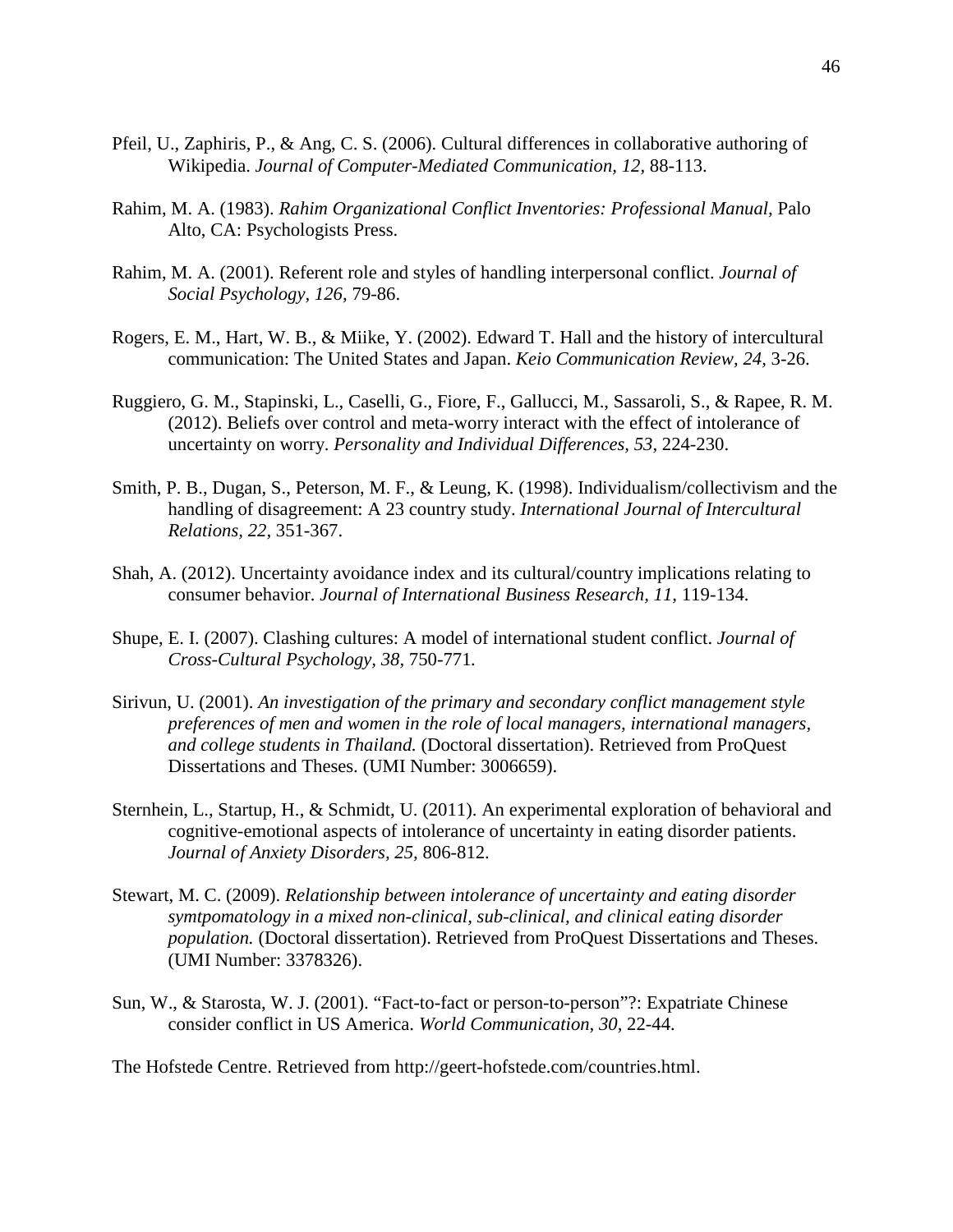- Ting-Toomey, S., & Oetzel, J. G. (2001). *Managing intercultural conflict effectively*. Thousand Oaks, CA: Sage.
- Ting-Toomey, S. (2009). Anxiety/uncertainty management theory. In S. W. Littlejohn, & K. A. Foss (Ed.), *Encyclopedia of communication theory* (Vol. 1, pp. 36-38). Thousand Oaks, CA: Sage.
- Ting-Toomey, S., Gao, G., Trubitsky, P., Yang, Z., Kim, H.S., Lin, S., & Nishida, T. (1991). Culture, face maintenance, and styles of handling interpersonal conflict: A study in five countries. *The International Journal of Conflict Management*, 2, *275-296*.
- Ting-Toomey, S., & Oetzel, J. G. (2002). Cross-cultural face concerns and conflict styles: Current status and future directions. In W. B. Gudykunst, & B. Mody (Eds.), *Handbook of international and intercultural communication* (2<sup>nd</sup> ed., pp. 143-163). Thousand Oaks, CA: Sage.
- Tolin, D. F., Abramowitz, J. S., Brigidi, B. D., & Foa, E. B. (2003). Intolerance of uncertainty in obsessive-compulsive disorder. *Anxiety Disorders, 17,* 233-242.
- Torres, A., & Bligh, M. (2012). How far can I trust you? The impact of distance and cultural values on leaders' trustworthiness. *Journal of Leadership, Accountability and Ethics, 9,*  23-38.
- Trubitsky, P., Ting-Toomey, S., & Lin, S. (1991). The influence of individualism-collectivism and self-monitoring on conflict styles. *International Journal of Intercultural Relations, 15,* 65-84.
- Yang, Z. (2013). Psychometric properties of the Intolerance of Uncertainty Scale (IUS) in a Chinese-speaking population. Behavioral and Cognitive Psychotherapy, 41, 500-4.
- Wei, L., Willnat, L., & Shao, L. (2012). Cultural differences in the use of Web 1.0 and Web 2.0: A comparative analysis of Chinese and American Youth. *China Media Research, 8,* 77- 89*.*
- Winbolt, B. (2010, March 29). How to deal with uncertainty. Retrieved from http://www.barrywinbolt.com/2010/03/dealing-with-uncertainty on June 18, 2013.
- White, R. G., & Gumley, A. I. (2009). Postpsychotic posttraumatic stress disorder: Associations with fear of recurrence and intolerance of uncertainty. *The Journal of Nervous and Mental Disease, 197,* 841-849.
- Works, C. G. (2008). *An analysis of the relationship between the conflict management styles of terminated pastors and selected contextual factors.* (Doctoral dissertation). Retrieved from ProQuest Dissertations and Theses. (UMI Number: 3314612).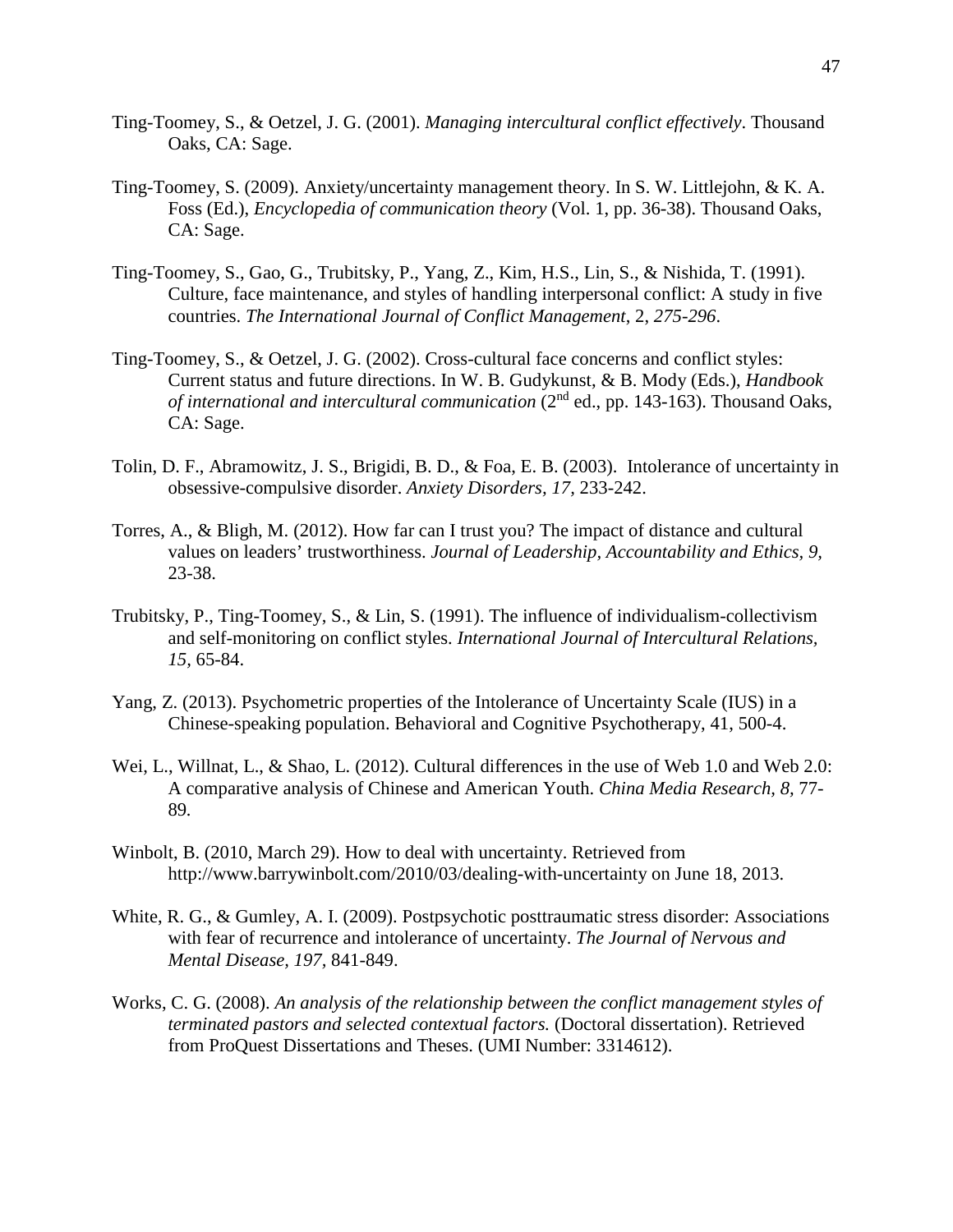Zhang, X., Liang, X., & Sun, H. (2013). Individualism-collectivism, private benefits of control, and earnings management: A cross-culture comparison*. Journal of Business Ethics, 114,*  655-664.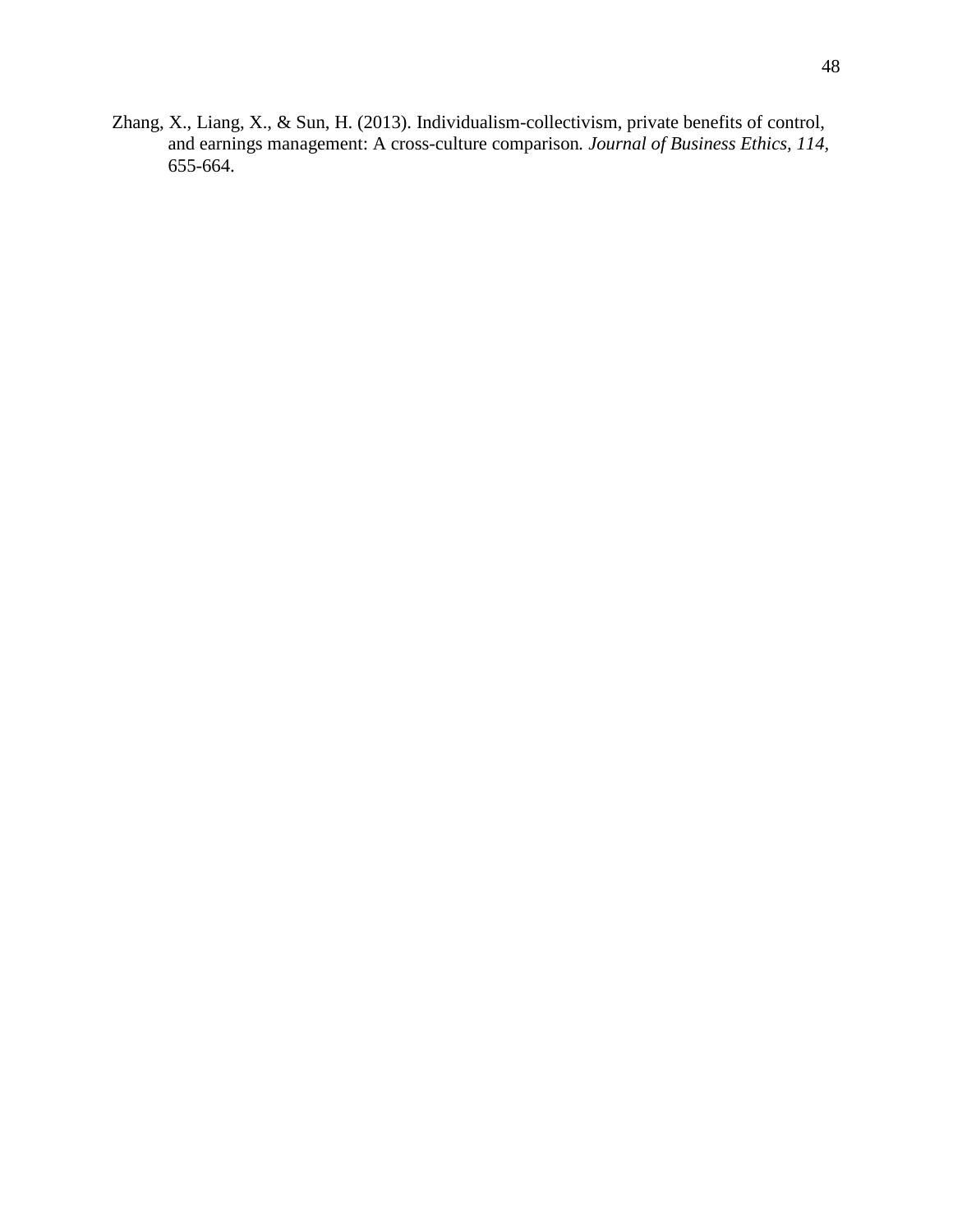## **APPENDIX A**

## Survey Questionnaire

Please use the scale below to indicate to what extent you agree or disagree with the following statements. Please think of uncertainty as THE DOUBTS WE HAVE ABOUT OUR ABILITY TO ACCURATELY PREDICT THE OUTCOME OF THE FUTURE EVENTS OR EXPLAIN WHAT HAPENNED IN THE PAST.

- 1. Uncertainty stops me from having a firm opinion.
	- o Strongly disagree
	- o Disagree
	- o About equally agree and disagree
	- O Agree<br>O Strong
	- Strongly agree
- 2. Being uncertain means that a person is disorganized.
	- o Strongly disagree
	- **Disagree**
	- o About equally agree and disagree
	- O Agree<br>O Strong
	- Strongly agree
- 3. Uncertainty makes life intolerable.
	- o Strongly disagree
	- o Disagree
	- o About equally agree and disagree
	- O Agree<br>O Strong
	- Strongly agree
- 4. It's unfair not having any guarantees in life.
	- o Strongly disagree
	- O Disagree<br>O About eq
	- About equally agree and disagree
	- O Agree<br>O Strong
	- Strongly agree
- 5. My mind can't be relaxed if I don't know what will happen tomorrow.
	- o Strongly disagree
	- **Disagree**
	- o About equally agree and disagree
	- Agree
	- o Strongly agree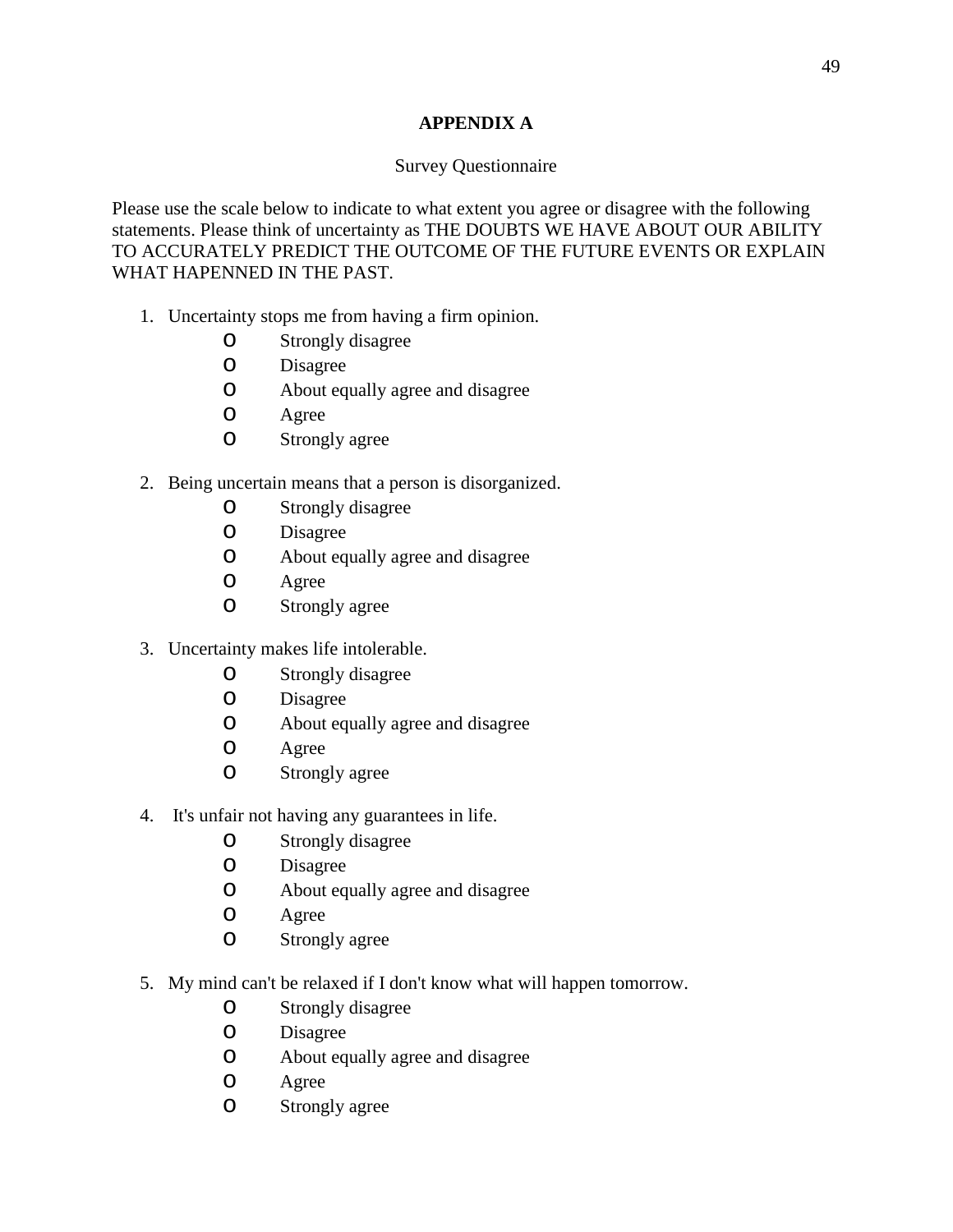- 6. Uncertainty makes me uneasy, anxious, or stressed.
	- o Strongly disagree
	- O Disagree<br>O About eq
	- About equally agree and disagree
	- O Agree<br>O Strong
	- Strongly agree

# 7. Unforeseen events upset me greatly.

- o Strongly disagree
- O Disagree<br>O About eq
- About equally agree and disagree
- O Agree<br>O Strong
- Strongly agree
- 8. It frustrates me not having all the information I need.
	- o Strongly disagree
	- O Disagree<br>O About eq
	- About equally agree and disagree
	- O Agree<br>O Strong
	- Strongly agree
- 9. Uncertainty keeps me from living a full life.
	- o Strongly disagree
	- O Disagree<br>O About eq
	- o About equally agree and disagree
	- Agree
	- o Strongly agree
- 10. One should always look ahead so as to avoid surprises.
	- o Strongly disagree
	- O Disagree<br>O About eq
	- o About equally agree and disagree
	- Agree
	- o Strongly agree
- 11. A small unforeseen event can spoil everything, even with the best planning.
	- O Strongly disagree<br>O Disagree
	- O Disagree<br>O About eq
	- o About equally agree and disagree
	- O Agree<br>O Strong
	- Strongly agree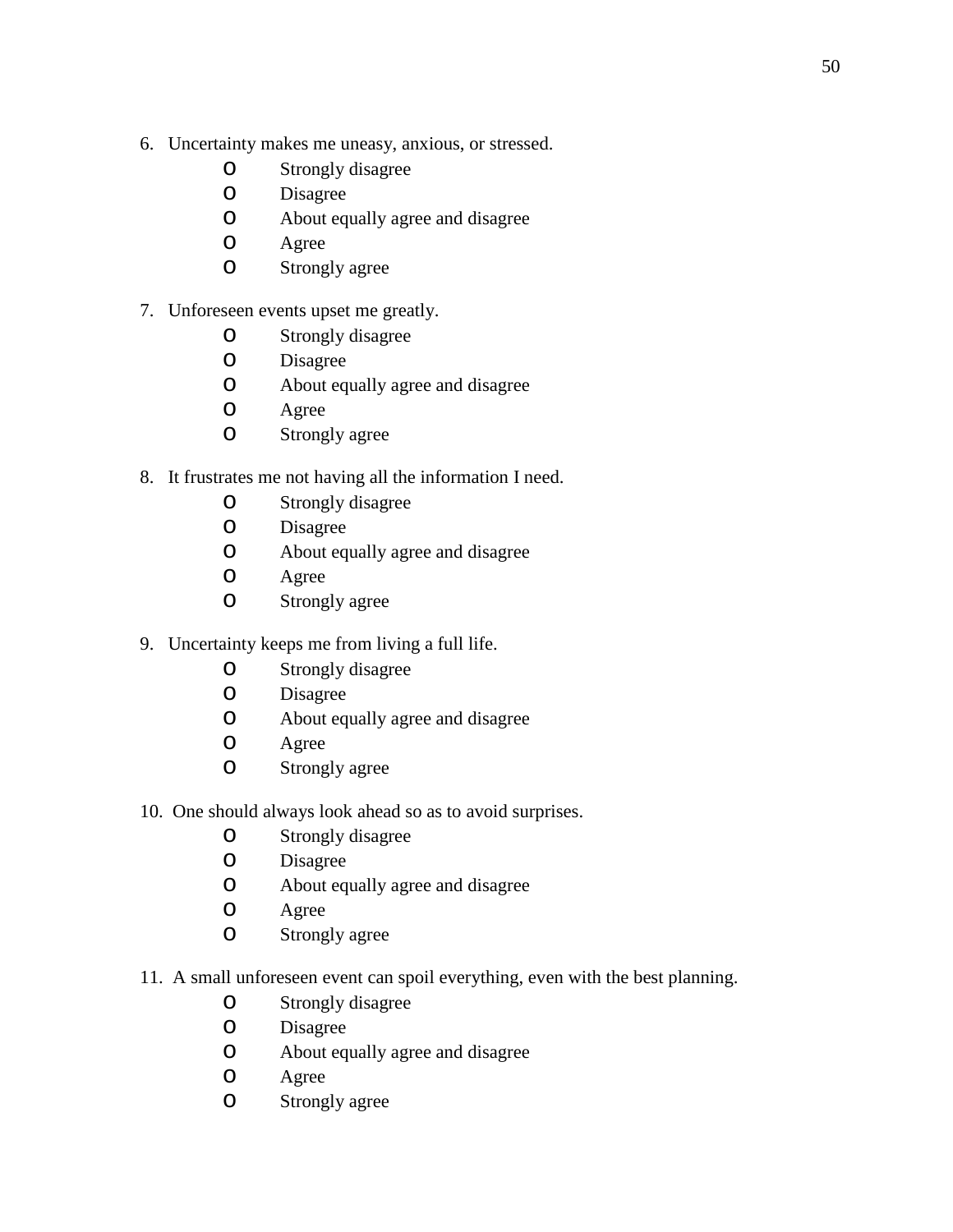- 12. When it's time to act, uncertainty paralyses me.
	- o Strongly disagree
	- O Disagree<br>O About eq
	- About equally agree and disagree
	- O Agree<br>O Strong
	- Strongly agree

## 13. Being uncertain means that I am not first rate.

- O Strongly disagree<br>O Disagree
- O Disagree<br>O About eq
- About equally agree and disagree
- O Agree<br>O Strong
- Strongly agree
- 14. When I'm uncertain, I can't go forward.
	- o Strongly disagree
	- O Disagree<br>O About eq
	- About equally agree and disagree
	- O Agree<br>O Strong
	- Strongly agree
- 15. When I'm uncertain I can't function very well.
	- o Strongly disagree
	- O Disagree<br>O About eq
	- o About equally agree and disagree
	- Agree
	- o Strongly agree
- 16. Unlike me, others always seem to know where they are going with their lives.
	- o Strongly disagree
	- O Disagree<br>O About eq
	- o About equally agree and disagree
	- Agree
	- o Strongly agree
- 17. Uncertainty makes me vulnerable, unhappy, or sad.
	- o Strongly disagree
	- O Disagree<br>O About eq
	- o About equally agree and disagree
	- O Agree<br>O Strong
	- Strongly agree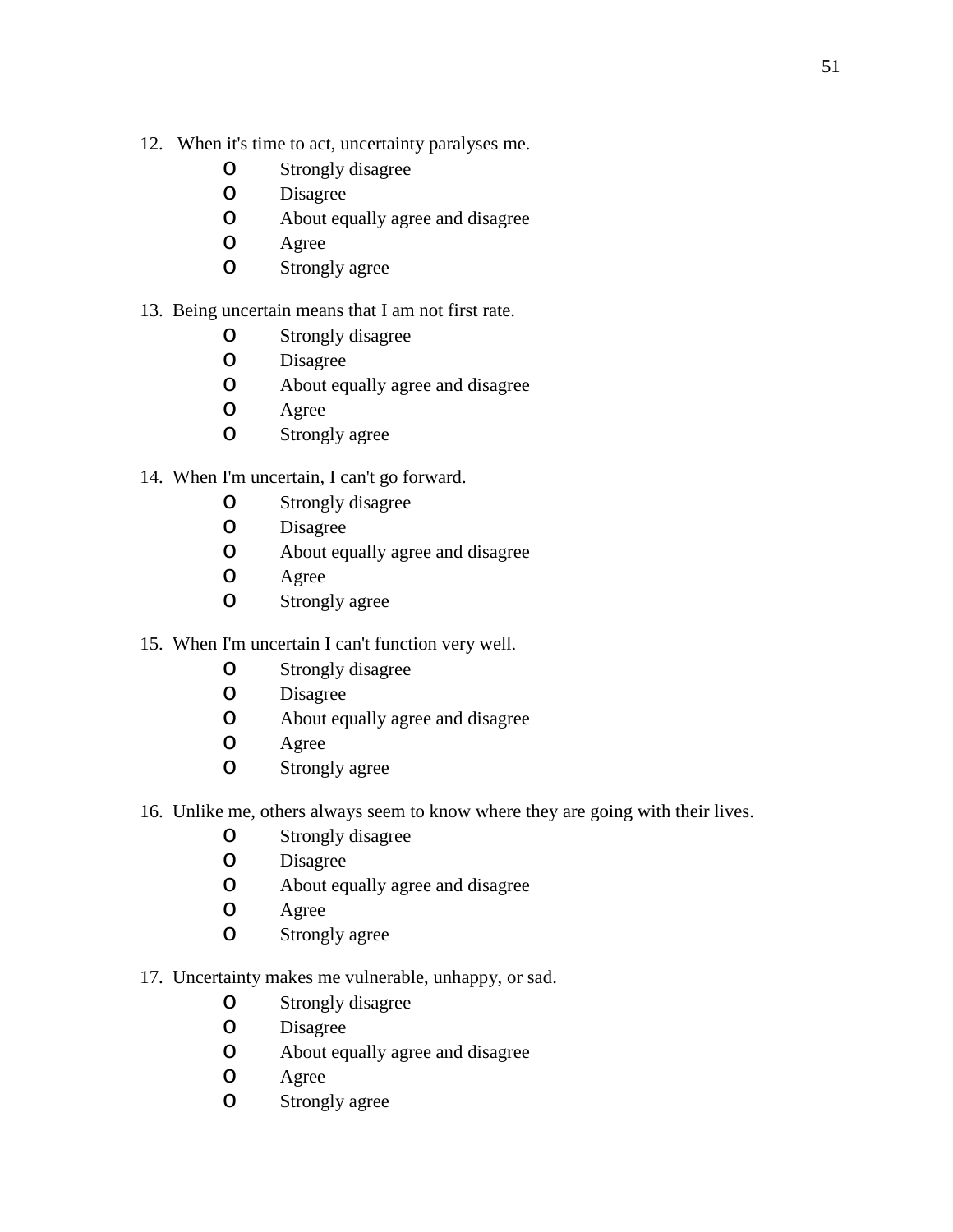- 18. I always want to know what the future has in store for me.
	- o Strongly disagree
	- O Disagree<br>O About eq
	- About equally agree and disagree
	- O Agree<br>O Strong
	- Strongly agree

## 19. I can't stand being taken by surprise.

- o Strongly disagree
- O Disagree<br>O About eq
- About equally agree and disagree
- O Agree<br>O Strong
- Strongly agree
- 20. The smallest doubt can stop me from acting.
	- o Strongly disagree
	- O Disagree<br>O About eq
	- About equally agree and disagree
	- O Agree<br>O Strong
	- Strongly agree
- 21. I should be able to organize everything in advance.
	- o Strongly disagree
	- O Disagree<br>O About eq
	- o About equally agree and disagree
	- Agree
	- o Strongly agree
- 22. Being uncertain means that I lack confidence.
	- o Strongly disagree
	- O Disagree<br>O About eq
	- o About equally agree and disagree
	- Agree
	- o Strongly agree
- 23. I think it's unfair that other people seem sure about their future.
	- O Strongly disagree<br>O Disagree
	- O Disagree<br>O About eq
	- o About equally agree and disagree
	- O Agree<br>O Strong
	- Strongly agree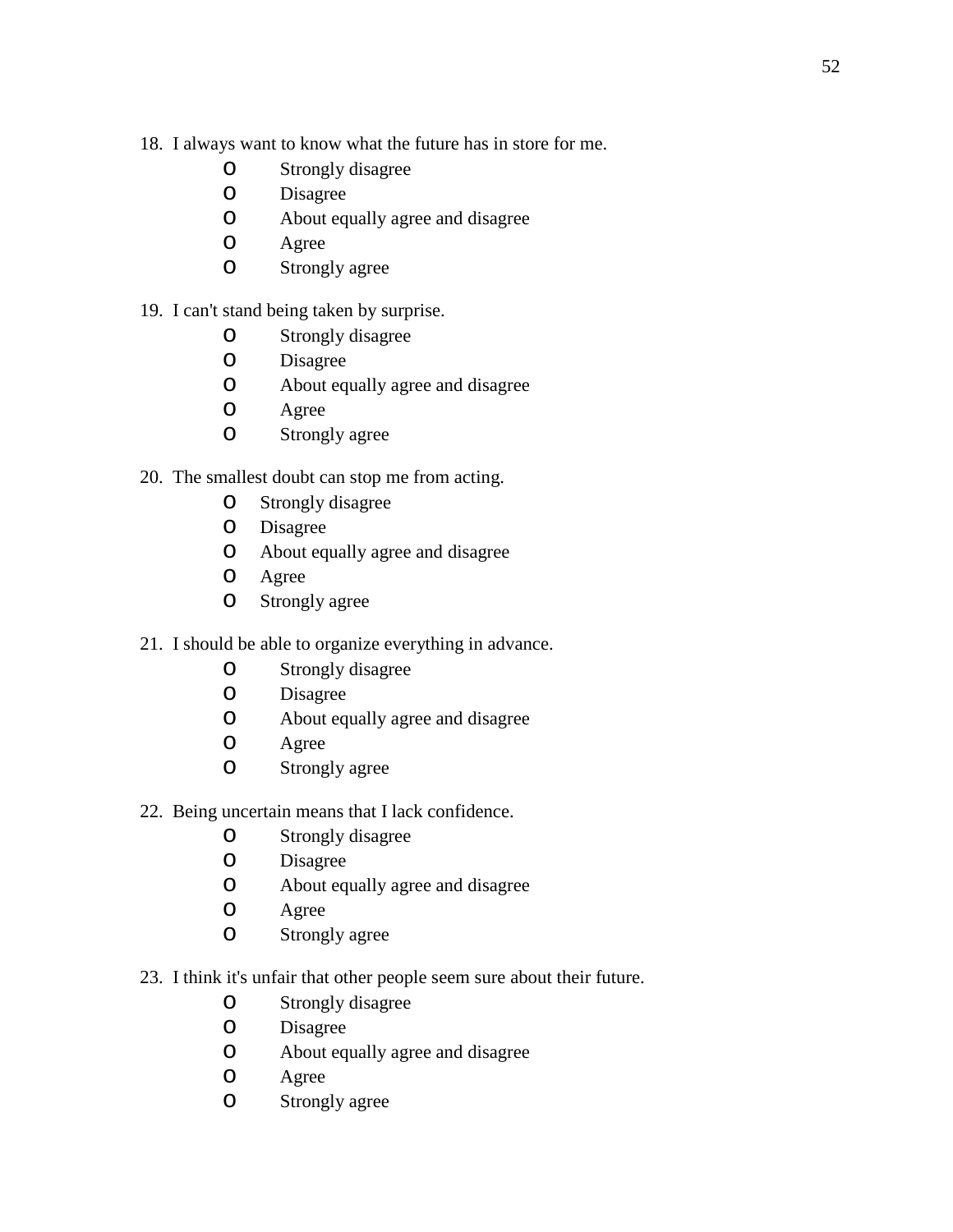- 24. Uncertainty keeps me from sleeping soundly.
	- O Strongly disagree<br>O Disagree
	- O Disagree<br>O About eq
	- About equally agree and disagree
	- O Agree<br>O Strong
	- Strongly agree

## 25. I must get away from all uncertain situations.

- o Strongly disagree
- O Disagree<br>O About eq
- About equally agree and disagree
- O Agree<br>O Strong
- Strongly agree
- 26. The ambiguities in life stress me.
	- o Strongly disagree
	- o Disagree
	- o About equally agree and disagree
	- O Agree<br>O Strong
	- Strongly agree
- 27. I can't stand being undecided about my future.
	- o Strongly disagree
	- O Disagree<br>O About eq
	- o About equally agree and disagree
	- Agree
	- o Strongly agree

Please read the following hypothetical scenario and rate yourself on how true each of the statements will be of you in the situation described below.

A professor has assigned you to work with a fellow student on a class project. The professor has given the two of you the option of either submitting a paper or giving a presentation. You and your project partner disagree on which option to pursue. The professor does not allow to switch the project partner once the class project begins. What will you do in a situation such as this? How will you resolve the conflict with your partner?

Please rate yourself twice: (1) imagine that your project partner is a fellow student from the U.S. and provide your responses in drop-down menu 1 (2) imagine that your project partner is a fellow student from your native country and provide your responses in drop-down menu 2.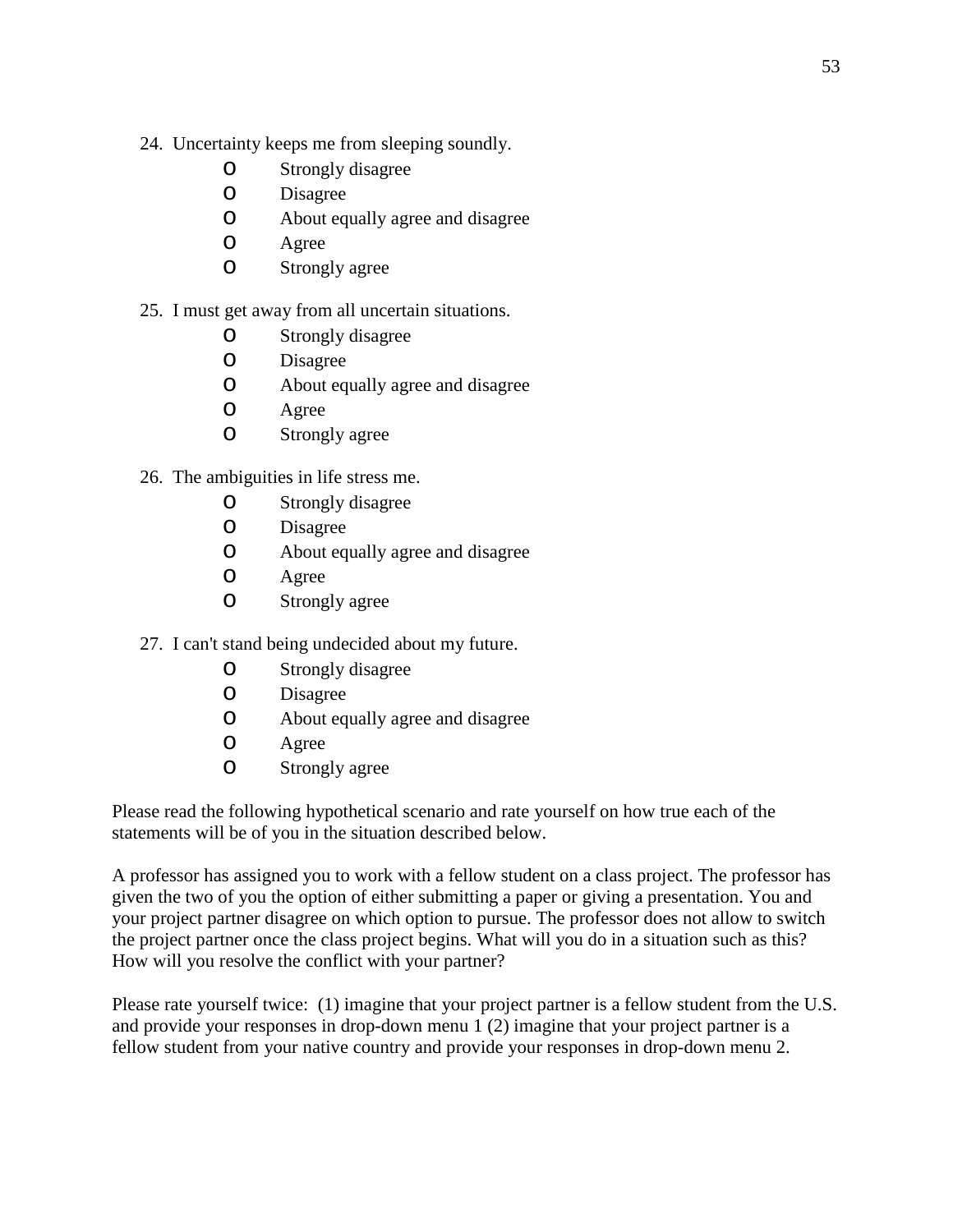1. I will try to investigate an issue with my project partner to find a solution acceptable to both of us.

|                          | Fellow student from the | Fellow student from your |
|--------------------------|-------------------------|--------------------------|
|                          | U.S.                    | country                  |
| Untrue of me             |                         |                          |
| Untrue of me most of the |                         |                          |
| time                     |                         |                          |
| Approximately half the   |                         |                          |
| time untrue of me and    |                         |                          |
| approximately half the   |                         |                          |
| time true of me          |                         |                          |
| True of me most of the   |                         |                          |
| time                     |                         |                          |
| True of me               |                         |                          |

2. I will try to satisfy the needs of my project partner and accept his/her choice of project format.

|                          | Fellow student from the | Fellow student from your |
|--------------------------|-------------------------|--------------------------|
|                          | U.S.                    | country                  |
| Untrue of me             |                         |                          |
| Untrue of me most of the |                         |                          |
| time                     |                         |                          |
| Approximately half the   |                         |                          |
| time untrue of me and    |                         |                          |
| approximately half the   |                         |                          |
| time true of me          |                         |                          |
| True of me most of the   |                         |                          |
| time                     |                         |                          |
| True of me               |                         |                          |

3. I will try to keep my conflict to myself and accept my project partner's choice of format to complete the class project.

|                          | Fellow student from the | Fellow student from your |
|--------------------------|-------------------------|--------------------------|
|                          | U.S.                    | country                  |
| Untrue of me             |                         |                          |
| Untrue of me most of the |                         |                          |
| time                     |                         |                          |
| Approximately half the   |                         |                          |
| time untrue of me and    |                         |                          |
| approximately half the   |                         |                          |
| time true of me          |                         |                          |
| True of me most of the   |                         |                          |
| time                     |                         |                          |
| True of me               |                         |                          |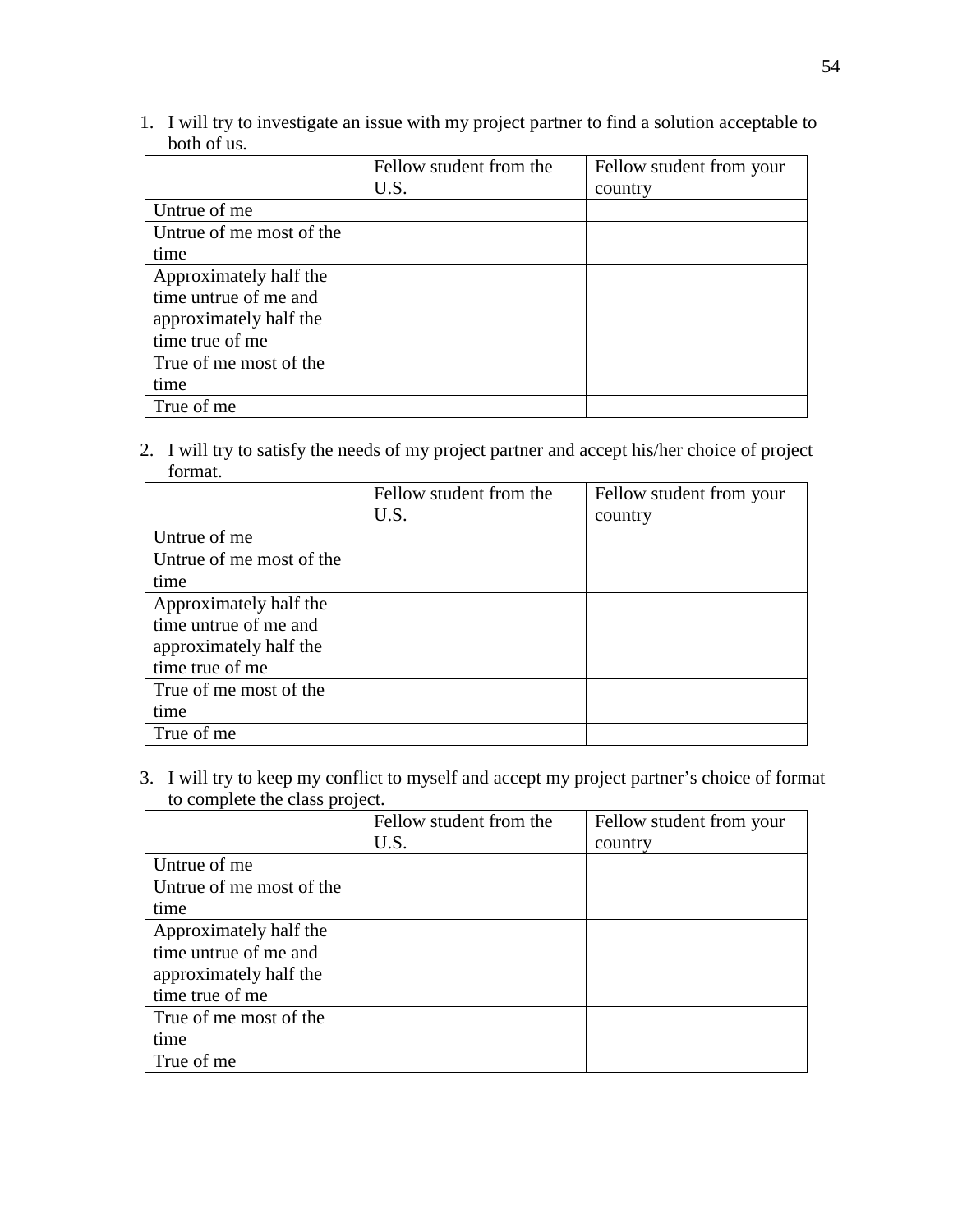4. I will try to integrate my ideas with those of my project partner to come up with a decision jointly.

|                          | Fellow student from the | Fellow student from your |
|--------------------------|-------------------------|--------------------------|
|                          | U.S.                    | country                  |
| Untrue of me             |                         |                          |
| Untrue of me most of the |                         |                          |
| time                     |                         |                          |
| Approximately half the   |                         |                          |
| time untrue of me and    |                         |                          |
| approximately half the   |                         |                          |
| time true of me          |                         |                          |
| True of me most of the   |                         |                          |
| time                     |                         |                          |
| True of me               |                         |                          |

5. I will try to work with my project partner to find solution to a problem, which satisfy our expectations.

|                          | Fellow student from the | Fellow student from your |
|--------------------------|-------------------------|--------------------------|
|                          | U.S.                    | country                  |
| Untrue of me             |                         |                          |
| Untrue of me most of the |                         |                          |
| time                     |                         |                          |
| Approximately half the   |                         |                          |
| time untrue of me and    |                         |                          |
| approximately half the   |                         |                          |
| time true of me          |                         |                          |
| True of me most of the   |                         |                          |
| time                     |                         |                          |
| True of me               |                         |                          |

6. I will try to avoid open discussion of the conflict situation with my project partner.

|                          | Fellow student from the | Fellow student from your |
|--------------------------|-------------------------|--------------------------|
|                          | U.S.                    | country                  |
| Untrue of me             |                         |                          |
| Untrue of me most of the |                         |                          |
| time                     |                         |                          |
| Approximately half the   |                         |                          |
| time untrue of me and    |                         |                          |
| approximately half the   |                         |                          |
| time true of me          |                         |                          |
| True of me most of the   |                         |                          |
| time                     |                         |                          |
| True of me               |                         |                          |

|  |  | 7. I try to find middle course to resolve the disagreement with my project partner. |  |  |  |  |  |
|--|--|-------------------------------------------------------------------------------------|--|--|--|--|--|
|--|--|-------------------------------------------------------------------------------------|--|--|--|--|--|

| Fellow student from the | <b>Fellow student from your</b> |
|-------------------------|---------------------------------|
|                         |                                 |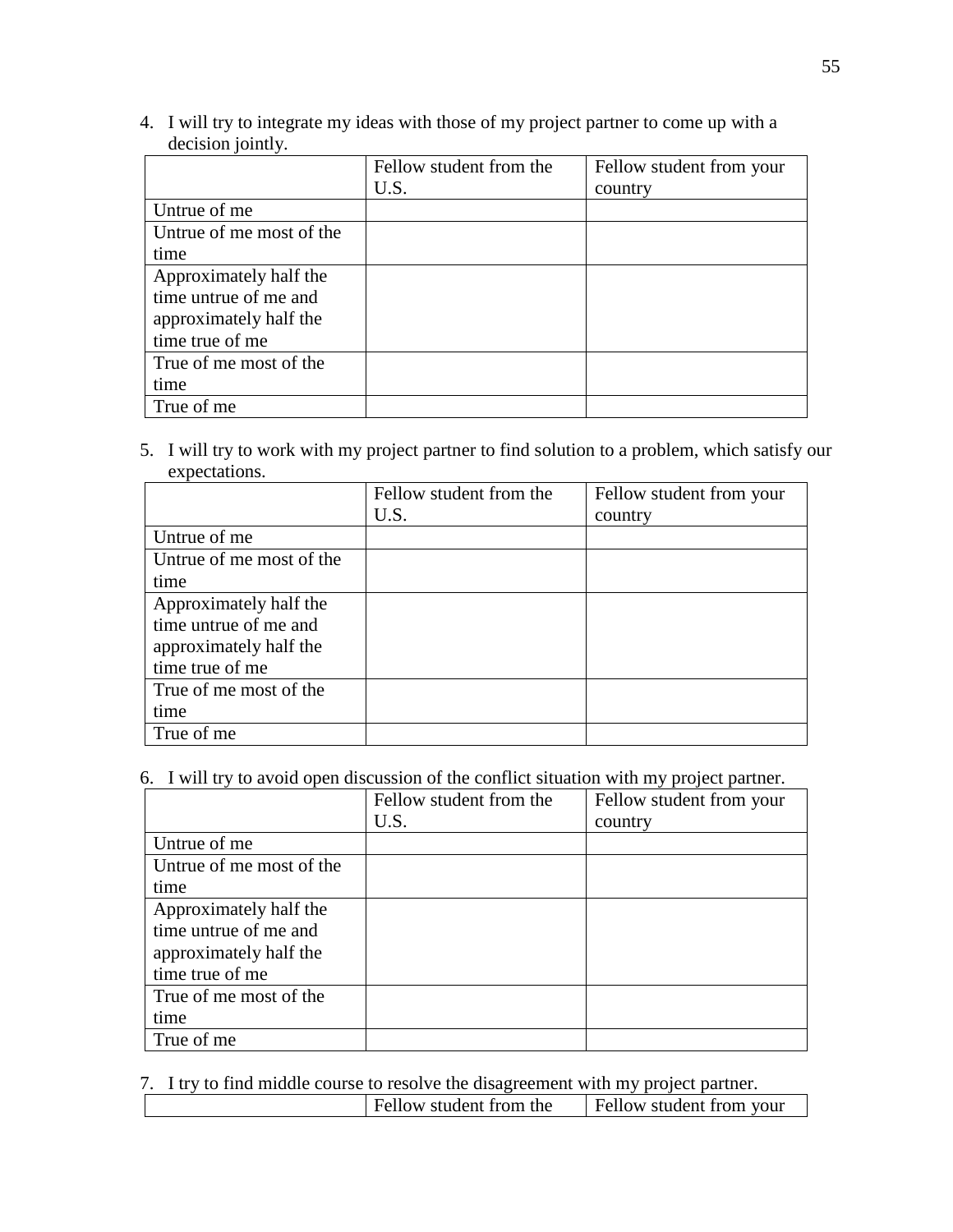|                          | U.S. | country |
|--------------------------|------|---------|
| Untrue of me             |      |         |
| Untrue of me most of the |      |         |
| time                     |      |         |
| Approximately half the   |      |         |
| time untrue of me and    |      |         |
| approximately half the   |      |         |
| time true of me          |      |         |
| True of me most of the   |      |         |
| time                     |      |         |
| True of me               |      |         |

# 8. I will use my influence to get my preference for the format of class project accepted.

|                          | Fellow student from the | Fellow student from your |
|--------------------------|-------------------------|--------------------------|
|                          | U.S.                    | country                  |
| Untrue of me             |                         |                          |
| Untrue of me most of the |                         |                          |
| time                     |                         |                          |
| Approximately half the   |                         |                          |
| time untrue of me and    |                         |                          |
| approximately half the   |                         |                          |
| time true of me          |                         |                          |
| True of me most of the   |                         |                          |
| time                     |                         |                          |
| True of me               |                         |                          |

# 9. I will use my authority to make a decision about project format in my favor.

|                          | Fellow student from the | Fellow student from your |
|--------------------------|-------------------------|--------------------------|
|                          | U.S.                    | country                  |
| Untrue of me             |                         |                          |
| Untrue of me most of the |                         |                          |
| time                     |                         |                          |
| Approximately half the   |                         |                          |
| time untrue of me and    |                         |                          |
| approximately half the   |                         |                          |
| time true of me          |                         |                          |
| True of me most of the   |                         |                          |
| time                     |                         |                          |
| True of me               |                         |                          |

# 10. I will try to accommodate the wishes of my project partner.

|                          | Fellow student from the | Fellow student from your |
|--------------------------|-------------------------|--------------------------|
|                          |                         | country                  |
| Untrue of me             |                         |                          |
| Untrue of me most of the |                         |                          |
| time                     |                         |                          |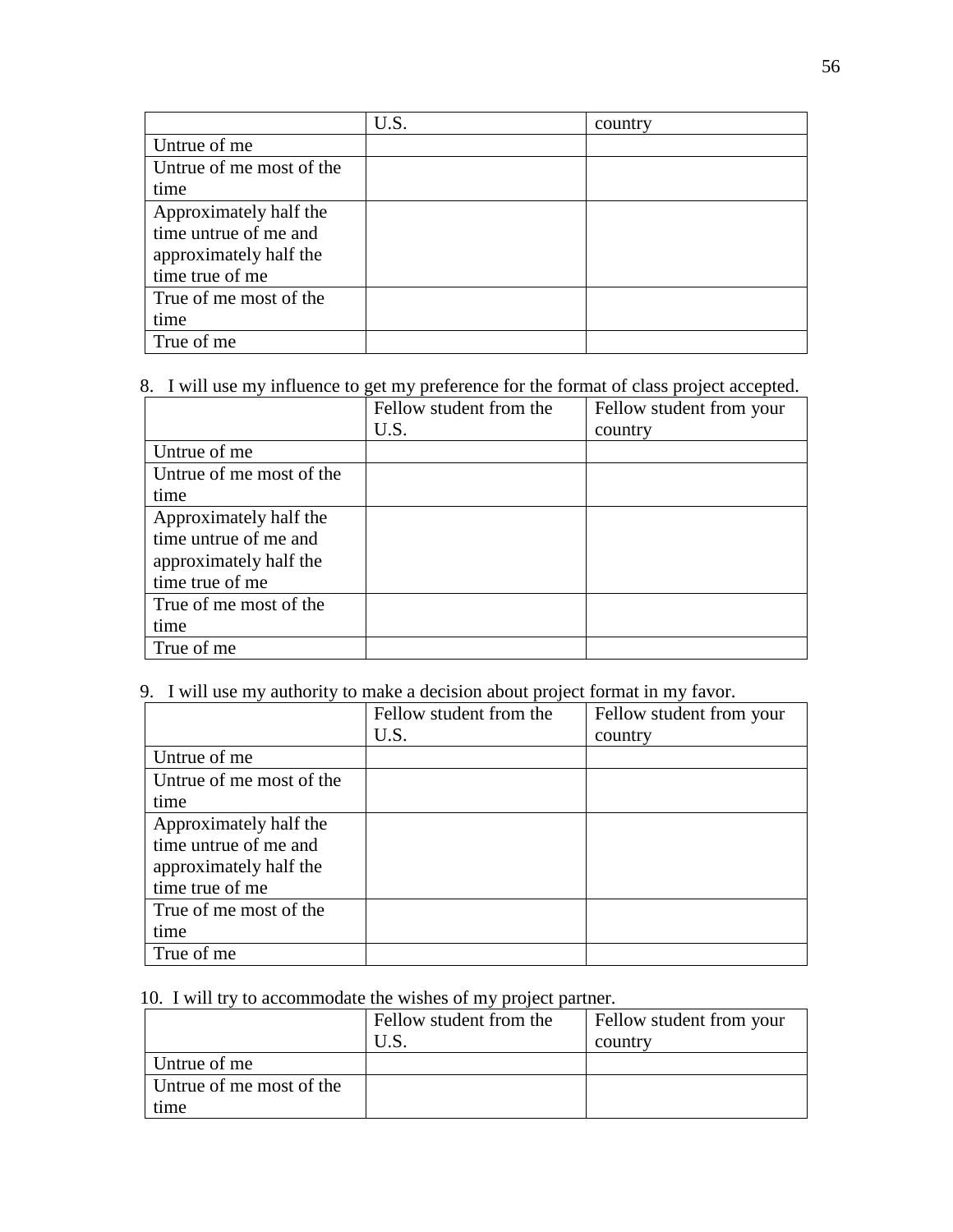| Approximately half the |  |
|------------------------|--|
| time untrue of me and  |  |
| approximately half the |  |
| time true of me        |  |
| True of me most of the |  |
| time                   |  |
| True of me             |  |

11. I will give in to the wishes of my project partner.

|                          | Fellow student from the | Fellow student from your |
|--------------------------|-------------------------|--------------------------|
|                          | U.S.                    | country                  |
| Untrue of me             |                         |                          |
| Untrue of me most of the |                         |                          |
| time                     |                         |                          |
| Approximately half the   |                         |                          |
| time untrue of me and    |                         |                          |
| approximately half the   |                         |                          |
| time true of me          |                         |                          |
| True of me most of the   |                         |                          |
| time                     |                         |                          |
| True of me               |                         |                          |

# 12. I exchange accurate information with my project partner to solve a problem together.

|                          | Fellow student from the | Fellow student from your |
|--------------------------|-------------------------|--------------------------|
|                          | U.S.                    | country                  |
| Untrue of me             |                         |                          |
| Untrue of me most of the |                         |                          |
| time                     |                         |                          |
| Approximately half the   |                         |                          |
| time untrue of me and    |                         |                          |
| approximately half the   |                         |                          |
| time true of me          |                         |                          |
| True of me most of the   |                         |                          |
| time                     |                         |                          |
| True of me               |                         |                          |

# 13. I will allow concessions to my project partner.

|                          | Fellow student from the | Fellow student from your |
|--------------------------|-------------------------|--------------------------|
|                          | U.S.                    | country                  |
| Untrue of me             |                         |                          |
| Untrue of me most of the |                         |                          |
| time                     |                         |                          |
| Approximately half the   |                         |                          |
| time untrue of me and    |                         |                          |
| approximately half the   |                         |                          |
| time true of me          |                         |                          |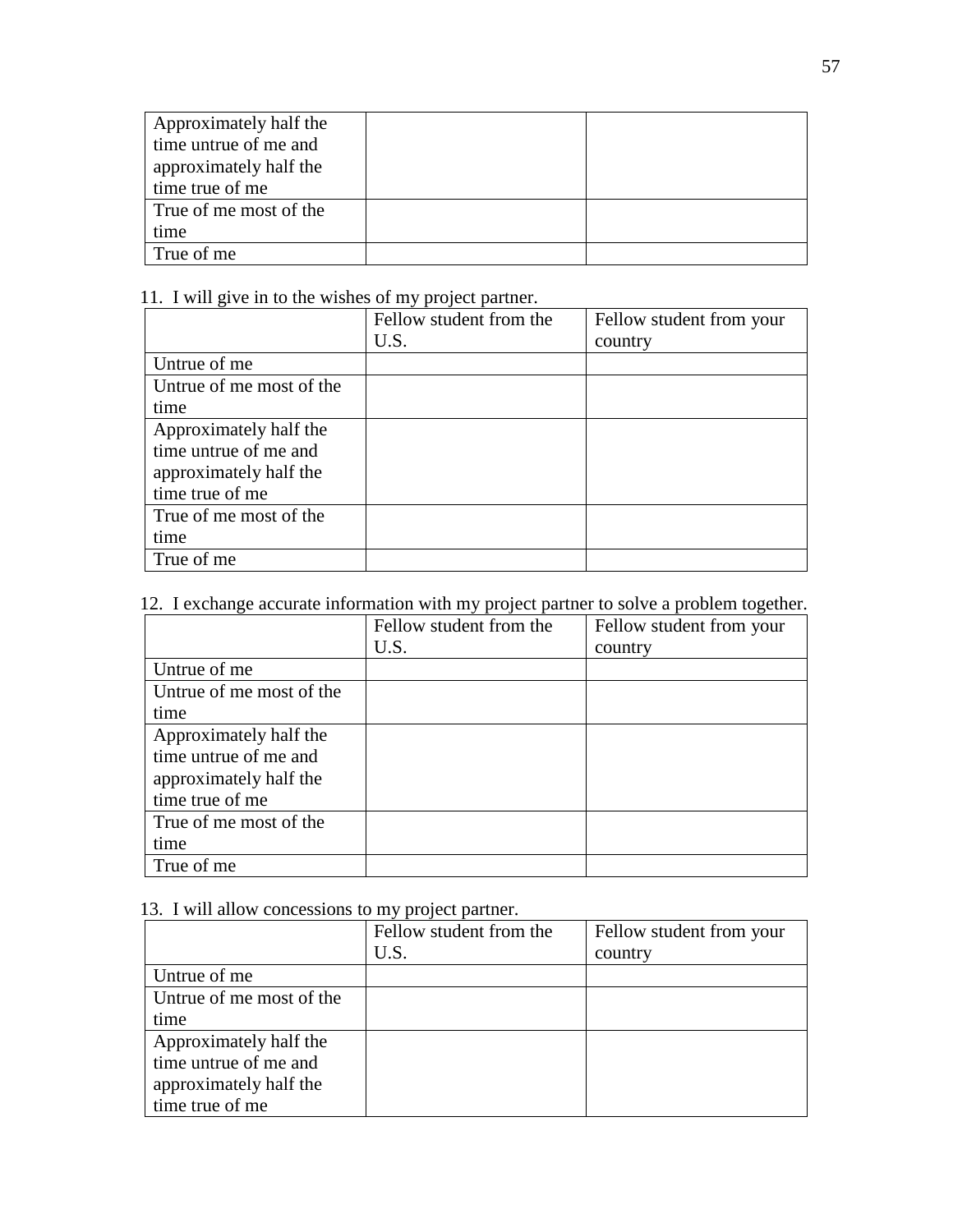| True of me most of the |  |
|------------------------|--|
| time                   |  |
| True of me             |  |

# 14. I will propose a middle ground for breaking the deadlock with my project partner.

|                          | Fellow student from the | Fellow student from your |
|--------------------------|-------------------------|--------------------------|
|                          | U.S.                    | country                  |
| Untrue of me             |                         |                          |
| Untrue of me most of the |                         |                          |
| time                     |                         |                          |
| Approximately half the   |                         |                          |
| time untrue of me and    |                         |                          |
| approximately half the   |                         |                          |
| time true of me          |                         |                          |
| True of me most of the   |                         |                          |
| time                     |                         |                          |
| True of me               |                         |                          |

# 15. I will negotiate with my project partner so that a compromise can be reached.

|                          | Fellow student from the | Fellow student from your |
|--------------------------|-------------------------|--------------------------|
|                          | U.S.                    | country                  |
| Untrue of me             |                         |                          |
| Untrue of me most of the |                         |                          |
| time                     |                         |                          |
| Approximately half the   |                         |                          |
| time untrue of me and    |                         |                          |
| approximately half the   |                         |                          |
| time true of me          |                         |                          |
| True of me most of the   |                         |                          |
| time                     |                         |                          |
| True of me               |                         |                          |

# 16. I will try to stay away from disagreement with my project partner.

|                          | Fellow student from the | Fellow student from your |
|--------------------------|-------------------------|--------------------------|
|                          | U.S.                    | country                  |
| Untrue of me             |                         |                          |
| Untrue of me most of the |                         |                          |
| time                     |                         |                          |
| Approximately half the   |                         |                          |
| time untrue of me and    |                         |                          |
| approximately half the   |                         |                          |
| time true of me          |                         |                          |
| True of me most of the   |                         |                          |
| time                     |                         |                          |
| True of me               |                         |                          |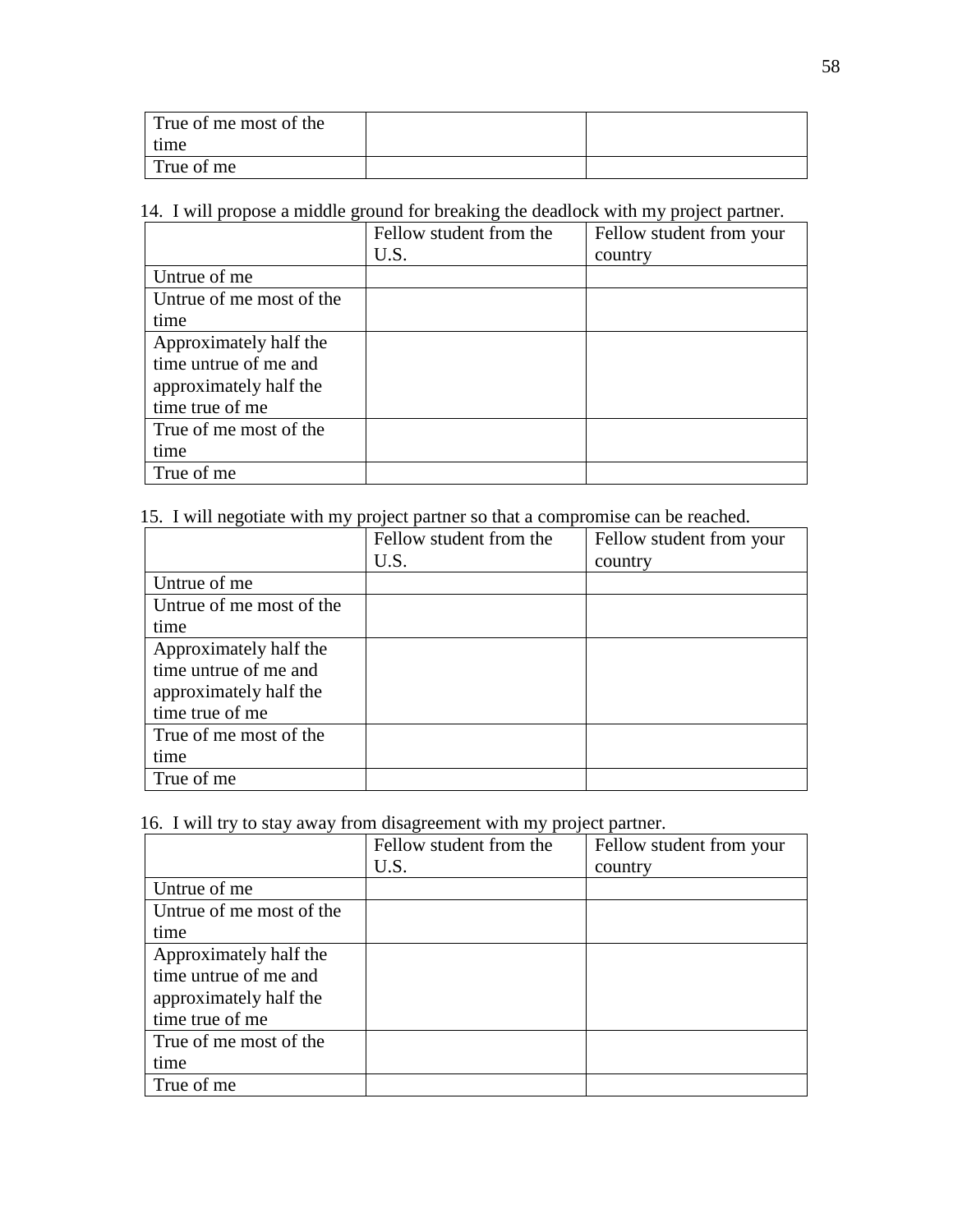# 17. I will avoid any encounter with my project partner.

|                          | Fellow student from the | Fellow student from your |
|--------------------------|-------------------------|--------------------------|
|                          | U.S.                    | country                  |
| Untrue of me             |                         |                          |
| Untrue of me most of the |                         |                          |
| time                     |                         |                          |
| Approximately half the   |                         |                          |
| time untrue of me and    |                         |                          |
| approximately half the   |                         |                          |
| time true of me          |                         |                          |
| True of me most of the   |                         |                          |
| time                     |                         |                          |
| True of me               |                         |                          |

## 18. I will use my expertise to make a decision about class project in my favor.

|                          | Fellow student from the | Fellow student from your |
|--------------------------|-------------------------|--------------------------|
|                          | U.S.                    | country                  |
| Untrue of me             |                         |                          |
| Untrue of me most of the |                         |                          |
| time                     |                         |                          |
| Approximately half the   |                         |                          |
| time untrue of me and    |                         |                          |
| approximately half the   |                         |                          |
| time true of me          |                         |                          |
| True of me most of the   |                         |                          |
| time                     |                         |                          |
| True of me               |                         |                          |

# 19. I will go along with the suggestions of my project partner.

|                          | Fellow student from the | Fellow student from your |
|--------------------------|-------------------------|--------------------------|
|                          | U.S.                    | country                  |
| Untrue of me             |                         |                          |
| Untrue of me most of the |                         |                          |
| time                     |                         |                          |
| Approximately half the   |                         |                          |
| time untrue of me and    |                         |                          |
| approximately half the   |                         |                          |
| time true of me          |                         |                          |
| True of me most of the   |                         |                          |
| time                     |                         |                          |
| True of me               |                         |                          |

## 20. I will attempt to use "give and take" so that a compromise can be made with my project partner.

| Fellow student from the | Fellow student from your |
|-------------------------|--------------------------|
| ∪.ມ.                    | country                  |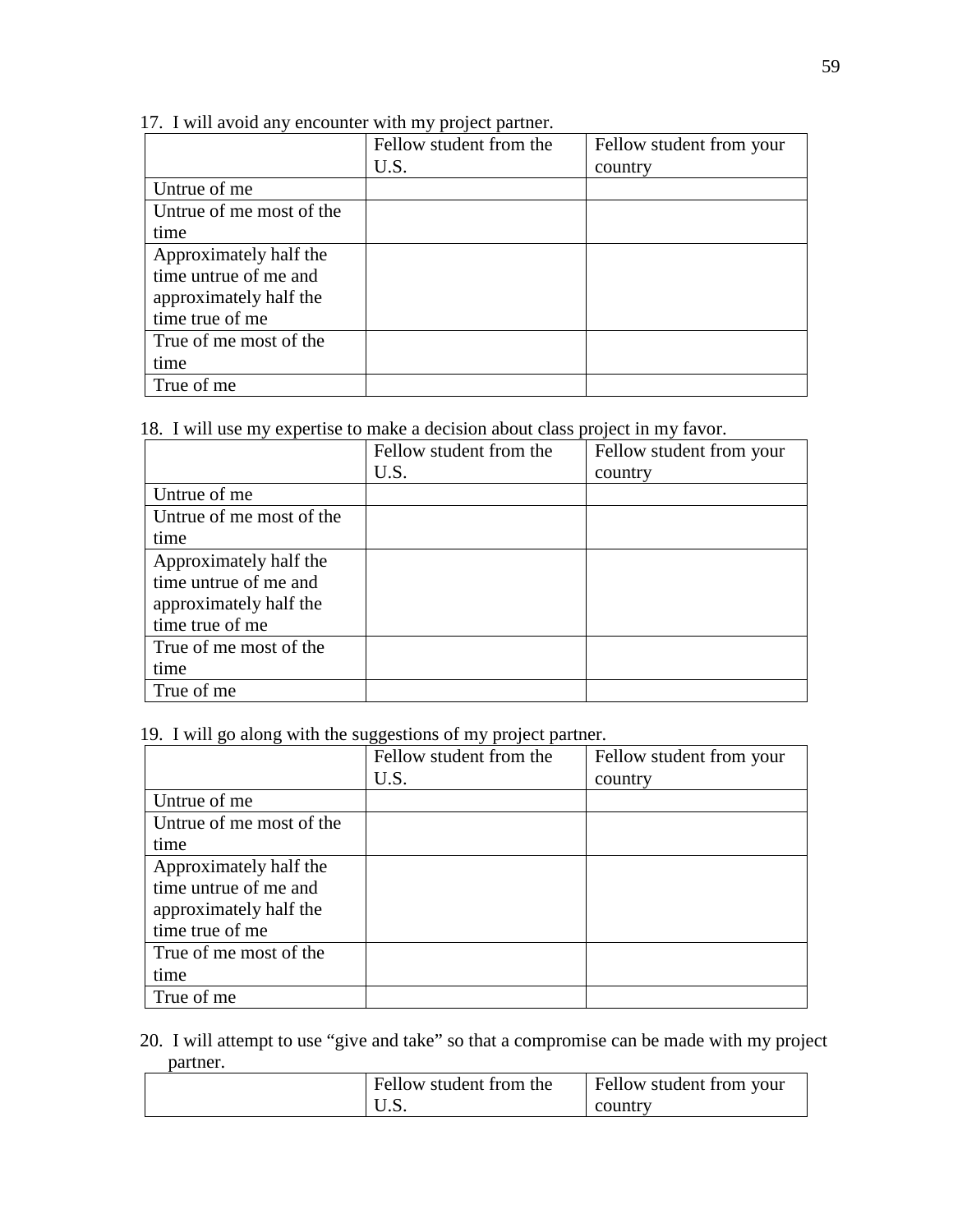| Untrue of me             |  |
|--------------------------|--|
| Untrue of me most of the |  |
| time                     |  |
| Approximately half the   |  |
| time untrue of me and    |  |
| approximately half the   |  |
| time true of me          |  |
| True of me most of the   |  |
| time                     |  |
| True of me               |  |

21. I will be firm in pursuing my side of the issue with my project partner.

|                          | Fellow student from the | Fellow student from your |  |
|--------------------------|-------------------------|--------------------------|--|
|                          | U.S.                    | country                  |  |
| Untrue of me             |                         |                          |  |
| Untrue of me most of the |                         |                          |  |
| time                     |                         |                          |  |
| Approximately half the   |                         |                          |  |
| time untrue of me and    |                         |                          |  |
| approximately half the   |                         |                          |  |
| time true of me          |                         |                          |  |
| True of me most of the   |                         |                          |  |
| time                     |                         |                          |  |
| True of me               |                         |                          |  |

22. I will openly discuss all my concerns about the class project with my project partner and ask him/her to voice all of his/her concerns so that the issue can be resolved in the best possible way.

|                          | Fellow student from the | Fellow student from your |  |
|--------------------------|-------------------------|--------------------------|--|
|                          | U.S.                    | country                  |  |
| Untrue of me             |                         |                          |  |
| Untrue of me most of the |                         |                          |  |
| time                     |                         |                          |  |
| Approximately half the   |                         |                          |  |
| time untrue of me and    |                         |                          |  |
| approximately half the   |                         |                          |  |
| time true of me          |                         |                          |  |
| True of me most of the   |                         |                          |  |
| time                     |                         |                          |  |
| True of me               |                         |                          |  |

23. I will collaborate with my project partner to come up with a decision about class project acceptable to both of us.

|              | Fellow student from the<br>U.S. | Fellow student from your<br>country |  |
|--------------|---------------------------------|-------------------------------------|--|
| Untrue of me |                                 |                                     |  |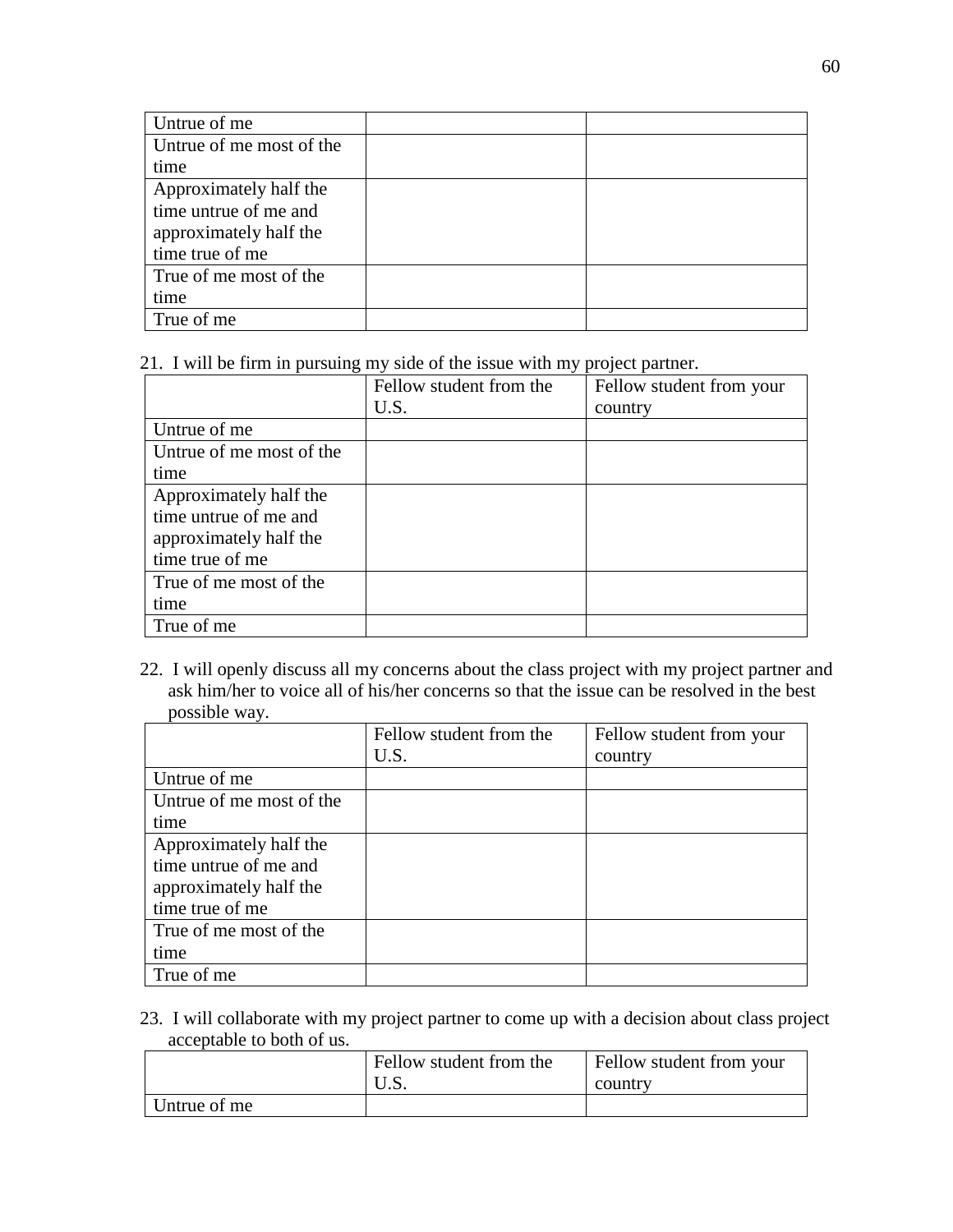| Untrue of me most of the |  |
|--------------------------|--|
| time                     |  |
| Approximately half the   |  |
| time untrue of me and    |  |
| approximately half the   |  |
| time true of me          |  |
| True of me most of the   |  |
| time                     |  |
| True of me               |  |

24. I will try to satisfy the expectations of my project partner for the choice of format for the class project.

|                          | Fellow student from the | Fellow student from your |
|--------------------------|-------------------------|--------------------------|
|                          | U.S.                    | country                  |
| Untrue of me             |                         |                          |
| Untrue of me most of the |                         |                          |
| time                     |                         |                          |
| Approximately half the   |                         |                          |
| time untrue of me and    |                         |                          |
| approximately half the   |                         |                          |
| time true of me          |                         |                          |
| True of me most of the   |                         |                          |
| time                     |                         |                          |
| True of me               |                         |                          |

25. I will use my power to win a competitive situation like choosing a format for presentation of the class project.

|                          | Fellow student from the | Fellow student from your |  |
|--------------------------|-------------------------|--------------------------|--|
|                          | U.S.                    | country                  |  |
| Untrue of me             |                         |                          |  |
| Untrue of me most of the |                         |                          |  |
| time                     |                         |                          |  |
| Approximately half the   |                         |                          |  |
| time untrue of me and    |                         |                          |  |
| approximately half the   |                         |                          |  |
| time true of me          |                         |                          |  |
| True of me most of the   |                         |                          |  |
| time                     |                         |                          |  |
| True of me               |                         |                          |  |

26. I will try to keep my disagreement with my project partner to myself in order to avoid hard feelings.

|                          | Fellow student from the | Fellow student from your<br>country |
|--------------------------|-------------------------|-------------------------------------|
| Untrue of me             |                         |                                     |
| Untrue of me most of the |                         |                                     |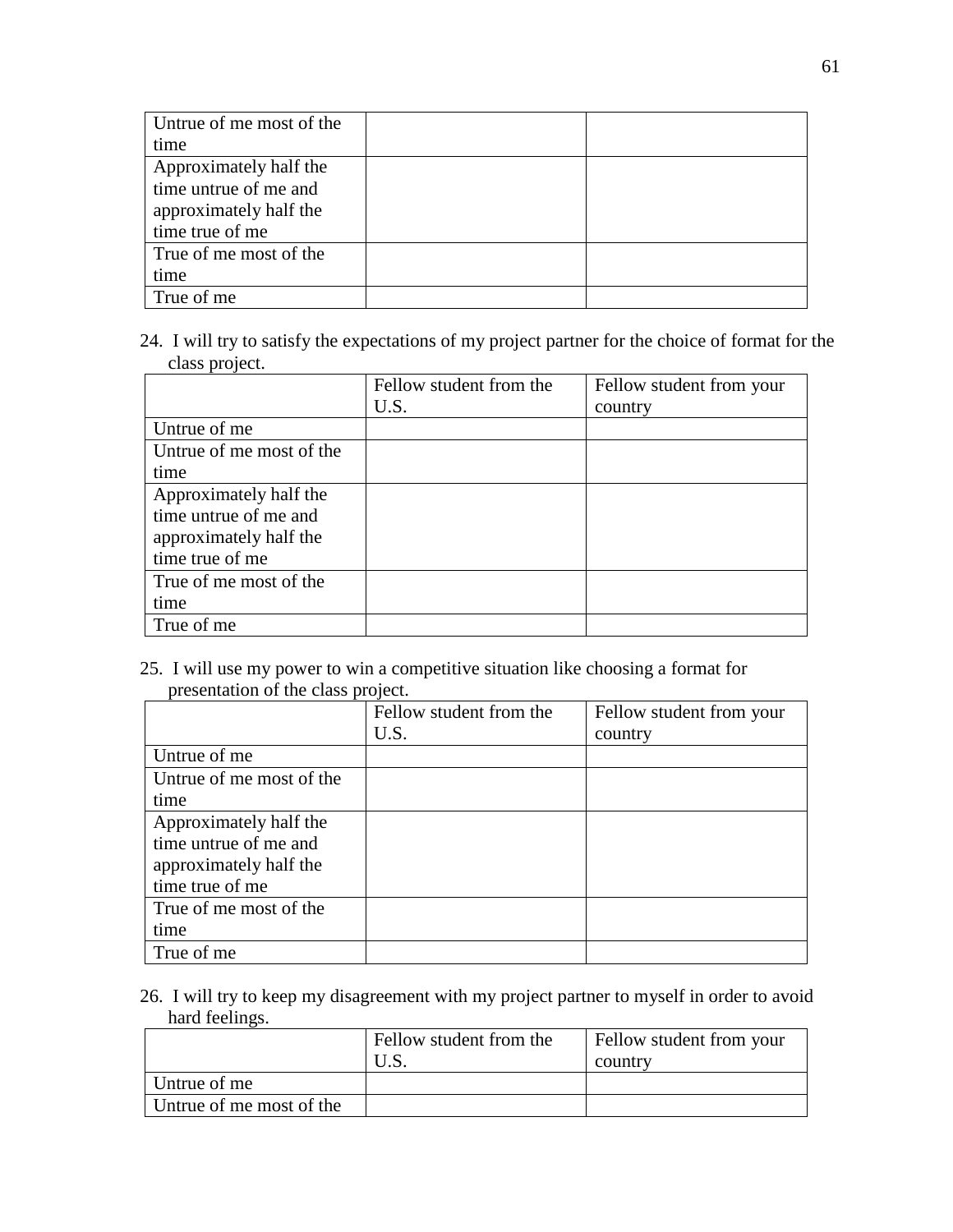| time                   |  |
|------------------------|--|
| Approximately half the |  |
| time untrue of me and  |  |
| approximately half the |  |
| time true of me        |  |
| True of me most of the |  |
| time                   |  |
| True of me             |  |

27. I will try to avoid unpleasant exchanges with my project partner about the class project. I will try to avoid encounters which one or both of us find unpleasant.

|                          | will a g to a give encounters which one of both of as find and leading. |                          |
|--------------------------|-------------------------------------------------------------------------|--------------------------|
|                          | Fellow student from the                                                 | Fellow student from your |
|                          | U.S.                                                                    | country                  |
| Untrue of me             |                                                                         |                          |
| Untrue of me most of the |                                                                         |                          |
| time                     |                                                                         |                          |
| Approximately half the   |                                                                         |                          |
| time untrue of me and    |                                                                         |                          |
| approximately half the   |                                                                         |                          |
| time true of me          |                                                                         |                          |
| True of me most of the   |                                                                         |                          |
| time                     |                                                                         |                          |
| True of me               |                                                                         |                          |

## 28. I will try to work with my project partner for a proper understanding of a problem.

|                          | Fellow student from the | Fellow student from your |
|--------------------------|-------------------------|--------------------------|
|                          | U.S.                    | country                  |
| Untrue of me             |                         |                          |
| Untrue of me most of the |                         |                          |
| time                     |                         |                          |
| Approximately half the   |                         |                          |
| time untrue of me and    |                         |                          |
| approximately half the   |                         |                          |
| time true of me          |                         |                          |
| True of me most of the   |                         |                          |
| time                     |                         |                          |
| True of me               |                         |                          |

## Demographics Questionnaire

1. Age (example: 19)

2. Sex (please check one) Male \_\_\_\_\_ Female \_\_\_\_\_

3. Academic standing (Please check one of the items below)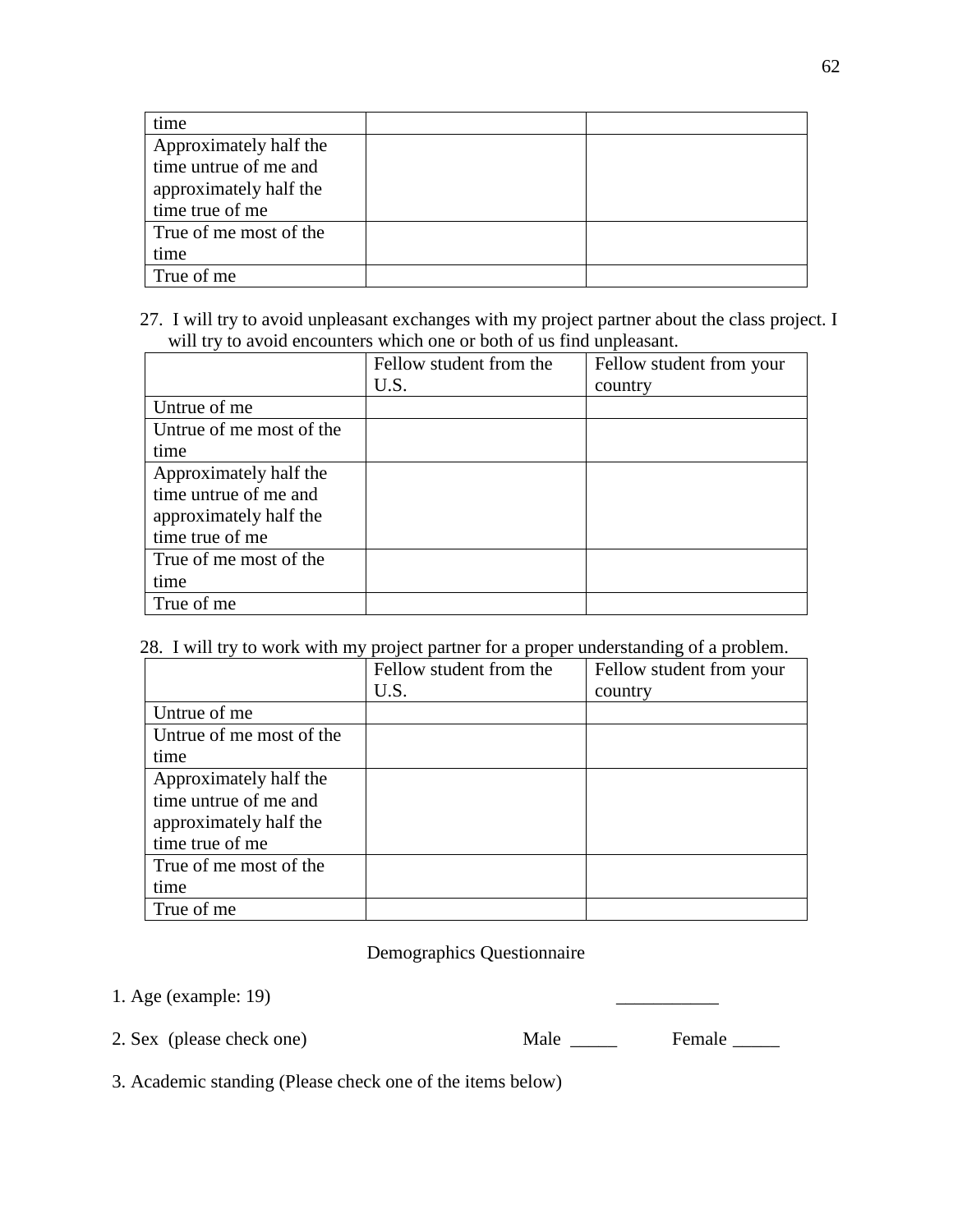Undergraduate \_\_ Graduate (MA/Ms/MBA) \_\_ Graduate (PhD) \_\_ Other \_\_

4. Class rank (if undergrad, example: sophomore; if grad, example: second year)

5. Which country are you from? (example: France)

6. Duration of stay in the US during current visit in months and years (example: 2 years and 8 months)

7. Number of trips abroad in the past, including current stay in the US (example: 4)

8. Total duration of stay abroad during all foreign travels including current stay in the US in months and years (example: 5 years and 4 months)

9. Please indicate the number of languages you speak and the level of proficiency (please type in the language and choose the appropriate level of proficiency for each of the languages)

|  | Native _ Fluent _ Intermediate _ Beginner _   |  |
|--|-----------------------------------------------|--|
|  | Native _ Fluent _ Intermediate _ Beginner _   |  |
|  | Native _ Fluent _ Intermediate _ Beginner _   |  |
|  | Native _ Fluent _ Intermediate _ Beginner _   |  |
|  | Native River Fluent has Intermediate Beginner |  |

Thank you for participating in this study!

If you have any questions or concerns after completion of the survey, you can discuss them with principal researcher, Yekaterina Syrtsova (yvsyrtso@uark.edu). If you are having negative thoughts or feelings, please feel free to contact the Counseling and Psychological Services (CAPS) (Pat Walker Health Center, 24/7 emergency phone: 575.5276).

If you wish to enter a drawing for \$25 Visa gift card, please leave your email in the comment box below. Please leave a working email address that you check regularly. It will be used to contact the winner.

Please provide any comments in the box below.



\_\_\_\_\_\_\_\_\_\_\_\_

\_\_\_\_\_\_\_\_\_\_\_\_

\_\_\_\_\_\_\_\_\_\_\_\_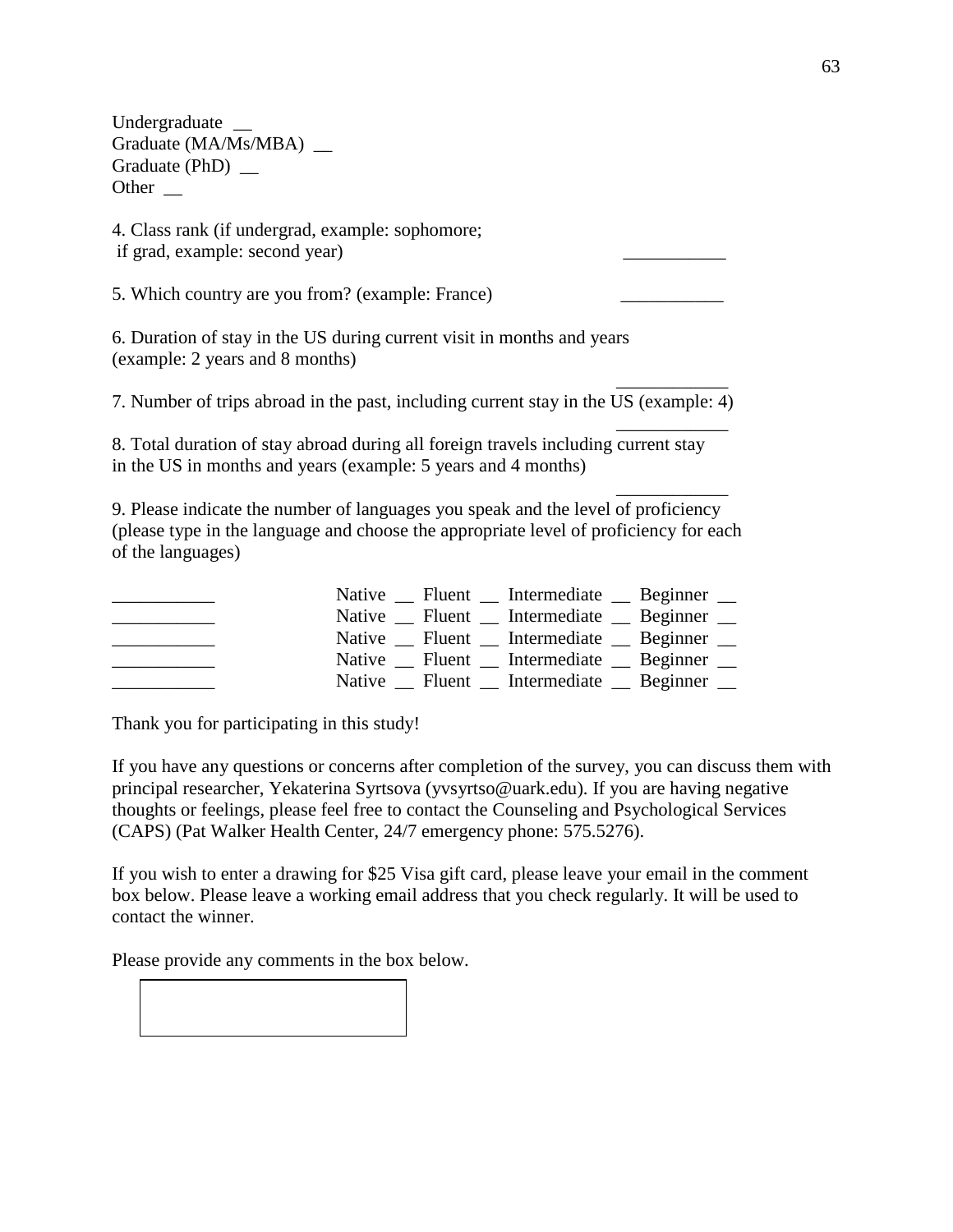## **APPENDIX B**

### Informed Consent Form

**Researcher:** Yekaterina Syrtsova Faculty Advisor: Lynne M. Webb, PhD University of Arkansas Fulbright College of Arts and Sciences Department of Communication 417 Kimpel Hall Fayetteville, AR 72701 479-249-4200

#### **Compliance Contact Person:**

Ro Windwalker, CIP IRB Coordinator Office of Research Compliance 210 Administration Building University of Arkansas Fayetteville, AR 72701 479-575-2208 irb@uark.edu

*Description*: This study is designed to investigate how cultural differences impact the way people manage conflict. If you agree to participate in this study, you will be asked to complete a survey.

*Benefits of participation:* The benefits of this study include contributing to knowledge of how cultural distance impacts conflict management in intercultural and intracultural settings. The results of this study will contribute to the fields of interpersonal communication and conflict management. In addition, you may gain a deeper understanding of yourself and the way you manage uncertainties and conflict in your life as a result of reflection prompted by completion of the survey. Upon completion of the survey, you will be provided the opportunity to enter a lottery for a \$25 Visa gift card.

*Risks:* Due to personal nature on inquiries, some of the questions may arouse negative thoughts or feelings. If you have any questions or concerns after completion of the survey, you can discuss them with principal researcher, Yekaterina Syrtsova [\(yvsyrtso@uark.edu\)](mailto:yvsyrtso@uark.edu). If you are having negative thoughts or feelings, please feel free to contact the Counseling and Psychological Services (CAPS) at the Pat Walker Health Center (24/7 emergency phone: 479.575.5276).

*Voluntary Participation*: Your participation is completely voluntary, and you may skip any question that you do not want to answer.

*Right to Withdraw*: You are free to refuse to participate in the research and to withdraw from this study at any time. Your decision to withdraw will bring no negative consequences – no penalty to you.

*Confidentiality:* All responses will be kept confidential to the extent allowed by law and University policy. Your name is not required on the survey. If at any time you would like to see how your information has been used, please contact the principal researcher, Yekaterina Syrtsova [\(yvsyrtso@uark.edu\)](mailto:yvsyrtso@uark.edu).

*Informed consent:* I have read the description, including the purpose of the study, the procedures to be used, the potential risks and benefits, the confidentiality and voluntary participation, as well as the option to withdraw from the study at any time. My participation in this study indicates that I agree for my responses to be used in this research study.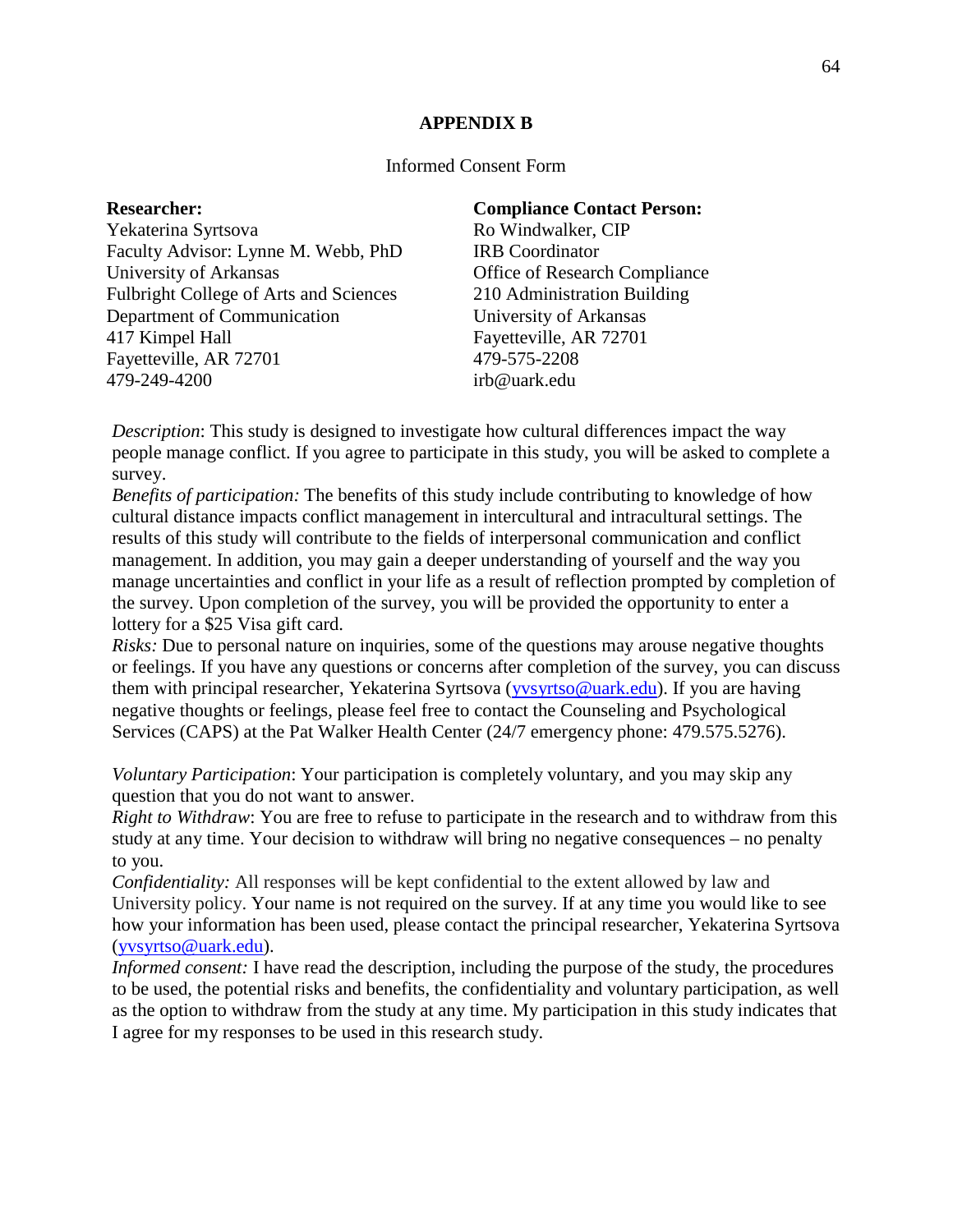### **APPENDIX C**

### September 16, 2013

#### MEMORANDUM

| TO:                             | Yekaterina Syrtsova<br>Lynne Webb                                                                           |
|---------------------------------|-------------------------------------------------------------------------------------------------------------|
| FROM:                           | Ro Windwalker<br><b>IRB</b> Coordinator                                                                     |
| RE:                             | New Protocol Approval                                                                                       |
| IRB Protocol #:                 | 13-08-060                                                                                                   |
| Protocol Title:                 | The Impact of Uncertainty Avoidance and Androgyny on<br>Intercultural and Intracultural Conflict Management |
| Review Type:                    | EXEMPT $\boxtimes$ EXPEDITED $\Box$ FULL IRB                                                                |
| <b>Approved Project Period:</b> | Start Date: 09/16/2013 Expiration Date: 09/11/2014                                                          |

Your protocol has been approved by the IRB. Protocols are approved for a maximum period of one year. If you wish to continue the project past the approved project period (see above), you must submit a request, using the form *Continuing Review for IRB Approved Projects*, prior to the expiration date. This form is available from the IRB Coordinator or on the Research Compliance website (http://vpred.uark.edu/210.php). As a courtesy, you will be sent a reminder two months in advance of that date. However, failure to receive a reminder does not negate your obligation to make the request in sufficient time for review and approval. Federal regulations prohibit retroactive approval of continuation. Failure to receive approval to continue the project prior to the expiration date will result in Termination of the protocol approval. The IRB Coordinator can give you guidance on submission times.

**This protocol has been approved for 200 participants.** If you wish to make *any* modifications in the approved protocol, including enrolling more than this number, you must seek approval *prior to* implementing those changes. All modifications should be requested in writing (email is acceptable) and must provide sufficient detail to assess the impact of the change. If you have questions or need any assistance from the IRB, please contact me at 210 Administration Building, 5-2208, or [irb@uark.edu.](mailto:irb@uark.edu)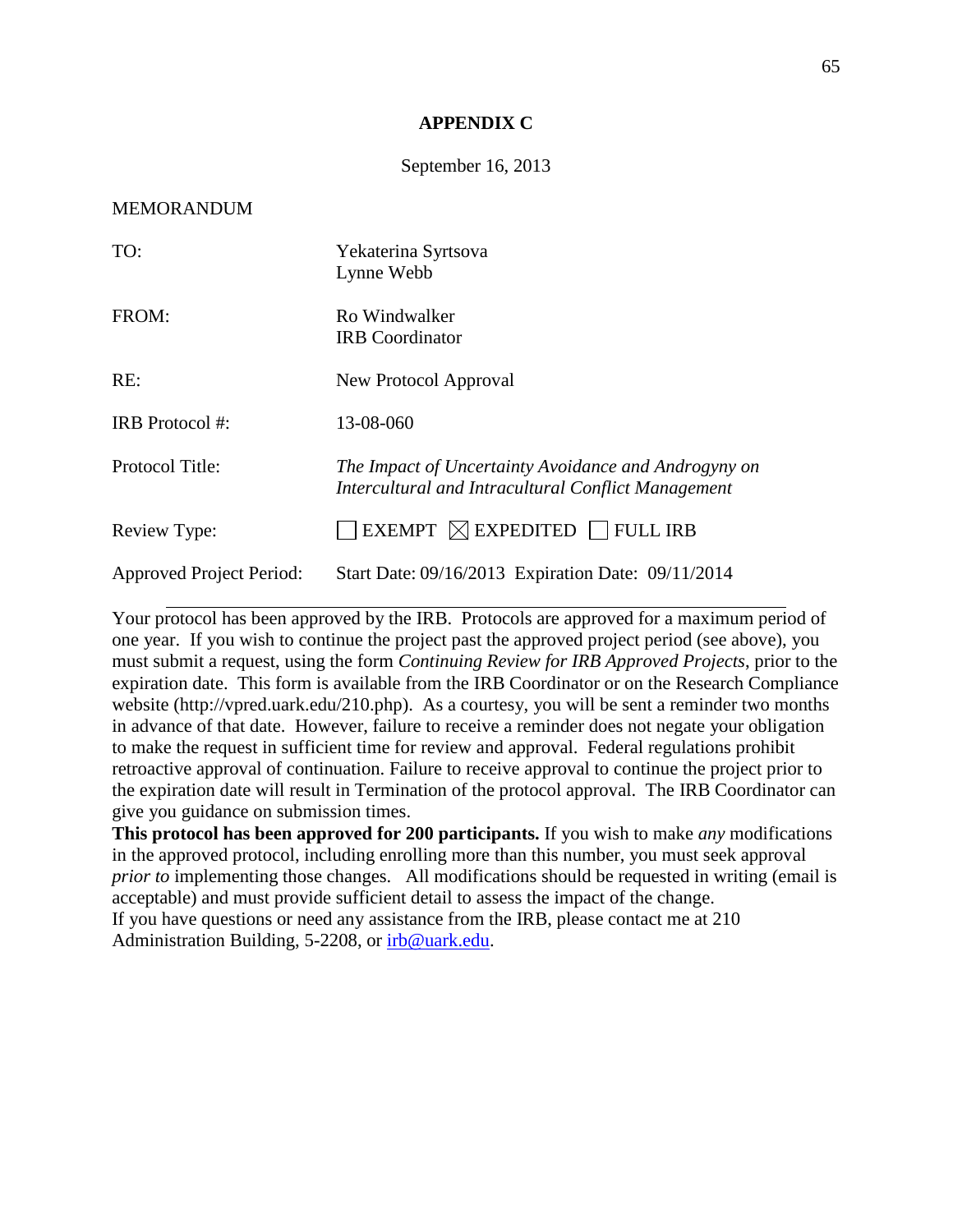### **APPENDIX D**

### Letter of Invitation

Dear International Student,

My name is Yekaterina Syrtsova and I am a graduate student in the Department of Communication, University of Arkansas. I am working on a thesis project and I am studying how cultural differences impact the way people manage conflict in their daily lives. I would be very grateful if you would complete the survey. This questionnaire will take about 15 minutes to complete. Some of the questions might be somewhat uncomfortable; however it is important to be as honest as possible. Please follow this link to the survey or copy and paste the URL below into your internet browser: https://www.surveymonkey.com/s/QS5K8J2. After completing the survey, you will have the opportunity to enter in a drawing to win a \$25 gift card for completion of the survey.

Thank you, Yekaterina